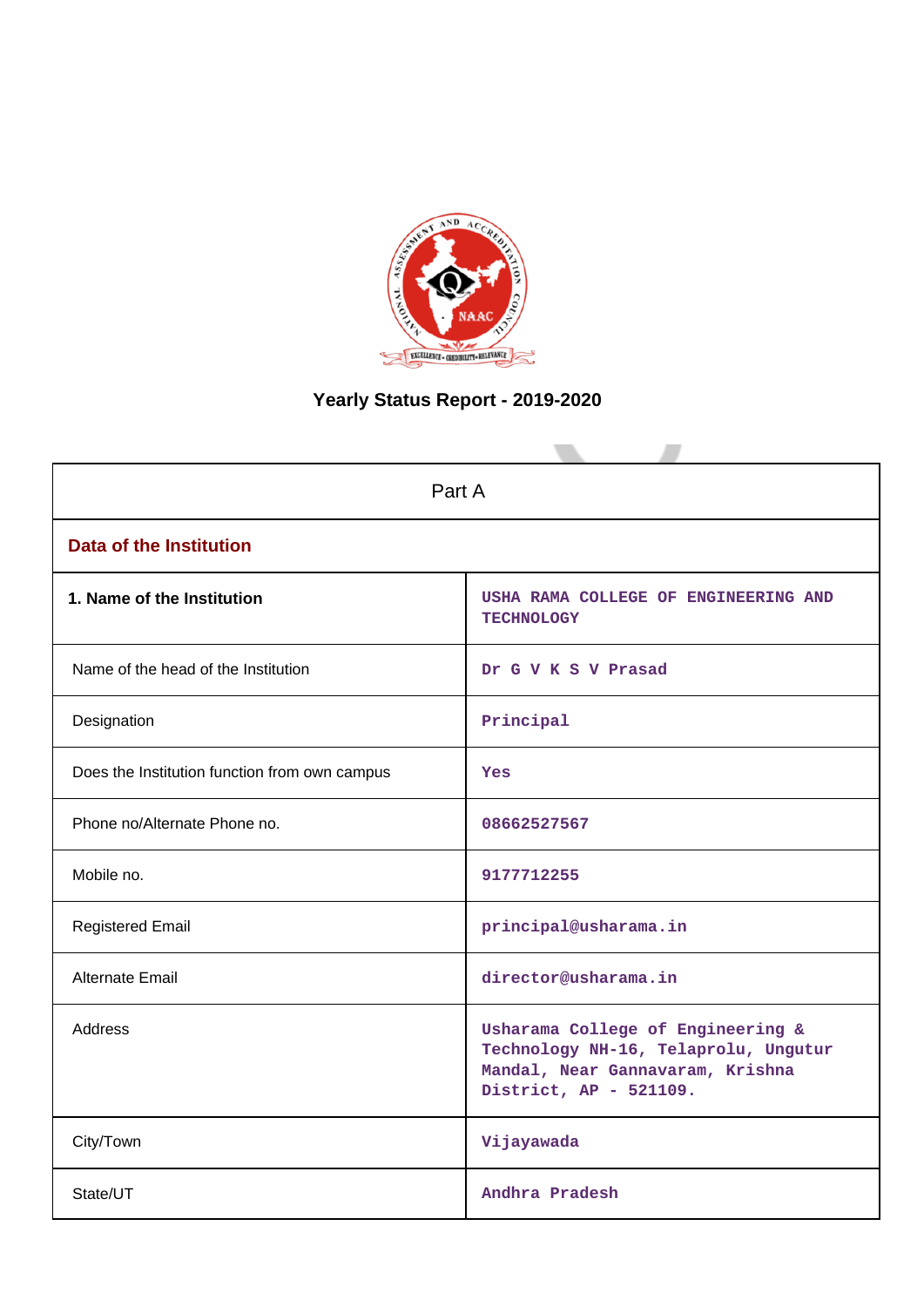| Pincode                                                                  |             | 521109                                                                                                       |                           |                   |  |
|--------------------------------------------------------------------------|-------------|--------------------------------------------------------------------------------------------------------------|---------------------------|-------------------|--|
| 2. Institutional Status                                                  |             |                                                                                                              |                           |                   |  |
| Autonomous Status (Provide date of Conformant of<br>Autonomous Status)   |             | $24 - Jun - 2019$                                                                                            |                           |                   |  |
| Type of Institution                                                      |             | Co-education                                                                                                 |                           |                   |  |
| Location                                                                 |             | Rural                                                                                                        |                           |                   |  |
| <b>Financial Status</b>                                                  |             | Self financed                                                                                                |                           |                   |  |
| Name of the IQAC co-ordinator/Director                                   |             | Dr A Madana Mohana Rao                                                                                       |                           |                   |  |
| Phone no/Alternate Phone no.                                             |             | 08662527557                                                                                                  |                           |                   |  |
| Mobile no.                                                               |             | 9177412255                                                                                                   |                           |                   |  |
| <b>Registered Email</b>                                                  |             |                                                                                                              | viceprincipal@usharama.in |                   |  |
| Alternate Email                                                          |             | arimadanamohanarao@gmail.com                                                                                 |                           |                   |  |
| 3. Website Address                                                       |             |                                                                                                              |                           |                   |  |
| Web-link of the AQAR: (Previous Academic Year)                           |             | https://cdn.usharama.edu.in/documents/n<br><u>aac/agar-2018-19.pdf</u>                                       |                           |                   |  |
| 4. Whether Academic Calendar prepared during<br>the year                 |             | Yes                                                                                                          |                           |                   |  |
| if yes, whether it is uploaded in the institutional website:<br>Weblink: |             | https://cdn.usharama.edu.in/documents/s<br>cience-humanities/academic-<br>calendar-2019-autonomous-1-sem.pdf |                           |                   |  |
| <b>5. Accrediation Details</b>                                           |             |                                                                                                              |                           |                   |  |
| Cycle<br>Grade                                                           | <b>CGPA</b> | Year of                                                                                                      |                           | Validity          |  |
|                                                                          |             | Accrediation                                                                                                 | Period From               | Period To         |  |
| $\mathbf{1}$<br>Α                                                        | 3.04        | 2016                                                                                                         | $11 - Jul - 2016$         | $10 - Jul - 2021$ |  |
| 6. Date of Establishment of IQAC                                         |             | 09-Nov-2015                                                                                                  |                           |                   |  |
| 7. Internal Quality Assurance System                                     |             |                                                                                                              |                           |                   |  |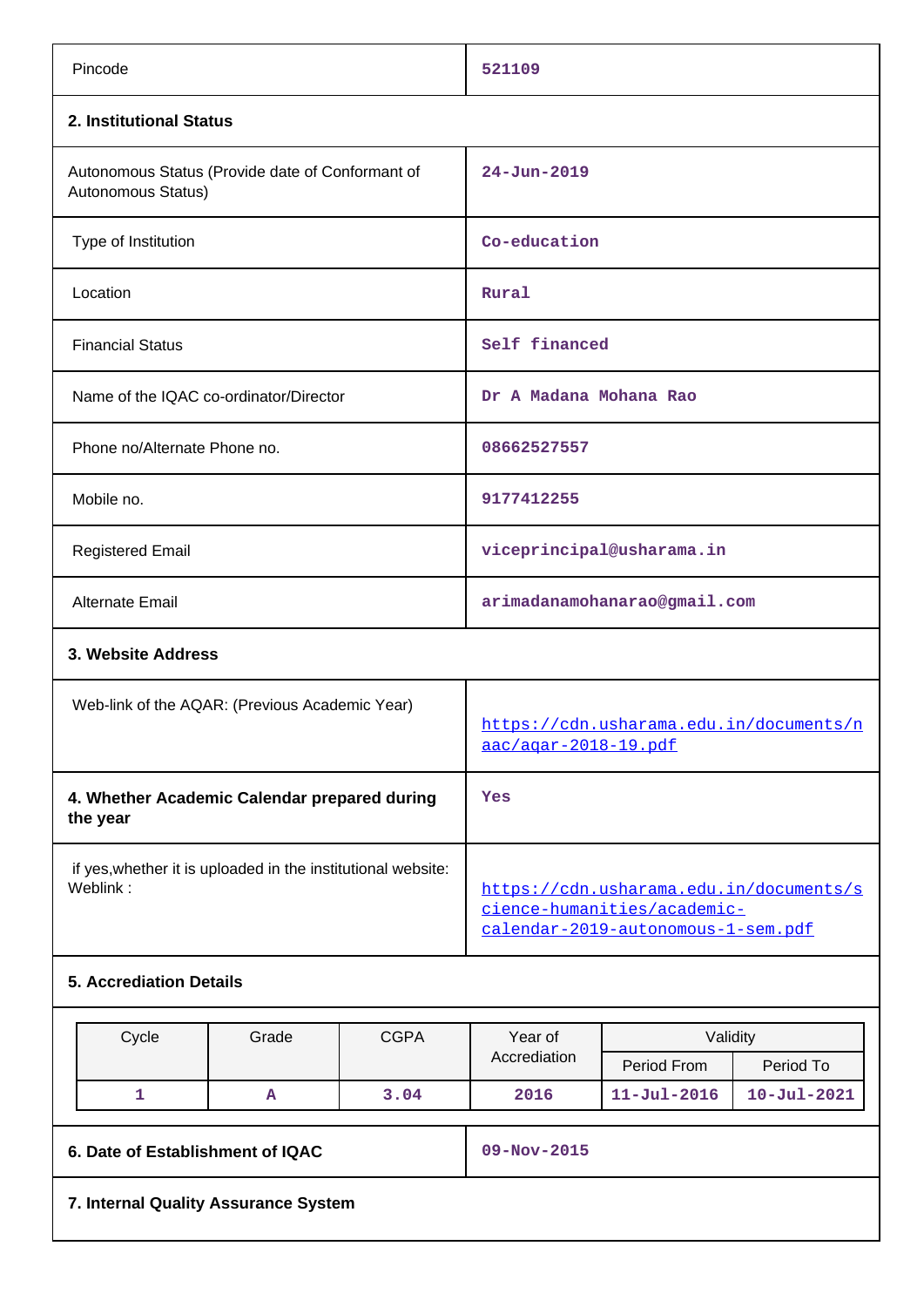| Quality initiatives by IQAC during the year for promoting quality culture                 |                                     |                                       |  |  |  |  |  |
|-------------------------------------------------------------------------------------------|-------------------------------------|---------------------------------------|--|--|--|--|--|
| Item /Title of the quality initiative by<br><b>IOAC</b>                                   | Date & Duration                     | Number of participants/ beneficiaries |  |  |  |  |  |
| E-TABS WORKSHOP, APSSDC,<br><b>VJY</b>                                                    | $16 - Dec - 2019$<br>6              | 35                                    |  |  |  |  |  |
| Web Engineering                                                                           | $02 - Dec - 2019$<br>1              | 44                                    |  |  |  |  |  |
| A Five Days Technical FDP<br>on                                                           | $25 - May - 2020$<br>5.             | 89                                    |  |  |  |  |  |
| 2 day work shop on solar<br>energy                                                        | $24 - Feb - 2020$<br>$\overline{2}$ | 120                                   |  |  |  |  |  |
| Optimization Techniques<br>in Power Systems and<br>Power Electronics for<br>Power Quality | $07 - Dec - 2019$<br>1              | 172                                   |  |  |  |  |  |
| PCB Design and<br>Applications                                                            | 19-Dec-2019<br>$\mathbf{2}$         | 180                                   |  |  |  |  |  |
| Career Oriented Awareness<br>Program in Cyber Security                                    | $29 - Nov - 2019$<br>1              | 250                                   |  |  |  |  |  |
| How to develop<br>communicative English to<br>get a good                                  | $29 - \text{Feb} - 2020$<br>1       | 400                                   |  |  |  |  |  |
| No Files Uploaded !!!                                                                     |                                     |                                       |  |  |  |  |  |

## **8. Provide the list of Special Status conferred by Central/ State Government-UGC/CSIR/DST/DBT/ICMR/TEQIP/World Bank/CPE of UGC etc.**

| Institution/Departmen<br>t/Faculty | Scheme                                                                                                              |                   | <b>Funding Agency</b> | Year of award with<br>duration | Amount |           |        |
|------------------------------------|---------------------------------------------------------------------------------------------------------------------|-------------------|-----------------------|--------------------------------|--------|-----------|--------|
| Dr K Raja<br>Sekhara Rao           | One Week<br><b>AICTEISTE Induc</b><br>tion/Refresher<br>Programme on<br>"Advanced"<br>Emerging trends<br>in CSE IT" | <b>AICTE-ISTE</b> |                       |                                |        | 2020<br>7 | 300000 |
| Dr KPNV<br>Satyasree               | <b>MODROBS</b>                                                                                                      | <b>AICTE</b>      |                       | 2020<br>720                    | 727667 |           |        |
|                                    |                                                                                                                     |                   | <u>View File</u>      |                                |        |           |        |
| <b>NAAC</b> guidelines:            | 9. Whether composition of IQAC as per latest                                                                        |                   | <b>No</b>             |                                |        |           |        |
|                                    | Upload latest notification of formation of IQAC                                                                     |                   |                       | No Files Uploaded !!!          |        |           |        |

 **10. Number of IQAC meetings held during the year :**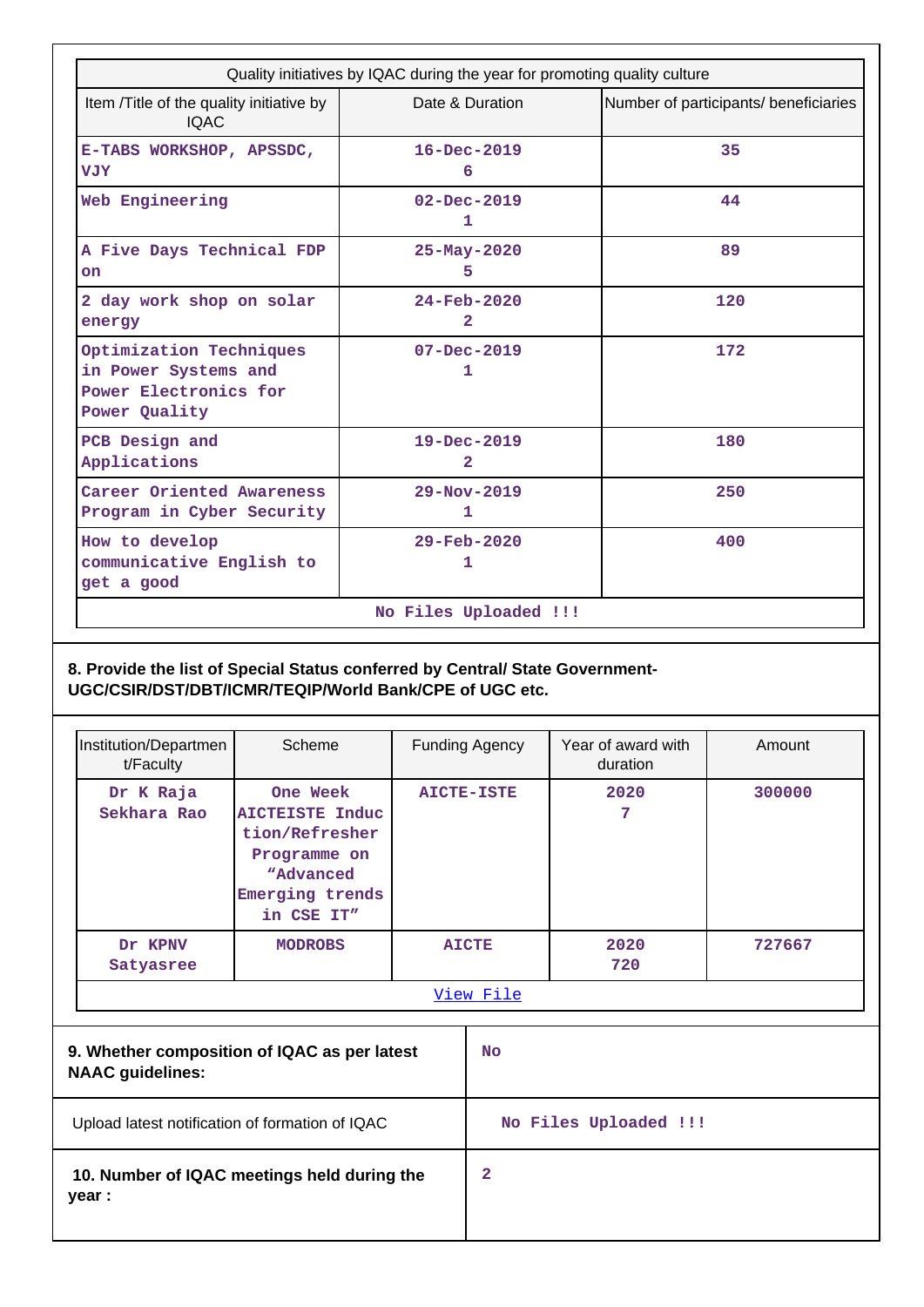| The minutes of IQAC meeting and compliances to the<br>decisions have been uploaded on the institutional<br>website | Yes       |
|--------------------------------------------------------------------------------------------------------------------|-----------|
| Upload the minutes of meeting and action taken report                                                              | View File |
| 11. Whether IQAC received funding from any of<br>the funding agency to support its activities<br>during the year?  | <b>No</b> |

### **12. Significant contributions made by IQAC during the current year(maximum five bullets)**

**The IQAC ensures that the college maintains a consistent good academic record. The IQAC monitors teaching and student performance for proper improvement of academic standards. Feedback is regularly taken to facilitate the process. The IQAC offers suggestions for development of intellectual property, language skills, the teaching learning process and infrastructure and in many other fields related to the college. • The IQAC ensures a regular attendance of students and teachers round the year. The IQAC inspects and tries to improve the maintenance of college infrastructure. The IQAC ensures that students grasp over all areas of curriculum through periodical assessments. • The teachers are encouraged to participate in Research, Seminars, Workshop and FDP etc. for the upgradation of knowledge base. The IQAC regulates the processing of career advancement scheme of the teachers. All teachers are encouraged to take part actively in research work. They are encouraged to send proposals for major and minor research projects of UGC, DIST etc. • Departments are encouraged to regularly hold Tutorial and special classes to address the specific needs of students. The IQAC regulates the arrangements for holding seminars, workshops etc. by individual departments to upgrade the knowledge base of the students. Faculty Students are encouraged to undergo NPTEL Online courses and attend for the exams**

#### **No Files Uploaded !!!**

**13. Plan of action chalked out by the IQAC in the beginning of the academic year towards Quality Enhancement and outcome achieved by the end of the academic year**

| Plan of Action                                                                                                                      | Achivements/Outcomes                                                                                                                                                                                                                                     |
|-------------------------------------------------------------------------------------------------------------------------------------|----------------------------------------------------------------------------------------------------------------------------------------------------------------------------------------------------------------------------------------------------------|
| As is the practice of the college, all<br>teachers were encouraged to take part<br>in Workshops and Faculty Development<br>Programs | Teachers' of almost all departments<br>attended seminars, webinars, workshops<br>and FDPs.                                                                                                                                                               |
| All departments are encouraged to<br>organize seminars, workshops and<br>special lectures to improve the<br>academic atmosphere.    | Various departments organized technical<br>activities like quiz, coding, project<br>expo, debugging of code, improve the<br>academic atmosphere. paper<br>presentation, poster presentation<br>hackathons, cultural activities and<br>sports activities. |
| Attempts were made to provide a<br>cleaner, healthier and more beautiful<br>environment in the college premises                     | Lawns are laid provided with lighting.<br>Deweeding and grass trimming has been<br>done. Planting of new trees has made                                                                                                                                  |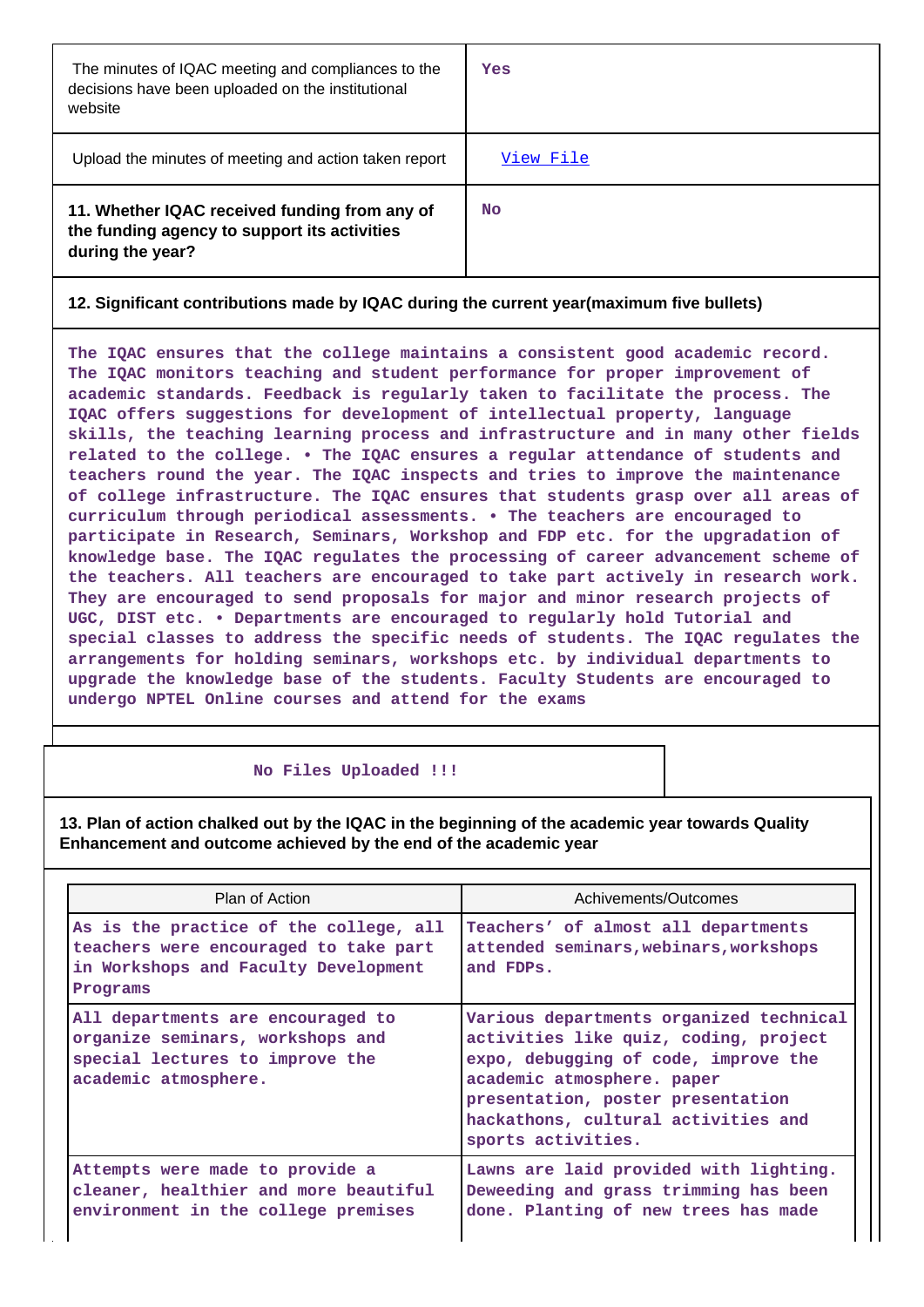|                                                                                                                      | the campus ecofriendly. The campus<br>declared plastic free.                                                                                                                 |  |  |  |  |  |
|----------------------------------------------------------------------------------------------------------------------|------------------------------------------------------------------------------------------------------------------------------------------------------------------------------|--|--|--|--|--|
| Enhancing Faculty Qualification to<br>boost up research work                                                         | Faculty are encouraged to register for<br>Ph.D and also encouraged to publish<br>papers in reputed<br>National/International Journals                                        |  |  |  |  |  |
| Enhancing more Soft skills and CPT<br>classes to enhance placement<br>opportunities                                  | Accordingly TP classes are inducted<br>into regular class time tables and a<br>separate CRT (Campus Recruitment<br>Training) was also provided to the<br>Final year students |  |  |  |  |  |
|                                                                                                                      | <u>View File</u>                                                                                                                                                             |  |  |  |  |  |
| 14. Whether AQAR was placed before statutory<br>body?                                                                | Yes                                                                                                                                                                          |  |  |  |  |  |
| Name of Statutory Body                                                                                               | <b>Meeting Date</b>                                                                                                                                                          |  |  |  |  |  |
| Autonomous UGC Committee                                                                                             | 23-May-2019                                                                                                                                                                  |  |  |  |  |  |
| 15. Whether NAAC/or any other accredited<br>body(s) visited IQAC or interacted with it to<br>assess the functioning? | Yes                                                                                                                                                                          |  |  |  |  |  |
| Date of Visit                                                                                                        | 23-May-2019                                                                                                                                                                  |  |  |  |  |  |
| 16. Whether institutional data submitted to<br>AISHE:                                                                | Yes                                                                                                                                                                          |  |  |  |  |  |
| Year of Submission                                                                                                   | 2019                                                                                                                                                                         |  |  |  |  |  |
| Date of Submission                                                                                                   | 30-Sep-2019                                                                                                                                                                  |  |  |  |  |  |
| 17. Does the Institution have Management<br><b>Information System?</b>                                               | Yes                                                                                                                                                                          |  |  |  |  |  |
| If yes, give a brief descripiton and a list of modules<br>currently operational (maximum 500 words)                  | Student Information System, Result<br>Analysis System, Student Feedback, online<br>grievance and readdressal mechanisim.                                                     |  |  |  |  |  |
|                                                                                                                      | Part B                                                                                                                                                                       |  |  |  |  |  |

| <b>CRITERION I - CURRICULAR ASPECTS</b>                                                 |                   |                |                          |                  |  |  |  |  |  |
|-----------------------------------------------------------------------------------------|-------------------|----------------|--------------------------|------------------|--|--|--|--|--|
| 1.1 - Curriculum Design and Development                                                 |                   |                |                          |                  |  |  |  |  |  |
| 1.1.1 - Programmes for which syllabus revision was carried out during the Academic year |                   |                |                          |                  |  |  |  |  |  |
|                                                                                         | Name of Programme | Programme Code | Programme Specialization | Date of Revision |  |  |  |  |  |
|                                                                                         | <b>BTech</b>      | <b>ECE</b>     | ECE                      | 01/08/2019       |  |  |  |  |  |
|                                                                                         | <b>BTech</b>      | CSE            | <b>CSE</b>               | 01/08/2019       |  |  |  |  |  |
|                                                                                         | <b>BTech</b>      | CTVTT.         | <b>CIVIL</b>             | 01/08/2019       |  |  |  |  |  |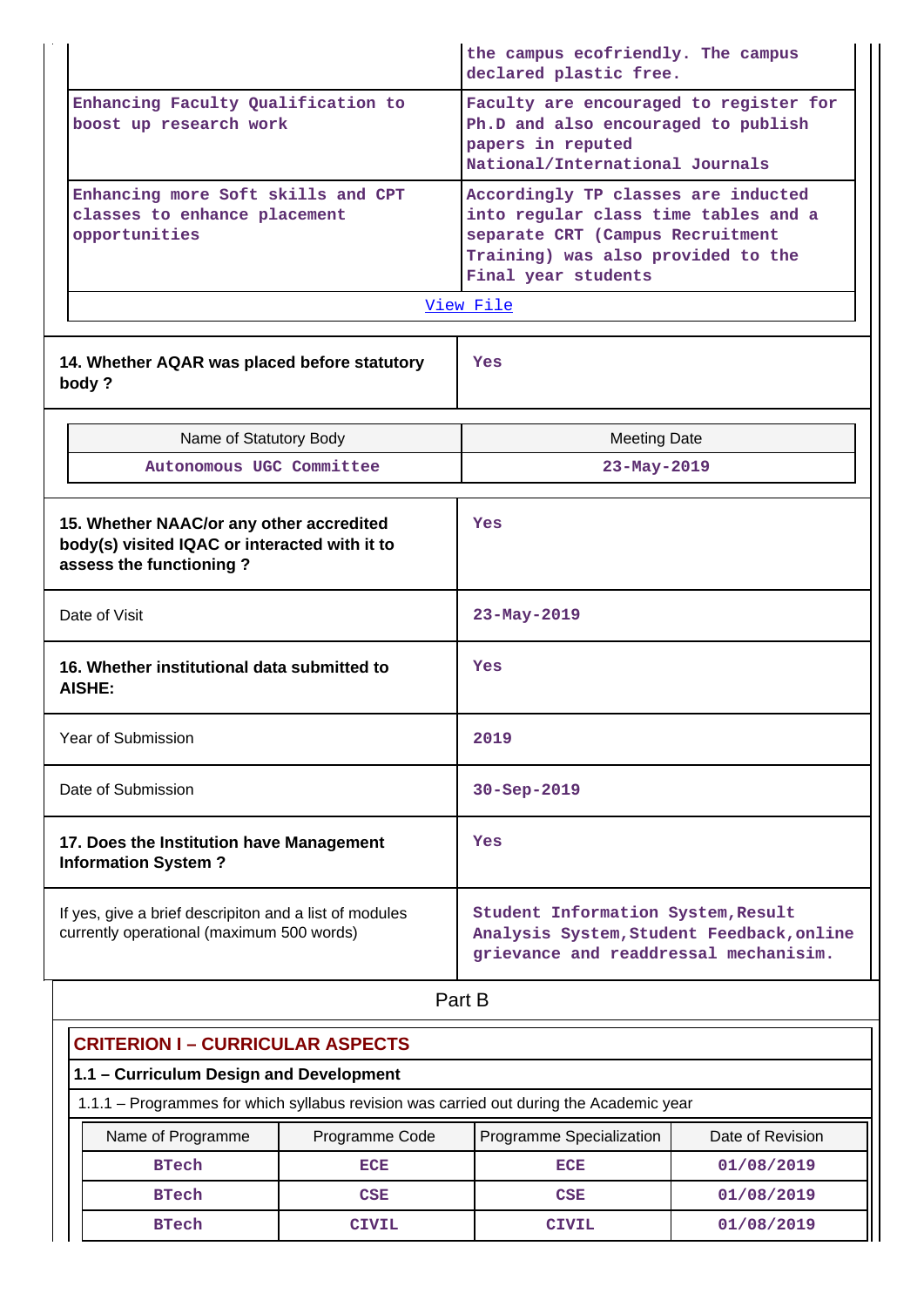| <b>BTech</b>                                                                                                                                       |                                    | <b>MECHANICAL</b> |                          | <b>MECHANICAL</b> |                                         |                  | 01/08/2019 |                                                                 |
|----------------------------------------------------------------------------------------------------------------------------------------------------|------------------------------------|-------------------|--------------------------|-------------------|-----------------------------------------|------------------|------------|-----------------------------------------------------------------|
| <b>BTech</b>                                                                                                                                       | EEE                                | EEE               |                          |                   | 01/08/2019                              |                  |            |                                                                 |
| <b>BTech</b>                                                                                                                                       |                                    | IΤ                |                          |                   | IT                                      |                  | 01/08/2019 |                                                                 |
| Mtech                                                                                                                                              |                                    | <b>CSE</b>        |                          | <b>CSE</b>        |                                         |                  |            | 01/08/2019                                                      |
| Mtech                                                                                                                                              |                                    | ECE               |                          |                   | <b>VLSI&amp;ES</b>                      |                  |            | 01/08/2019                                                      |
| Mtech                                                                                                                                              |                                    | <b>CIVIL</b>      |                          |                   | <b>STRUCTURAL</b><br><b>ENGINEERING</b> |                  |            | 01/08/2019                                                      |
| Mtech                                                                                                                                              |                                    | <b>MECHANICAL</b> |                          | MACHINE DESIGN    |                                         |                  |            | 01/08/2019                                                      |
|                                                                                                                                                    |                                    |                   |                          | No file uploaded. |                                         |                  |            |                                                                 |
| 1.1.2 - Programmes/ courses focussed on employability/ entrepreneurship/ skill development during the Academic<br>year                             |                                    |                   |                          |                   |                                         |                  |            |                                                                 |
| Programme with<br>Code                                                                                                                             | Programme<br>Specialization        |                   | Date of Introduction     |                   |                                         | Course with Code |            | Date of Introduction                                            |
| <b>BTech</b>                                                                                                                                       | CSE, IT, ECE                       |                   | 20/08/2019               |                   |                                         | CSE, IT, ECE     |            | 24/08/2019                                                      |
|                                                                                                                                                    |                                    |                   |                          | No file uploaded. |                                         |                  |            |                                                                 |
| 1.2 - Academic Flexibility                                                                                                                         |                                    |                   |                          |                   |                                         |                  |            |                                                                 |
| 1.2.1 - New programmes/courses introduced during the Academic year                                                                                 |                                    |                   |                          |                   |                                         |                  |            |                                                                 |
| Programme/Course                                                                                                                                   |                                    |                   | Programme Specialization |                   |                                         |                  |            | Dates of Introduction                                           |
|                                                                                                                                                    | No Data Entered/Not Applicable !!! |                   |                          |                   |                                         |                  |            |                                                                 |
|                                                                                                                                                    |                                    |                   |                          | View File         |                                         |                  |            |                                                                 |
| 1.2.2 - Programmes in which Choice Based Credit System (CBCS)/Elective Course System implemented at the<br>College level during the Academic year. |                                    |                   |                          |                   |                                         |                  |            |                                                                 |
| Name of programmes adopting<br><b>CBCS</b>                                                                                                         |                                    |                   | Programme Specialization |                   |                                         |                  |            | Date of implementation of<br><b>CBCS/Elective Course System</b> |
| <b>BTech</b>                                                                                                                                       |                                    | <b>CIVIL</b>      |                          |                   | 26/08/2019                              |                  |            |                                                                 |
| <b>BTech</b>                                                                                                                                       |                                    | <b>MECHANICAL</b> |                          |                   | 26/08/2019                              |                  |            |                                                                 |
| <b>BTech</b>                                                                                                                                       |                                    | CSE               |                          |                   | 26/08/2019                              |                  |            |                                                                 |
| <b>BTech</b>                                                                                                                                       |                                    | <b>ECE</b>        |                          |                   | 26/08/2019                              |                  |            |                                                                 |
| <b>BTech</b>                                                                                                                                       |                                    | eisie             |                          |                   | 26/08/2019                              |                  |            |                                                                 |
| <b>BTech</b>                                                                                                                                       |                                    | IT.               |                          |                   | 26/08/2019                              |                  |            |                                                                 |
| Mtech                                                                                                                                              |                                    | <b>CSE</b>        |                          |                   |                                         | 16/09/2019       |            |                                                                 |
| Mtech                                                                                                                                              |                                    | <b>VLSI</b>       |                          |                   |                                         | 16/09/2019       |            |                                                                 |
| Mtech                                                                                                                                              |                                    |                   | MACHINE DESIGN           |                   |                                         | 16/09/2019       |            |                                                                 |
| Mtech                                                                                                                                              |                                    |                   | STRUCTURAL ENGINEERING   |                   |                                         |                  |            | 16/09/2019                                                      |
| 1.3 - Curriculum Enrichment                                                                                                                        |                                    |                   |                          |                   |                                         |                  |            |                                                                 |
| 1.3.1 - Value-added courses imparting transferable and life skills offered during the year                                                         |                                    |                   |                          |                   |                                         |                  |            |                                                                 |
| <b>Value Added Courses</b>                                                                                                                         |                                    |                   | Date of Introduction     |                   |                                         |                  |            | Number of Students Enrolled                                     |
| IOT Application<br>development and<br>deployment using IBM<br><b>Bluemix</b>                                                                       |                                    | 20/08/2019        |                          |                   |                                         |                  | 100        |                                                                 |
|                                                                                                                                                    |                                    |                   |                          | No file uploaded. |                                         |                  |            |                                                                 |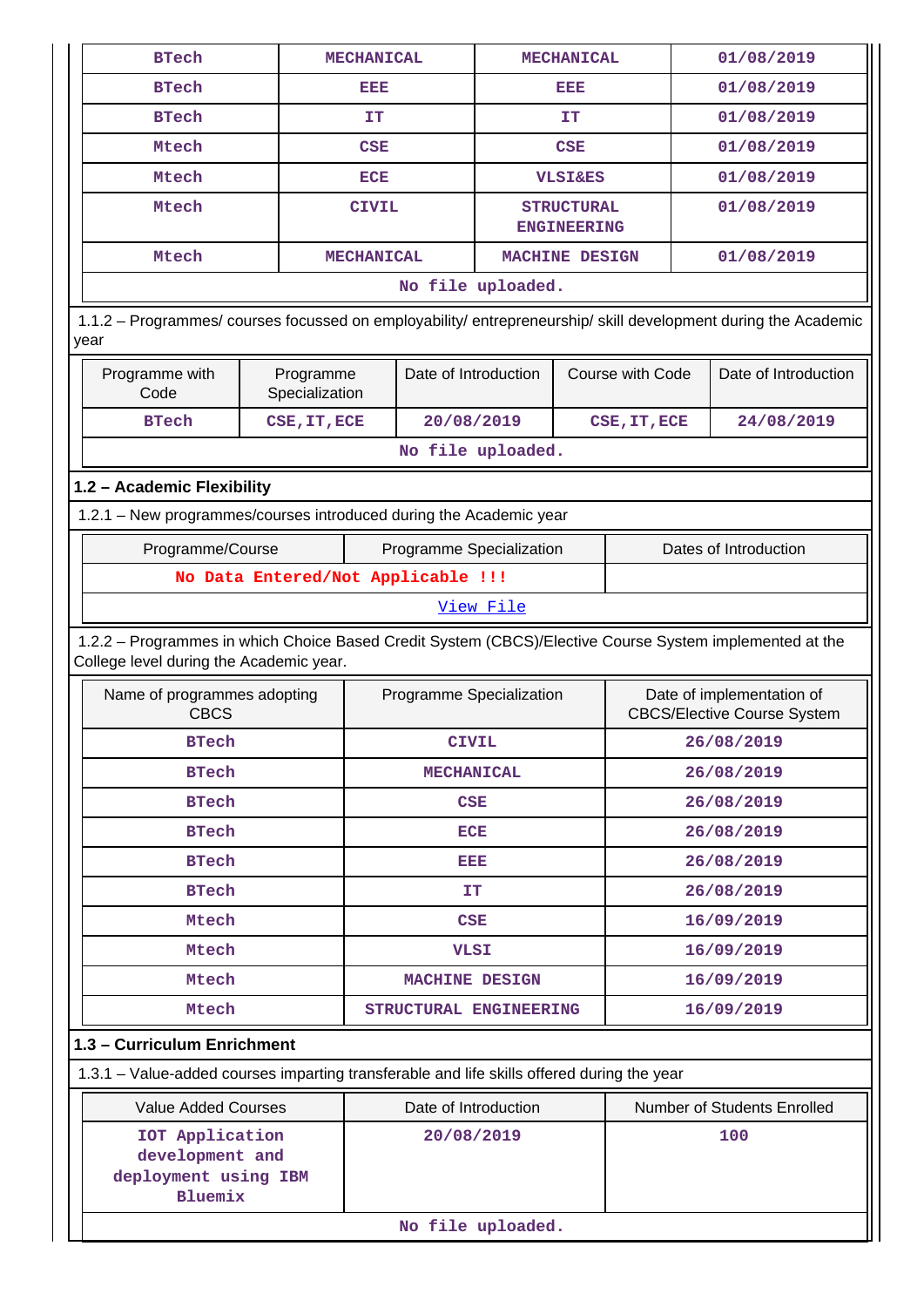| 1.3.2 – Field Projects / Internships under taken during the year                                                                                                                                                                                                                                                                                                                                                                                                                                                                                                                                                                                                                                                                                                                                                                                                                                                                                                                                                                                                                                                                                               |                              |                   |                                   |                                                              |  |  |  |  |  |
|----------------------------------------------------------------------------------------------------------------------------------------------------------------------------------------------------------------------------------------------------------------------------------------------------------------------------------------------------------------------------------------------------------------------------------------------------------------------------------------------------------------------------------------------------------------------------------------------------------------------------------------------------------------------------------------------------------------------------------------------------------------------------------------------------------------------------------------------------------------------------------------------------------------------------------------------------------------------------------------------------------------------------------------------------------------------------------------------------------------------------------------------------------------|------------------------------|-------------------|-----------------------------------|--------------------------------------------------------------|--|--|--|--|--|
| Project/Programme Title                                                                                                                                                                                                                                                                                                                                                                                                                                                                                                                                                                                                                                                                                                                                                                                                                                                                                                                                                                                                                                                                                                                                        | Programme Specialization     |                   |                                   | No. of students enrolled for Field<br>Projects / Internships |  |  |  |  |  |
| <b>BTech</b>                                                                                                                                                                                                                                                                                                                                                                                                                                                                                                                                                                                                                                                                                                                                                                                                                                                                                                                                                                                                                                                                                                                                                   | <b>ECE</b>                   |                   |                                   | 4                                                            |  |  |  |  |  |
| <b>BTech</b>                                                                                                                                                                                                                                                                                                                                                                                                                                                                                                                                                                                                                                                                                                                                                                                                                                                                                                                                                                                                                                                                                                                                                   | <b>CIVIL</b>                 |                   |                                   | 21                                                           |  |  |  |  |  |
| <b>BTech</b>                                                                                                                                                                                                                                                                                                                                                                                                                                                                                                                                                                                                                                                                                                                                                                                                                                                                                                                                                                                                                                                                                                                                                   | CSE                          |                   |                                   | 14                                                           |  |  |  |  |  |
| Mtech                                                                                                                                                                                                                                                                                                                                                                                                                                                                                                                                                                                                                                                                                                                                                                                                                                                                                                                                                                                                                                                                                                                                                          | CSE                          |                   |                                   | 1                                                            |  |  |  |  |  |
|                                                                                                                                                                                                                                                                                                                                                                                                                                                                                                                                                                                                                                                                                                                                                                                                                                                                                                                                                                                                                                                                                                                                                                |                              | No file uploaded. |                                   |                                                              |  |  |  |  |  |
| 1.4 - Feedback System                                                                                                                                                                                                                                                                                                                                                                                                                                                                                                                                                                                                                                                                                                                                                                                                                                                                                                                                                                                                                                                                                                                                          |                              |                   |                                   |                                                              |  |  |  |  |  |
| 1.4.1 – Whether structured feedback received from all the stakeholders.                                                                                                                                                                                                                                                                                                                                                                                                                                                                                                                                                                                                                                                                                                                                                                                                                                                                                                                                                                                                                                                                                        |                              |                   |                                   |                                                              |  |  |  |  |  |
| <b>Students</b><br>Yes                                                                                                                                                                                                                                                                                                                                                                                                                                                                                                                                                                                                                                                                                                                                                                                                                                                                                                                                                                                                                                                                                                                                         |                              |                   |                                   |                                                              |  |  |  |  |  |
| <b>Teachers</b>                                                                                                                                                                                                                                                                                                                                                                                                                                                                                                                                                                                                                                                                                                                                                                                                                                                                                                                                                                                                                                                                                                                                                |                              |                   | Yes                               |                                                              |  |  |  |  |  |
| <b>Employers</b>                                                                                                                                                                                                                                                                                                                                                                                                                                                                                                                                                                                                                                                                                                                                                                                                                                                                                                                                                                                                                                                                                                                                               |                              |                   | Yes                               |                                                              |  |  |  |  |  |
| Alumni                                                                                                                                                                                                                                                                                                                                                                                                                                                                                                                                                                                                                                                                                                                                                                                                                                                                                                                                                                                                                                                                                                                                                         |                              |                   | Yes                               |                                                              |  |  |  |  |  |
| Parents                                                                                                                                                                                                                                                                                                                                                                                                                                                                                                                                                                                                                                                                                                                                                                                                                                                                                                                                                                                                                                                                                                                                                        |                              |                   | Yes                               |                                                              |  |  |  |  |  |
| 1.4.2 – How the feedback obtained is being analyzed and utilized for overall development of the institution?<br>(maximum 500 words)                                                                                                                                                                                                                                                                                                                                                                                                                                                                                                                                                                                                                                                                                                                                                                                                                                                                                                                                                                                                                            |                              |                   |                                   |                                                              |  |  |  |  |  |
| <b>Feedback Obtained</b>                                                                                                                                                                                                                                                                                                                                                                                                                                                                                                                                                                                                                                                                                                                                                                                                                                                                                                                                                                                                                                                                                                                                       |                              |                   |                                   |                                                              |  |  |  |  |  |
| students, employers, industries and RD organization etc. Faculty from the<br>departments also give their opinion in course curriculum and syllabus formation<br>to the university as and when asked. Institution offers programs on soft<br>skills, technical skills, paper presentation, project, mathematical quiz and<br>organize seminars on advanced topics in technology and engineering. . The<br>training and placement officer of the institution regularly interacts with the<br>HR managers of the companies and obtain their opinion about syllabus and the<br>need to change it to match into their requirements. The TPO collects the<br>updated information about the recent market trends and corporate expectation so<br>that students can be prepared according to the need. . Keeping these demands in<br>mind, Personality development classes are also arranged for the students of our<br>institution to improve their personality, presentation and communication skills<br>to make up the deficiencies in the students to make them employable. To make<br>the student employable our institute arranges special classes for the final |                              |                   |                                   |                                                              |  |  |  |  |  |
| <b>CRITERION II - TEACHING- LEARNING AND EVALUATION</b>                                                                                                                                                                                                                                                                                                                                                                                                                                                                                                                                                                                                                                                                                                                                                                                                                                                                                                                                                                                                                                                                                                        |                              |                   |                                   |                                                              |  |  |  |  |  |
| 2.1 - Student Enrolment and Profile                                                                                                                                                                                                                                                                                                                                                                                                                                                                                                                                                                                                                                                                                                                                                                                                                                                                                                                                                                                                                                                                                                                            |                              |                   |                                   |                                                              |  |  |  |  |  |
| 2.1.1 - Demand Ratio during the year                                                                                                                                                                                                                                                                                                                                                                                                                                                                                                                                                                                                                                                                                                                                                                                                                                                                                                                                                                                                                                                                                                                           |                              |                   |                                   |                                                              |  |  |  |  |  |
| Name of the<br>Programme<br>Programme<br>Specialization                                                                                                                                                                                                                                                                                                                                                                                                                                                                                                                                                                                                                                                                                                                                                                                                                                                                                                                                                                                                                                                                                                        | Number of seats<br>available |                   | Number of<br>Application received | <b>Students Enrolled</b>                                     |  |  |  |  |  |
| <b>BTech</b><br>CSE, ECE, EEE, IT,<br>MECH, CIVIL                                                                                                                                                                                                                                                                                                                                                                                                                                                                                                                                                                                                                                                                                                                                                                                                                                                                                                                                                                                                                                                                                                              | 600                          |                   | 401                               | 401                                                          |  |  |  |  |  |
| Mtech<br>CSE, VLSI, SE, MD                                                                                                                                                                                                                                                                                                                                                                                                                                                                                                                                                                                                                                                                                                                                                                                                                                                                                                                                                                                                                                                                                                                                     |                              | 96                | 27                                | 27                                                           |  |  |  |  |  |
|                                                                                                                                                                                                                                                                                                                                                                                                                                                                                                                                                                                                                                                                                                                                                                                                                                                                                                                                                                                                                                                                                                                                                                |                              | No file uploaded. |                                   |                                                              |  |  |  |  |  |
| 2.2 - Catering to Student Diversity                                                                                                                                                                                                                                                                                                                                                                                                                                                                                                                                                                                                                                                                                                                                                                                                                                                                                                                                                                                                                                                                                                                            |                              |                   |                                   |                                                              |  |  |  |  |  |
| 2.2.1 - Student - Full time teacher ratio (current year data)                                                                                                                                                                                                                                                                                                                                                                                                                                                                                                                                                                                                                                                                                                                                                                                                                                                                                                                                                                                                                                                                                                  |                              |                   |                                   |                                                              |  |  |  |  |  |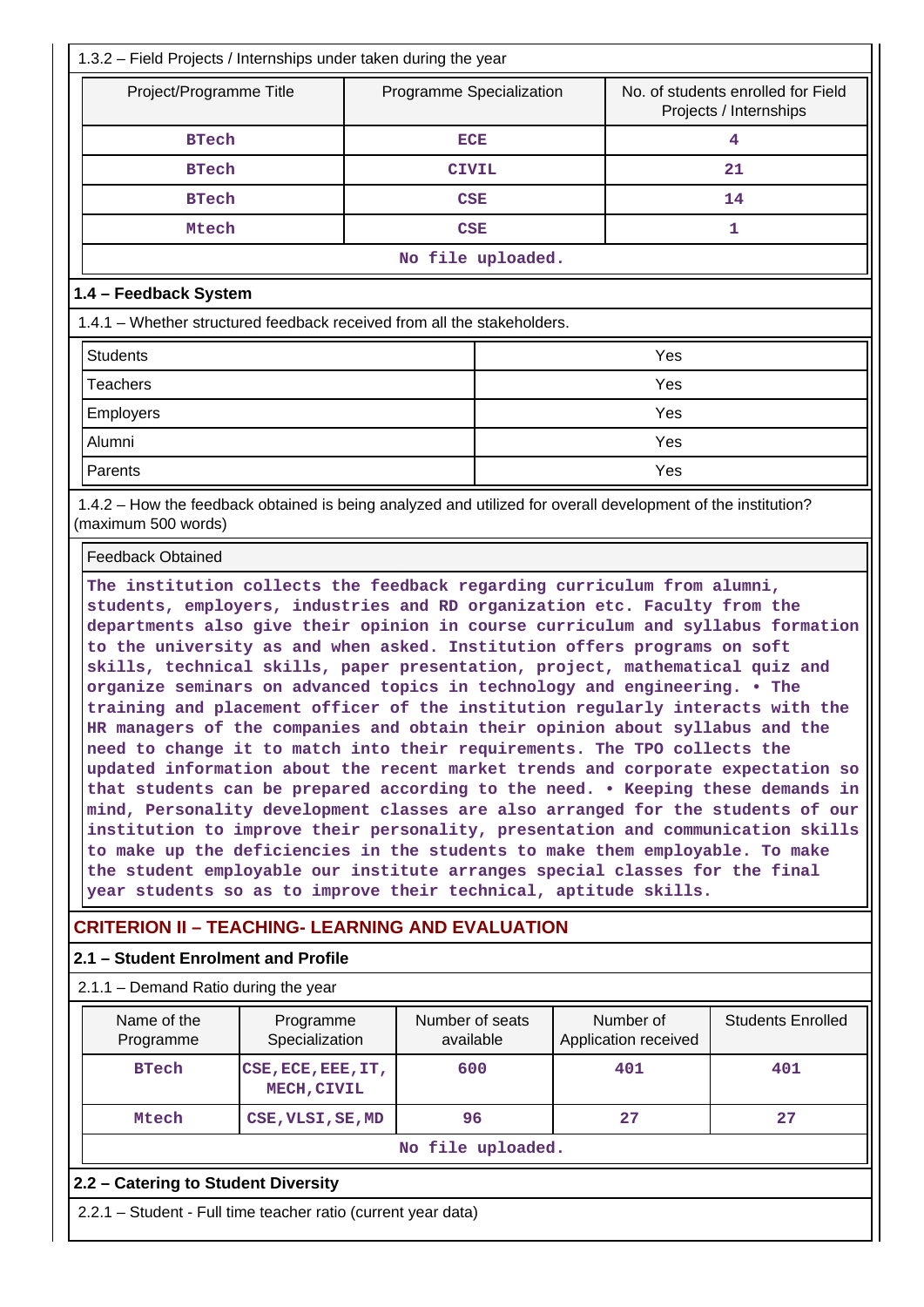| Year                                                                                                                                                                                                                                                                                                                                                                                                                                                                                                                                                                                                                                                                                                                                                                                                                                                                                                                                                                                                                                                                                                                       | Number of<br>students enrolled<br>in the institution<br>(UG)                        |                         | Number of<br>students enrolled<br>in the institution<br>(PG) |                                                | Number of<br>fulltime teachers<br>available in the<br>institution<br>teaching only UG<br>courses |                                                                                       | Number of<br>fulltime teachers<br>available in the<br>institution<br>teaching only PG<br>courses |                                                                                                   | Number of<br>teachers<br>teaching both UG<br>and PG courses                                                         |
|----------------------------------------------------------------------------------------------------------------------------------------------------------------------------------------------------------------------------------------------------------------------------------------------------------------------------------------------------------------------------------------------------------------------------------------------------------------------------------------------------------------------------------------------------------------------------------------------------------------------------------------------------------------------------------------------------------------------------------------------------------------------------------------------------------------------------------------------------------------------------------------------------------------------------------------------------------------------------------------------------------------------------------------------------------------------------------------------------------------------------|-------------------------------------------------------------------------------------|-------------------------|--------------------------------------------------------------|------------------------------------------------|--------------------------------------------------------------------------------------------------|---------------------------------------------------------------------------------------|--------------------------------------------------------------------------------------------------|---------------------------------------------------------------------------------------------------|---------------------------------------------------------------------------------------------------------------------|
| 2019                                                                                                                                                                                                                                                                                                                                                                                                                                                                                                                                                                                                                                                                                                                                                                                                                                                                                                                                                                                                                                                                                                                       | 1800                                                                                |                         |                                                              | 58                                             | 140                                                                                              |                                                                                       | 15                                                                                               |                                                                                                   | 155                                                                                                                 |
| 2.3 - Teaching - Learning Process                                                                                                                                                                                                                                                                                                                                                                                                                                                                                                                                                                                                                                                                                                                                                                                                                                                                                                                                                                                                                                                                                          |                                                                                     |                         |                                                              |                                                |                                                                                                  |                                                                                       |                                                                                                  |                                                                                                   |                                                                                                                     |
| 2.3.1 – Percentage of teachers using ICT for effective teaching with Learning Management Systems (LMS), E-<br>learning resources etc. (current year data)                                                                                                                                                                                                                                                                                                                                                                                                                                                                                                                                                                                                                                                                                                                                                                                                                                                                                                                                                                  |                                                                                     |                         |                                                              |                                                |                                                                                                  |                                                                                       |                                                                                                  |                                                                                                   |                                                                                                                     |
| Number of<br><b>Teachers on Roll</b>                                                                                                                                                                                                                                                                                                                                                                                                                                                                                                                                                                                                                                                                                                                                                                                                                                                                                                                                                                                                                                                                                       | Number of<br>teachers using<br>ICT (LMS, e-<br>Resources)                           |                         |                                                              | <b>ICT Tools and</b><br>resources<br>available | Number of ICT<br>enabled<br>Classrooms                                                           |                                                                                       | Numberof smart<br>classrooms                                                                     |                                                                                                   | E-resources and<br>techniques used                                                                                  |
| 163                                                                                                                                                                                                                                                                                                                                                                                                                                                                                                                                                                                                                                                                                                                                                                                                                                                                                                                                                                                                                                                                                                                        | 63                                                                                  |                         |                                                              | 15                                             | $\overline{\mathbf{2}}$                                                                          |                                                                                       | 45                                                                                               |                                                                                                   | 3                                                                                                                   |
|                                                                                                                                                                                                                                                                                                                                                                                                                                                                                                                                                                                                                                                                                                                                                                                                                                                                                                                                                                                                                                                                                                                            |                                                                                     |                         |                                                              |                                                | No file uploaded.                                                                                |                                                                                       |                                                                                                  |                                                                                                   |                                                                                                                     |
|                                                                                                                                                                                                                                                                                                                                                                                                                                                                                                                                                                                                                                                                                                                                                                                                                                                                                                                                                                                                                                                                                                                            |                                                                                     |                         |                                                              |                                                | No file uploaded.                                                                                |                                                                                       |                                                                                                  |                                                                                                   |                                                                                                                     |
| 2.3.2 - Students mentoring system available in the institution? Give details. (maximum 500 words)                                                                                                                                                                                                                                                                                                                                                                                                                                                                                                                                                                                                                                                                                                                                                                                                                                                                                                                                                                                                                          |                                                                                     |                         |                                                              |                                                |                                                                                                  |                                                                                       |                                                                                                  |                                                                                                   |                                                                                                                     |
| charge of 20 students to monitor, shape and advice them to ensure their overall comprehensive growth and<br>achievements. Academic performance of the students from the disadvantaged sections of society, physically<br>challenged, slow learners, economically weaker sections etc. is detected by the teachers during their lectures in<br>classroom. The institute analyzes the internal evaluation carried out by the faculty and the university results for<br>different programs. Slow learners and students with low marks are given extra coaching after the normal working<br>hours. The institute has a system of identifying academic weak students, counselling and mentoring them. The<br>institute organizes special lectures for the slow learners after the regular class work is over. Teacher prepares<br>specially designed notes for slow learners to understand the subject easily. Slow learners are grouped together<br>in a batch of 15 to 20 students and mentoring is done by the teacher. Teacher in the special classes makes the<br>student to answer one or two questions and few problems. |                                                                                     |                         |                                                              |                                                |                                                                                                  |                                                                                       |                                                                                                  |                                                                                                   |                                                                                                                     |
| Number of students enrolled in the<br>institution                                                                                                                                                                                                                                                                                                                                                                                                                                                                                                                                                                                                                                                                                                                                                                                                                                                                                                                                                                                                                                                                          |                                                                                     |                         |                                                              |                                                | Number of fulltime teachers                                                                      |                                                                                       |                                                                                                  |                                                                                                   | Mentor: Mentee Ratio                                                                                                |
| 1858                                                                                                                                                                                                                                                                                                                                                                                                                                                                                                                                                                                                                                                                                                                                                                                                                                                                                                                                                                                                                                                                                                                       |                                                                                     |                         |                                                              | 163                                            |                                                                                                  |                                                                                       |                                                                                                  | 1:11                                                                                              |                                                                                                                     |
| 2.4 - Teacher Profile and Quality                                                                                                                                                                                                                                                                                                                                                                                                                                                                                                                                                                                                                                                                                                                                                                                                                                                                                                                                                                                                                                                                                          |                                                                                     |                         |                                                              |                                                |                                                                                                  |                                                                                       |                                                                                                  |                                                                                                   |                                                                                                                     |
| 2.4.1 – Number of full time teachers appointed during the year                                                                                                                                                                                                                                                                                                                                                                                                                                                                                                                                                                                                                                                                                                                                                                                                                                                                                                                                                                                                                                                             |                                                                                     |                         |                                                              |                                                |                                                                                                  |                                                                                       |                                                                                                  |                                                                                                   |                                                                                                                     |
| No. of sanctioned<br>positions                                                                                                                                                                                                                                                                                                                                                                                                                                                                                                                                                                                                                                                                                                                                                                                                                                                                                                                                                                                                                                                                                             |                                                                                     | No. of filled positions |                                                              | Vacant positions                               |                                                                                                  |                                                                                       | Positions filled during<br>the current year                                                      |                                                                                                   | No. of faculty with<br>Ph.D                                                                                         |
| 49                                                                                                                                                                                                                                                                                                                                                                                                                                                                                                                                                                                                                                                                                                                                                                                                                                                                                                                                                                                                                                                                                                                         |                                                                                     | 49                      |                                                              | 0                                              |                                                                                                  |                                                                                       | 49                                                                                               |                                                                                                   | 4                                                                                                                   |
| International level from Government, recognised bodies during the year)                                                                                                                                                                                                                                                                                                                                                                                                                                                                                                                                                                                                                                                                                                                                                                                                                                                                                                                                                                                                                                                    |                                                                                     |                         |                                                              |                                                |                                                                                                  |                                                                                       |                                                                                                  |                                                                                                   | 2.4.2 - Honours and recognition received by teachers (received awards, recognition, fellowships at State, National, |
| Year of Award                                                                                                                                                                                                                                                                                                                                                                                                                                                                                                                                                                                                                                                                                                                                                                                                                                                                                                                                                                                                                                                                                                              | Name of full time teachers<br>receiving awards from<br>state level, national level, |                         | Designation                                                  |                                                |                                                                                                  | Name of the award,<br>fellowship, received from<br>Government or recognized<br>bodies |                                                                                                  |                                                                                                   |                                                                                                                     |
| international level<br>2020<br>Dr. KURRA<br><b>RAJASEKHARA RAO</b><br>(state level Award)                                                                                                                                                                                                                                                                                                                                                                                                                                                                                                                                                                                                                                                                                                                                                                                                                                                                                                                                                                                                                                  |                                                                                     |                         |                                                              |                                                | Director                                                                                         |                                                                                       |                                                                                                  | Patron Award" by<br>India's Prestigious<br>Professional<br>Society, CSI for<br>the year 2017-2019 |                                                                                                                     |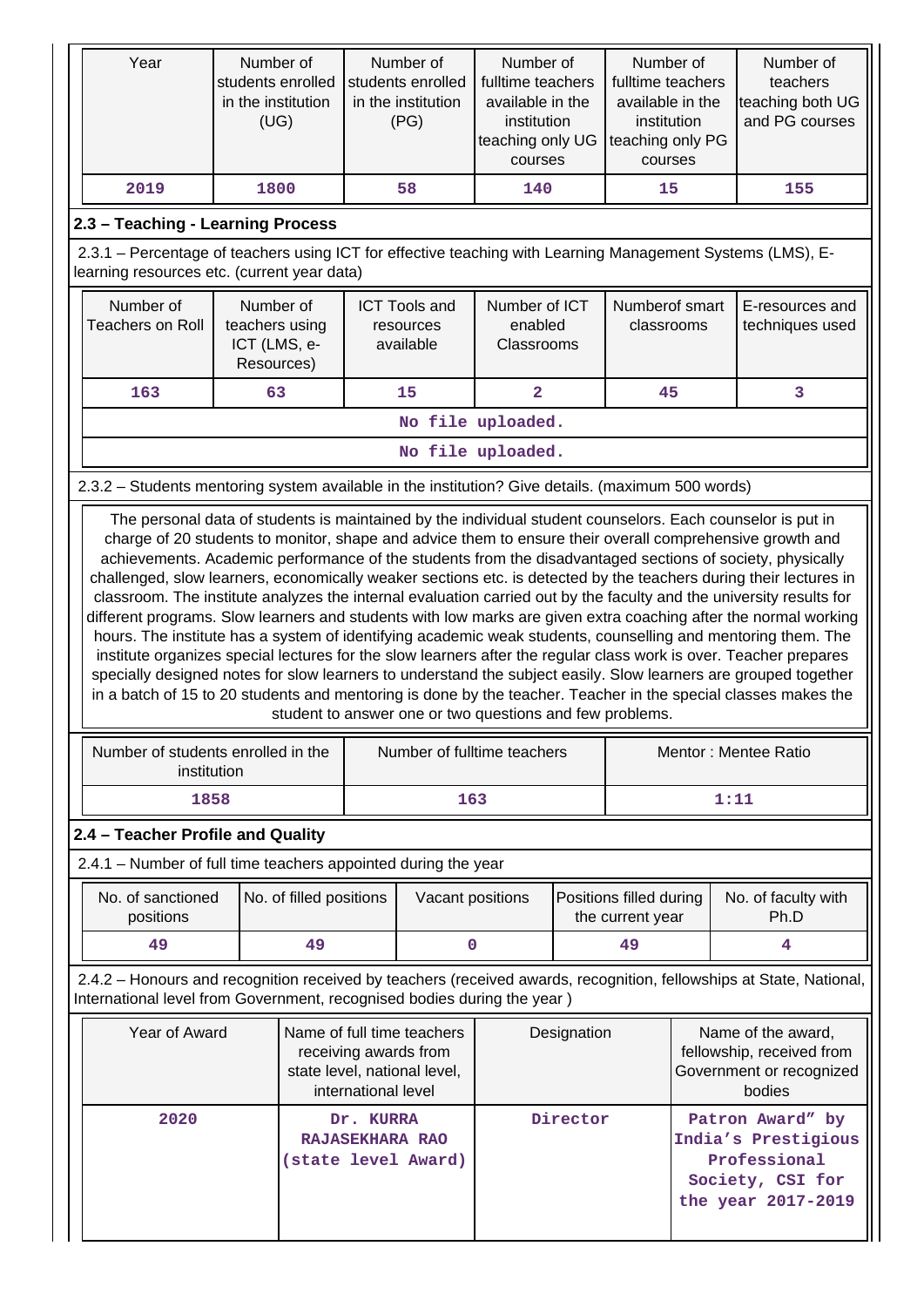| 2019                                                                                                                                                                                                   |                                                 | Dr. KURRA         | <b>RAJASEKHARA RAO</b><br>(National Award) | Director               |                                                                |            | ACHARYA RATNA". A<br>Life Achievement<br>Award for the year<br>2019. In Association<br>with ITAAP, IT, IAS, I<br>MPACT, Indian<br>Servers. |                                                                                                                                                                                                                                                                                        |
|--------------------------------------------------------------------------------------------------------------------------------------------------------------------------------------------------------|-------------------------------------------------|-------------------|--------------------------------------------|------------------------|----------------------------------------------------------------|------------|--------------------------------------------------------------------------------------------------------------------------------------------|----------------------------------------------------------------------------------------------------------------------------------------------------------------------------------------------------------------------------------------------------------------------------------------|
| 2019                                                                                                                                                                                                   | Dr. SUBRAMANI ROY<br>CHOURI (National<br>Award) |                   |                                            |                        | Professor                                                      |            |                                                                                                                                            | UTAMA ACHARYA<br>PURASKAR" National<br>Award for Impact<br>creator in<br>Engineering<br>Education in<br>commemoration on<br>150thBirth day<br>anniversary<br>celebration of<br>Mahatma Gandhi in<br>Association with IT<br>AAP, IT, LIONS, IASAca<br>damy, IMPACT, Indian-<br>Servers. |
| 2020                                                                                                                                                                                                   |                                                 | Dr.Ch.Santhi Rani |                                            | Professor              |                                                                |            | Distinguished Woman<br>in Engineering"<br>Vinus Intrnational<br>Foundation (VIF),<br>Chennai                                               |                                                                                                                                                                                                                                                                                        |
|                                                                                                                                                                                                        |                                                 |                   | No file uploaded.                          |                        |                                                                |            |                                                                                                                                            |                                                                                                                                                                                                                                                                                        |
| 2.5 - Evaluation Process and Reforms                                                                                                                                                                   |                                                 |                   |                                            |                        |                                                                |            |                                                                                                                                            |                                                                                                                                                                                                                                                                                        |
| 2.5.1 – Number of days from the date of semester-end/ year- end examination till the declaration of results during<br>the year                                                                         |                                                 |                   |                                            |                        |                                                                |            |                                                                                                                                            |                                                                                                                                                                                                                                                                                        |
| Programme Name                                                                                                                                                                                         | Programme Code                                  |                   | Semester/year                              |                        | Last date of the last<br>semester-end/year-<br>end examination |            |                                                                                                                                            | Date of declaration of<br>results of semester-<br>end/ year- end<br>examination                                                                                                                                                                                                        |
| Mtech                                                                                                                                                                                                  | 1A                                              |                   | T.                                         |                        |                                                                | 03/02/2020 |                                                                                                                                            | 01/09/2020                                                                                                                                                                                                                                                                             |
| <b>BTech</b>                                                                                                                                                                                           | 1A                                              |                   | T.                                         |                        |                                                                | 02/11/2019 |                                                                                                                                            | 02/01/2020                                                                                                                                                                                                                                                                             |
|                                                                                                                                                                                                        |                                                 |                   | No file uploaded.                          |                        |                                                                |            |                                                                                                                                            |                                                                                                                                                                                                                                                                                        |
| 2.5.2 - Average percentage of Student complaints/grievances about evaluation against total number appeared in<br>the examinations during the year                                                      |                                                 |                   |                                            |                        |                                                                |            |                                                                                                                                            |                                                                                                                                                                                                                                                                                        |
| Number of complaints or grievances<br>Total number of students appeared<br>in the examination<br>about evaluation                                                                                      |                                                 |                   |                                            |                        |                                                                |            | Percentage                                                                                                                                 |                                                                                                                                                                                                                                                                                        |
| 0<br>0                                                                                                                                                                                                 |                                                 |                   |                                            |                        |                                                                |            | 0                                                                                                                                          |                                                                                                                                                                                                                                                                                        |
| 2.6 - Student Performance and Learning Outcomes                                                                                                                                                        |                                                 |                   |                                            |                        |                                                                |            |                                                                                                                                            |                                                                                                                                                                                                                                                                                        |
| 2.6.1 – Program outcomes, program specific outcomes and course outcomes for all programs offered by the<br>institution are stated and displayed in website of the institution (to provide the weblink) |                                                 |                   |                                            |                        |                                                                |            |                                                                                                                                            |                                                                                                                                                                                                                                                                                        |
|                                                                                                                                                                                                        |                                                 |                   | https://usharama.edu.in/syllabus           |                        |                                                                |            |                                                                                                                                            |                                                                                                                                                                                                                                                                                        |
| 2.6.2 - Pass percentage of students                                                                                                                                                                    |                                                 |                   |                                            |                        |                                                                |            |                                                                                                                                            |                                                                                                                                                                                                                                                                                        |
| Programme                                                                                                                                                                                              | Programme                                       |                   | Programme                                  | Number of<br>Number of |                                                                |            |                                                                                                                                            | Pass Percentage                                                                                                                                                                                                                                                                        |

''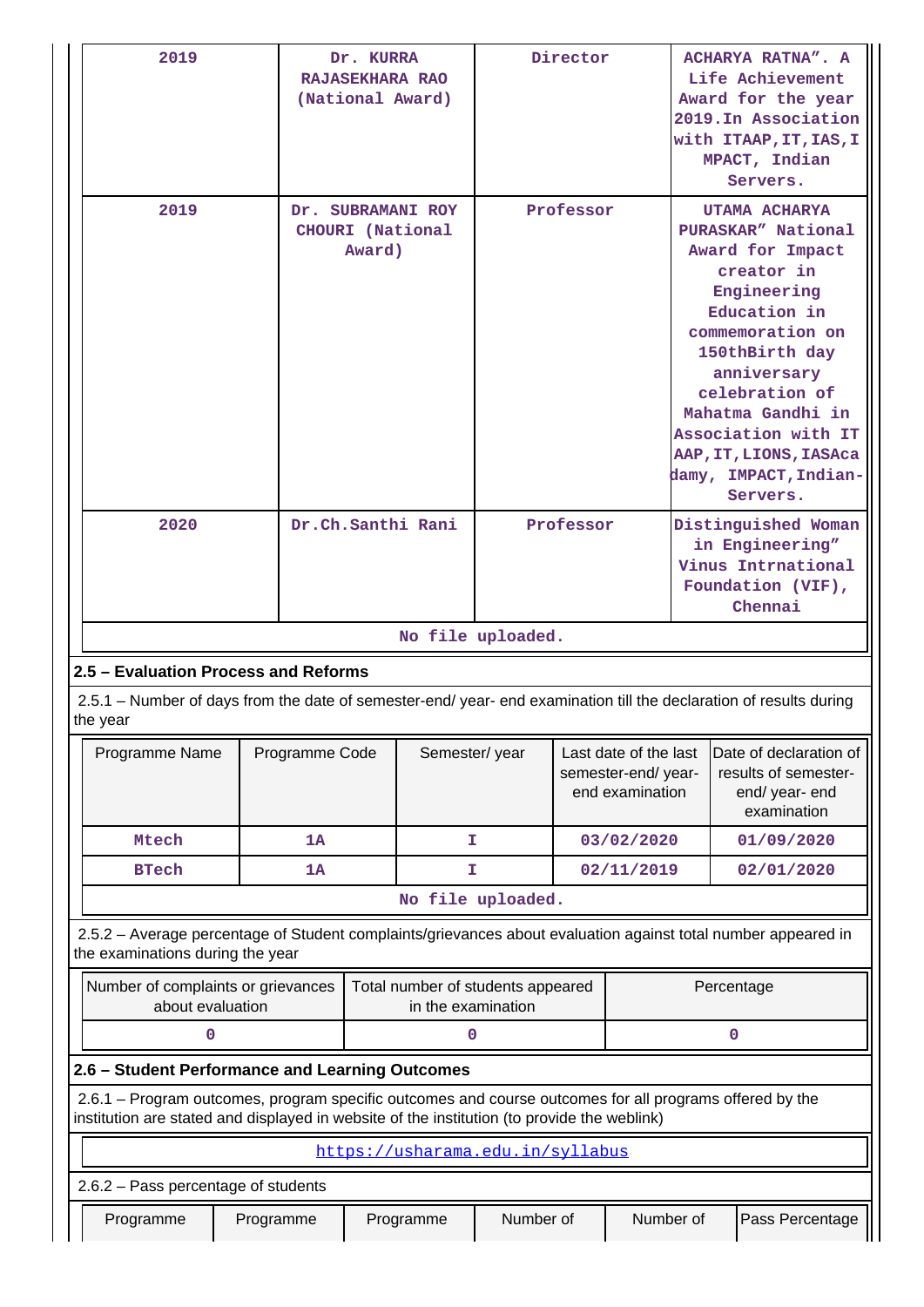| Code                                                                                                                                                                      | Name                      | Specialization                                                                                           | students<br>appeared in the<br>final year<br>examination | students passed<br>in final year<br>examination |                                                                              |  |  |
|---------------------------------------------------------------------------------------------------------------------------------------------------------------------------|---------------------------|----------------------------------------------------------------------------------------------------------|----------------------------------------------------------|-------------------------------------------------|------------------------------------------------------------------------------|--|--|
| <b>B.Tech</b>                                                                                                                                                             | <b>BTech</b>              | IT                                                                                                       | 59                                                       | 35                                              | 59.3                                                                         |  |  |
| <b>B.Tech</b>                                                                                                                                                             | <b>BTech</b>              | <b>CSE</b>                                                                                               | 123                                                      | 77                                              | 59.3                                                                         |  |  |
| <b>B.Tech</b>                                                                                                                                                             | <b>BTech</b>              | <b>ECE</b>                                                                                               | 173                                                      | 99                                              | 57.2                                                                         |  |  |
| M.Tech                                                                                                                                                                    | Mtech                     | <b>CSE</b>                                                                                               | 9                                                        | 4                                               | 44.4                                                                         |  |  |
| M.Tech                                                                                                                                                                    | Mtech                     | <b>MECH</b>                                                                                              | $\mathbf{0}$<br>1                                        |                                                 |                                                                              |  |  |
| M.Tech                                                                                                                                                                    | Mtech                     | 9<br>11.11<br>1<br><b>CIVIL</b>                                                                          |                                                          |                                                 |                                                                              |  |  |
| M.Tech                                                                                                                                                                    | Mtech                     | <b>ECE</b>                                                                                               | 6                                                        | $\overline{2}$                                  | 33.33                                                                        |  |  |
| <b>B.Tech</b>                                                                                                                                                             | <b>BTech</b>              | <b>CIVIL</b>                                                                                             | 20                                                       | 3                                               | 15.0                                                                         |  |  |
| <b>B.Tech</b>                                                                                                                                                             | <b>BTech</b>              | EEE                                                                                                      | 15                                                       | 5                                               | 33.33                                                                        |  |  |
| <b>B.Tech</b>                                                                                                                                                             | <b>BTech</b>              | <b>MECH</b>                                                                                              | 20                                                       | 6                                               | 30.0                                                                         |  |  |
|                                                                                                                                                                           |                           |                                                                                                          | No file uploaded.                                        |                                                 |                                                                              |  |  |
| 2.7 - Student Satisfaction Survey                                                                                                                                         |                           |                                                                                                          |                                                          |                                                 |                                                                              |  |  |
| 2.7.1 - Student Satisfaction Survey (SSS) on overall institutional performance (Institution may design the<br>questionnaire) (results and details be provided as weblink) |                           |                                                                                                          |                                                          |                                                 |                                                                              |  |  |
|                                                                                                                                                                           |                           | ipa2UXAmWPxygg/viewform                                                                                  |                                                          |                                                 | https://docs.google.com/forms/d/e/1FAIpOLSc5-ve0CwV67VLizbjThhaMEJuxoppFFBX2 |  |  |
| <b>CRITERION III - RESEARCH, INNOVATIONS AND EXTENSION</b>                                                                                                                |                           |                                                                                                          |                                                          |                                                 |                                                                              |  |  |
| 3.1 - Promotion of Research and Facilities                                                                                                                                |                           |                                                                                                          |                                                          |                                                 |                                                                              |  |  |
| 3.1.1 - The institution provides seed money to its teachers for research                                                                                                  |                           |                                                                                                          |                                                          |                                                 |                                                                              |  |  |
|                                                                                                                                                                           |                           |                                                                                                          | <b>No</b>                                                |                                                 |                                                                              |  |  |
|                                                                                                                                                                           |                           |                                                                                                          | No file uploaded.                                        |                                                 |                                                                              |  |  |
| 3.1.2 - Teachers awarded National/International fellowship for advanced studies/ research during the year                                                                 |                           |                                                                                                          |                                                          |                                                 |                                                                              |  |  |
| <b>Type</b>                                                                                                                                                               | Name of the teacher       |                                                                                                          | Name of the award                                        | Date of award                                   | Awarding agency                                                              |  |  |
|                                                                                                                                                                           | awarded the<br>fellowship |                                                                                                          |                                                          |                                                 |                                                                              |  |  |
|                                                                                                                                                                           |                           | No Data Entered/Not Applicable !!!                                                                       |                                                          |                                                 |                                                                              |  |  |
|                                                                                                                                                                           |                           |                                                                                                          | View File                                                |                                                 |                                                                              |  |  |
| 3.2 - Resource Mobilization for Research                                                                                                                                  |                           |                                                                                                          |                                                          |                                                 |                                                                              |  |  |
| 3.2.1 - Research funds sanctioned and received from various agencies, industry and other organisations                                                                    |                           |                                                                                                          |                                                          |                                                 |                                                                              |  |  |
| Nature of the Project                                                                                                                                                     | Duration                  |                                                                                                          | Name of the funding<br>agency                            | Total grant<br>sanctioned                       | Amount received<br>during the year                                           |  |  |
| Minor Projects                                                                                                                                                            | 6                         |                                                                                                          | <b>ISTE</b>                                              | 300000                                          | 300000                                                                       |  |  |
| Major Projects                                                                                                                                                            | 720                       |                                                                                                          | <b>AICTE</b>                                             | 727667                                          | 500000                                                                       |  |  |
|                                                                                                                                                                           |                           |                                                                                                          | View File                                                |                                                 |                                                                              |  |  |
|                                                                                                                                                                           |                           | 3.2.2 - Number of ongoing research projects per teacher funded by government and non-government agencies |                                                          |                                                 |                                                                              |  |  |

**0**

**3.3 – Innovation Ecosystem**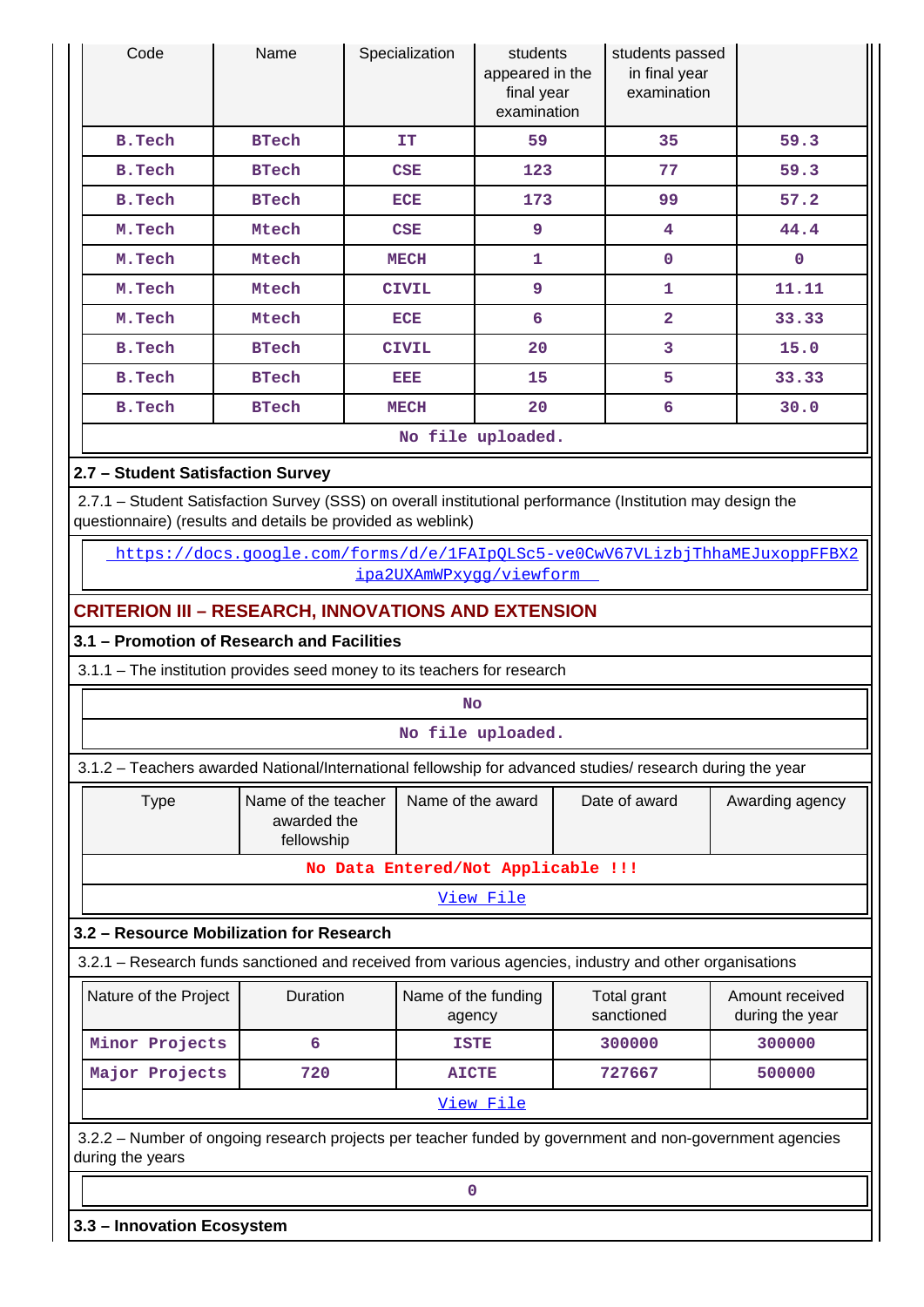3.3.1 – Workshops/Seminars Conducted on Intellectual Property Rights (IPR) and Industry-Academia Innovative practices during the year

|                                                                                                                                                            | practices during the year            |             |                                          |                         |                                                   |                |  |                                   |
|------------------------------------------------------------------------------------------------------------------------------------------------------------|--------------------------------------|-------------|------------------------------------------|-------------------------|---------------------------------------------------|----------------|--|-----------------------------------|
| Title of workshop/seminar                                                                                                                                  |                                      |             | Name of the Dept.                        |                         |                                                   |                |  | Date                              |
| UG Fellowship                                                                                                                                              |                                      |             | <b>CSE</b>                               |                         |                                                   |                |  | 28/01/2020                        |
| How to develop<br>communicative English to<br>get a good job.                                                                                              |                                      |             | S H                                      |                         |                                                   |                |  | 29/11/2019                        |
| Web Engineering                                                                                                                                            |                                      |             | IT                                       |                         |                                                   |                |  | 02/12/2019                        |
| $E-TABLES$                                                                                                                                                 |                                      |             | <b>CIVIL</b>                             |                         |                                                   |                |  | 16/12/2019                        |
|                                                                                                                                                            |                                      |             |                                          | View File               |                                                   |                |  |                                   |
| 3.3.2 - Awards for Innovation won by Institution/Teachers/Research scholars/Students during the year                                                       |                                      |             |                                          |                         |                                                   |                |  |                                   |
| Title of the innovation                                                                                                                                    | Name of Awardee                      |             |                                          | Awarding Agency         |                                                   | Date of award  |  | Category                          |
| Safe Zoner and<br><b>PAPS</b>                                                                                                                              | T. SpurthiKiran                      |             | IEI-Satyabhama<br>University             |                         |                                                   | 07/08/2020     |  | Seed Your<br>Startup              |
| Irrigation of<br>Water                                                                                                                                     | Ullamgunta<br>Yamini<br>(16NG1A0496) |             | Institute of<br>Engineers,<br>Vijayawada |                         |                                                   | 15/07/2019     |  | <b>TOT</b>                        |
|                                                                                                                                                            |                                      |             |                                          | No file uploaded.       |                                                   |                |  |                                   |
| 3.3.3 - No. of Incubation centre created, start-ups incubated on campus during the year                                                                    |                                      |             |                                          |                         |                                                   |                |  |                                   |
| Incubation<br>Center                                                                                                                                       | Name                                 |             | Sponsered By                             |                         | Name of the<br>Nature of Start-<br>Start-up<br>up |                |  | Date of<br>Commencement           |
|                                                                                                                                                            |                                      |             | No Data Entered/Not Applicable !!!       |                         |                                                   |                |  |                                   |
|                                                                                                                                                            |                                      |             |                                          | View File               |                                                   |                |  |                                   |
| 3.4 - Research Publications and Awards                                                                                                                     |                                      |             |                                          |                         |                                                   |                |  |                                   |
| $3.4.1$ – Ph. Ds awarded during the year                                                                                                                   |                                      |             |                                          |                         |                                                   |                |  |                                   |
|                                                                                                                                                            | Name of the Department               |             |                                          | Number of PhD's Awarded |                                                   |                |  |                                   |
|                                                                                                                                                            | Civil Engineering                    |             |                                          | 1                       |                                                   |                |  |                                   |
|                                                                                                                                                            | Science and Humanities               |             |                                          | 1                       |                                                   |                |  |                                   |
| 3.4.2 - Research Publications in the Journals notified on UGC website during the year                                                                      |                                      |             |                                          |                         |                                                   |                |  |                                   |
| <b>Type</b>                                                                                                                                                |                                      | Department  |                                          | Number of Publication   |                                                   |                |  | Average Impact Factor (if<br>any) |
| International                                                                                                                                              |                                      | <b>CSE</b>  |                                          |                         | 26                                                |                |  | 2.17                              |
| International                                                                                                                                              |                                      | <b>ECE</b>  |                                          |                         | 38                                                |                |  | 2.0                               |
| International                                                                                                                                              |                                      | DED         |                                          |                         | 1                                                 |                |  | 5.87                              |
| International                                                                                                                                              |                                      | <b>MECH</b> |                                          |                         | 3                                                 |                |  | 0.5                               |
|                                                                                                                                                            |                                      |             |                                          | No file uploaded.       |                                                   |                |  |                                   |
| 3.4.3 - Books and Chapters in edited Volumes / Books published, and papers in National/International Conference<br>Proceedings per Teacher during the year |                                      |             |                                          |                         |                                                   |                |  |                                   |
|                                                                                                                                                            | Department                           |             |                                          | Number of Publication   |                                                   |                |  |                                   |
|                                                                                                                                                            | <b>SCIENCE AND HUMANITIES</b>        |             |                                          |                         |                                                   | 4              |  |                                   |
|                                                                                                                                                            | <b>MECHANICAL</b>                    |             |                                          |                         |                                                   | $\overline{a}$ |  |                                   |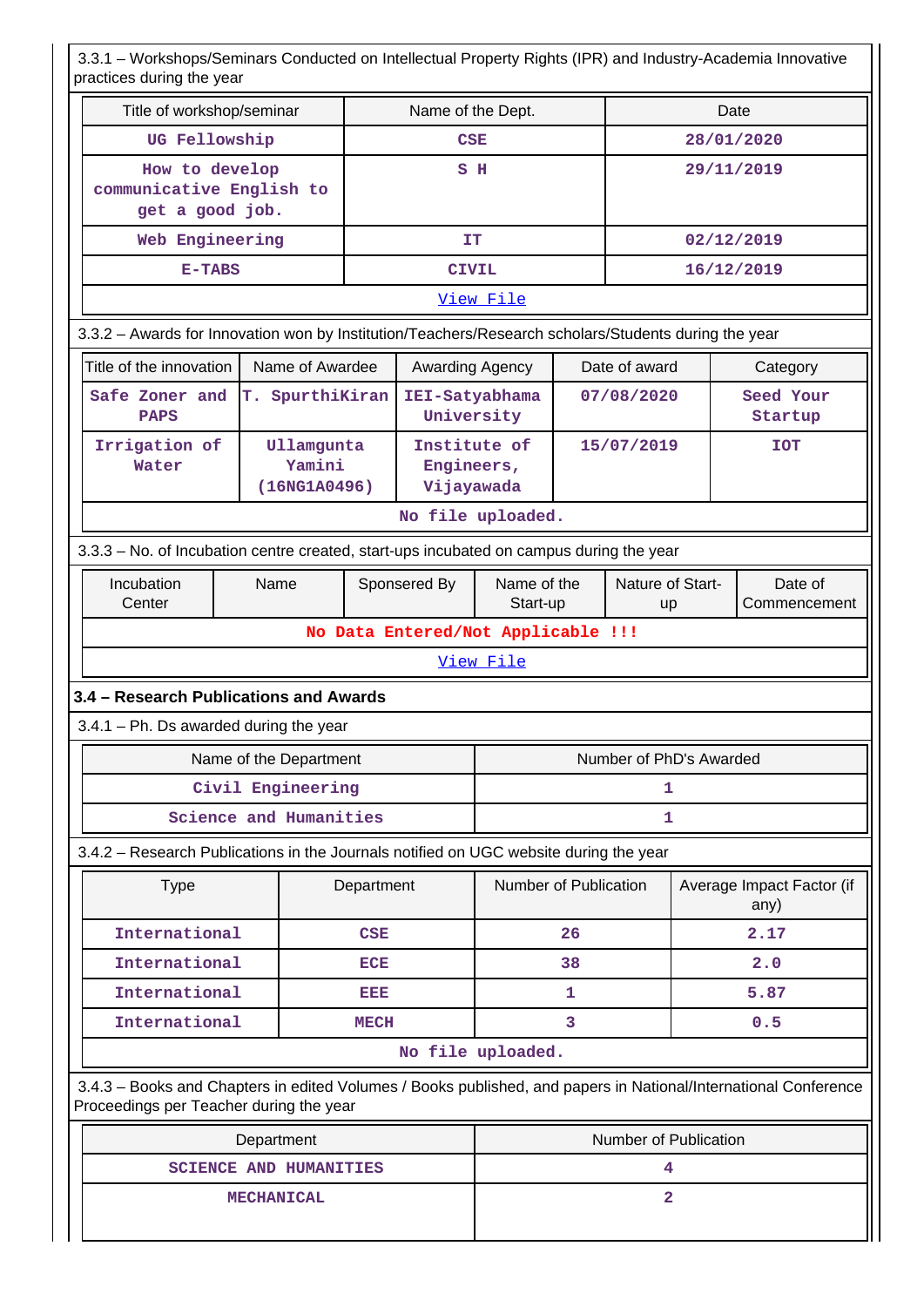|                                                                                                                                                                       | ECE                                                                                        |                                                                                                                          |                        | 1                 |                       |                                                                    |                                                      |  |  |
|-----------------------------------------------------------------------------------------------------------------------------------------------------------------------|--------------------------------------------------------------------------------------------|--------------------------------------------------------------------------------------------------------------------------|------------------------|-------------------|-----------------------|--------------------------------------------------------------------|------------------------------------------------------|--|--|
|                                                                                                                                                                       |                                                                                            |                                                                                                                          |                        | No file uploaded. |                       |                                                                    |                                                      |  |  |
|                                                                                                                                                                       |                                                                                            | 3.4.4 - Patents published/awarded during the year                                                                        |                        |                   |                       |                                                                    |                                                      |  |  |
| <b>Patent Details</b>                                                                                                                                                 |                                                                                            | Patent status                                                                                                            |                        |                   | <b>Patent Number</b>  |                                                                    | Date of Award                                        |  |  |
| Semantic web<br>service composition<br>using multilevel<br>workflow<br>orchestration and<br>method thereof                                                            |                                                                                            | Published                                                                                                                |                        |                   | 201941048886          |                                                                    | 13/12/2019                                           |  |  |
| Smart scheduling<br>method for low<br>energy consumptions<br>in wireless sensor                                                                                       |                                                                                            | Published                                                                                                                |                        |                   | 201941054665          |                                                                    | 24/01/2020                                           |  |  |
|                                                                                                                                                                       | Published<br>Secured data<br>transmission and<br>storage method for<br>cloud based network |                                                                                                                          |                        |                   | 2019410534462         |                                                                    | 03/01/2020                                           |  |  |
|                                                                                                                                                                       |                                                                                            |                                                                                                                          |                        | No file uploaded. |                       |                                                                    |                                                      |  |  |
| 3.4.5 - Bibliometrics of the publications during the last academic year based on average citation index in Scopus/<br>Web of Science or PubMed/ Indian Citation Index |                                                                                            |                                                                                                                          |                        |                   |                       |                                                                    |                                                      |  |  |
| Title of the<br>Paper                                                                                                                                                 | Name of<br>Author                                                                          | Year of<br>Title of journal<br>publication                                                                               |                        |                   | <b>Citation Index</b> | Institutional<br>affiliation as<br>mentioned in<br>the publication | Number of<br>citations<br>excluding self<br>citation |  |  |
| HAp/TiO2 n<br>anocomposi<br>tes:<br>Influence<br>ofTiO2 on<br>microstruc<br>ture and m<br>echanicalp<br>roperties                                                     | V. Ajay<br>Kumar                                                                           | Journal of<br>2019<br>Composite<br>Materials                                                                             |                        |                   | 0.2                   | <b>URCET</b>                                                       | 20                                                   |  |  |
| Water<br>resources<br>developmen<br>t and<br>management<br>in sub-<br>basin<br>using<br>spatial te<br>chnologies-<br>A case<br>study                                  | <b>K.V.SIVAKU</b><br><b>MAR BABU</b>                                                       | 2019<br><b>IJRTE</b>                                                                                                     |                        | No file uploaded. | 5                     | <b>URCET</b>                                                       | 25                                                   |  |  |
|                                                                                                                                                                       |                                                                                            |                                                                                                                          |                        |                   |                       |                                                                    |                                                      |  |  |
| Title of the<br>Paper                                                                                                                                                 | Name of<br>Author                                                                          | 3.4.6 - h-Index of the Institutional Publications during the year. (based on Scopus/ Web of science)<br>Title of journal | Year of<br>publication |                   | h-index               | Number of<br>citations<br>excluding self                           | Institutional<br>affiliation as<br>mentioned in      |  |  |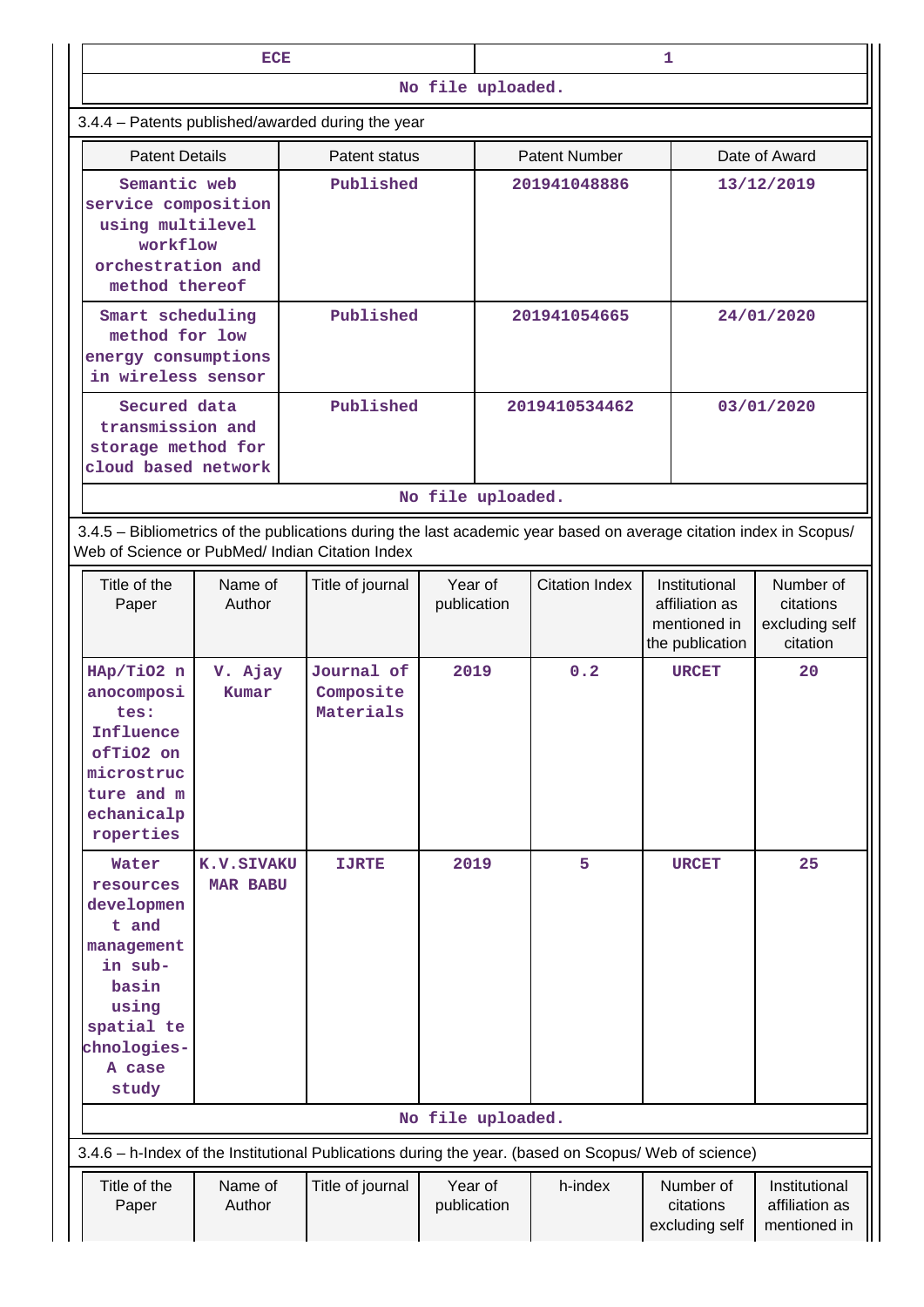|                                                                                                                                                                                         |                          |                |      |              | citation    | the publication |
|-----------------------------------------------------------------------------------------------------------------------------------------------------------------------------------------|--------------------------|----------------|------|--------------|-------------|-----------------|
| A Formal<br>and<br>Enriched<br>Framework<br>for<br>Testing Di<br>stributed<br>Embedded<br>Systems                                                                                       | Dr K Rajas<br>ekhara Rao | <b>IJETER</b>  | 2019 | $\mathbf 0$  | $\mathbf 0$ | <b>URCET</b>    |
| On mining<br>Incrementa<br>ı<br><b>Databases</b><br>for<br>Regular<br>and<br>Frequent<br>Patterns                                                                                       | Dr K Rajas<br>ekhara Rao | <b>IJETER</b>  | 2019 | $\mathbf 0$  | $\mathbf 0$ | <b>URCET</b>    |
| Constructi<br>ng a<br>System for<br>Analysis<br>of Machine<br>Learing<br>Techniques<br>for Early<br>Detection<br>of Thyroid                                                             | Dr K Rajas<br>ekhara Rao | <b>IJEAT</b>   | 2019 | $\mathbf 0$  | $\mathbf 0$ | <b>URCET</b>    |
| $\mathbf{A}$<br>Framework<br>For<br>Testing Di<br>stributed<br>Embedded<br>System in<br>the Intern<br>ational of<br>Advanced<br>Trends in<br>computer<br>Science<br>And Engine<br>ering | Dr K Rajas<br>ekhara Rao | <b>IJATCSE</b> | 2019 | $\mathbf 0$  | $\pmb{0}$   | <b>URCET</b>    |
| Mining<br>Negative<br>Frequent<br>regular<br>Itemsets<br>from data<br>Strems in<br>the Intern<br>ational<br>journal of<br>Emerging<br>Trends inE                                        | Dr K Rajas<br>ekhara Rao | <b>IJETER</b>  | 2019 | $\mathbf{O}$ | $\mathbf 0$ | <b>URCET</b>    |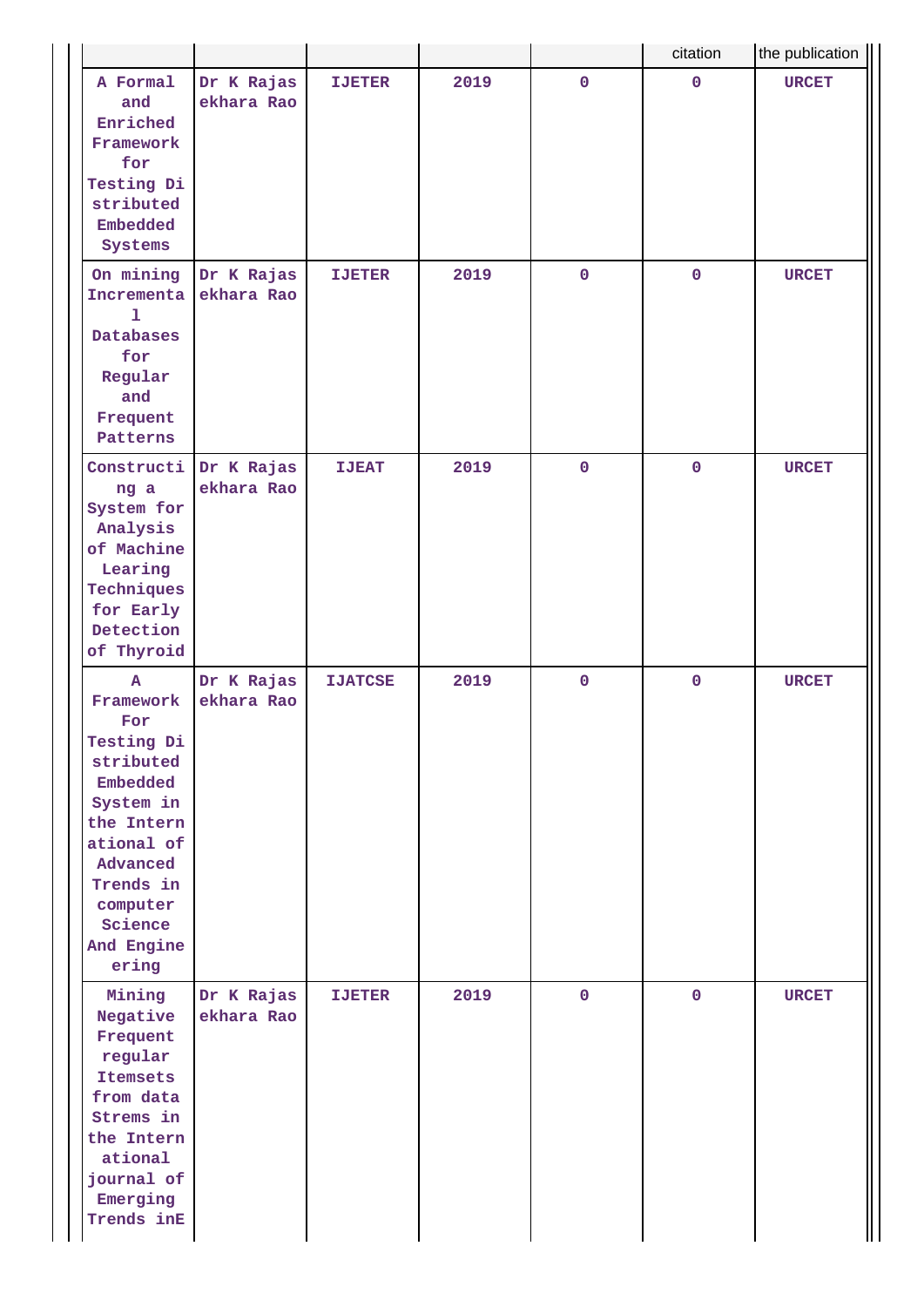| ngineering<br>Research                                                                                                                                                            |                                     |                |      |              |             |              |
|-----------------------------------------------------------------------------------------------------------------------------------------------------------------------------------|-------------------------------------|----------------|------|--------------|-------------|--------------|
| tributed<br><b>Databases</b><br>for<br>Negative A<br>ssociation<br>s from<br>Regular<br>and<br>Frequent<br>Patterns                                                               | Mining Dis Dr K Rajas<br>ekhara Rao | <b>IJATCSE</b> | 2019 | $\mathbf{O}$ | $\mathbf 0$ | <b>URCET</b> |
| <b>Extreme</b><br>Learning<br>Machine<br>for<br>Thyroid<br>Nodule Cla<br>ssificatio<br>n with<br>Graph<br>Cluster<br>Ant Colony<br>Optimizati<br>on Based<br>Feature<br>Selection | Dr K Rajas<br>ekhara Rao            | <b>IJRTE</b>   | 2019 | $\mathbf 0$  | $\mathbf 0$ | <b>URCET</b> |
| Mining<br>Negative A<br>ssociation<br>s betweeen<br>Regulat<br>and<br>Frequent<br>Patterns<br>hidden in<br>Static<br>Database                                                     | Dr K Rajas<br>ekhara Rao            | <b>IJETER</b>  | 2019 | $\mathbf 0$  | $\mathbf 0$ | <b>URCET</b> |
| An<br>Enhanced<br>Method of<br>Clustering<br>for Big<br>Data<br>Mining<br>using K-<br>means                                                                                       | Dr.S M<br>Roychoudri                | <b>JETIR</b>   | 2019 | $\mathbf{O}$ | $\mathbf 0$ | <b>URCET</b> |
| Privacy<br>Preserving<br>Storage<br>Scheme of<br>Cloud by I<br>ntelligenc<br>e in FOG<br>Computing                                                                                | Mr.GUDIPUD<br>I BALAIAH             | IJR            | 2019 | $\mathbf 0$  | $\pmb{0}$   | <b>URCET</b> |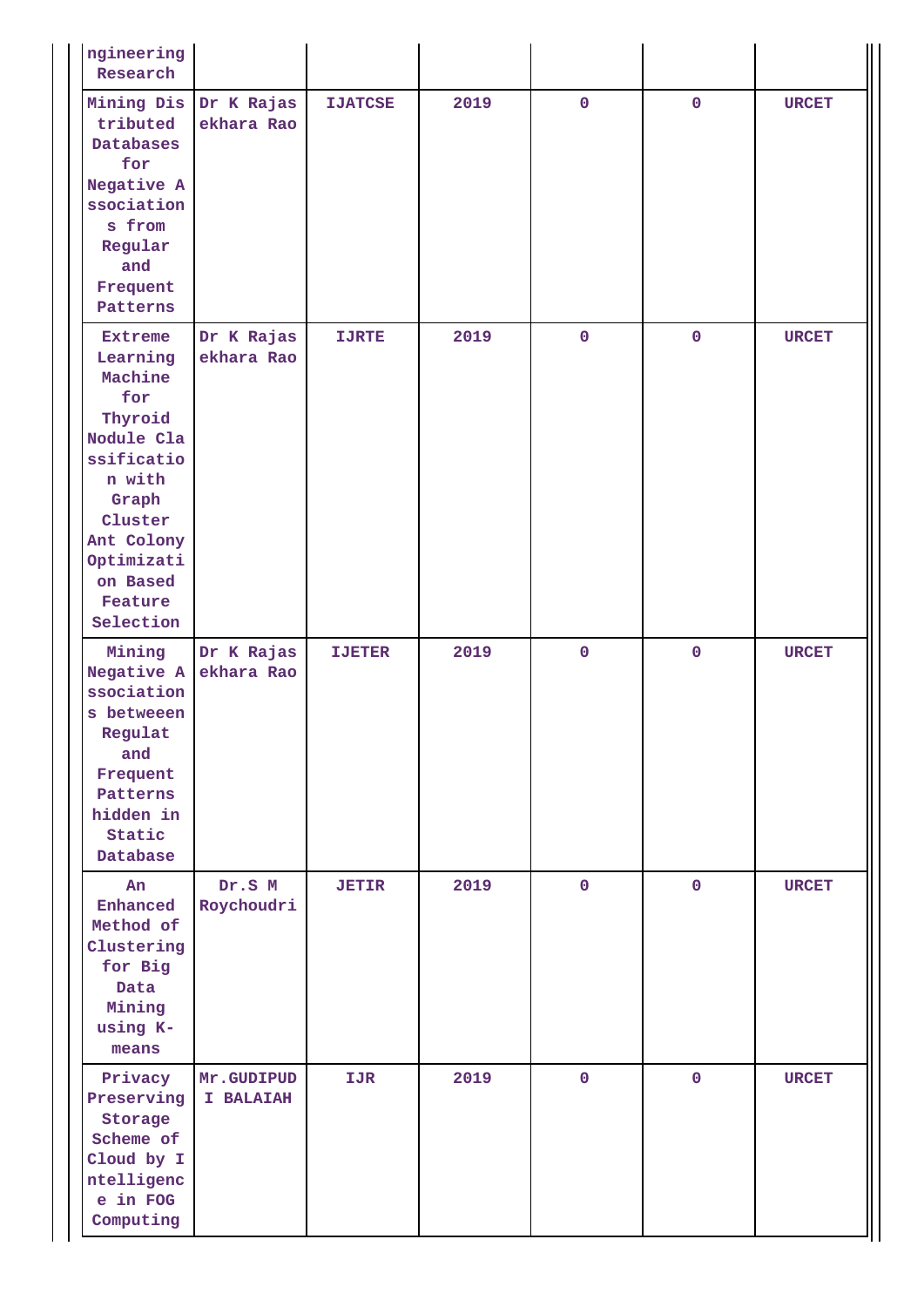|                                                                                                                                                                                                                    |                                                 |                              | View File         |                                                          |         |                                                          |  |
|--------------------------------------------------------------------------------------------------------------------------------------------------------------------------------------------------------------------|-------------------------------------------------|------------------------------|-------------------|----------------------------------------------------------|---------|----------------------------------------------------------|--|
| 3.4.7 - Faculty participation in Seminars/Conferences and Symposia during the year                                                                                                                                 |                                                 |                              |                   |                                                          |         |                                                          |  |
| Number of Faculty                                                                                                                                                                                                  | International                                   | National                     |                   | <b>State</b>                                             |         | Local                                                    |  |
| Attended/Semina<br>rs/Workshops                                                                                                                                                                                    | 13                                              | 73                           |                   | 2                                                        |         | $\Omega$                                                 |  |
| Presented<br>papers                                                                                                                                                                                                | 11                                              | 0                            |                   | 0                                                        |         | $\mathbf 0$                                              |  |
| Resource<br>persons                                                                                                                                                                                                | $\mathbf 0$                                     |                              | 3                 | 0                                                        |         | $\mathbf 0$                                              |  |
|                                                                                                                                                                                                                    |                                                 |                              | No file uploaded. |                                                          |         |                                                          |  |
| 3.5 - Consultancy                                                                                                                                                                                                  |                                                 |                              |                   |                                                          |         |                                                          |  |
| 3.5.1 - Revenue generated from Consultancy during the year                                                                                                                                                         |                                                 |                              |                   |                                                          |         |                                                          |  |
| Name of the Consultan(s)<br>department                                                                                                                                                                             | Name of consultancy<br>project                  |                              |                   | Consulting/Sponsoring<br>Agency                          |         | Revenue generated<br>(amount in rupees)                  |  |
| <b>CIVIL</b>                                                                                                                                                                                                       | Cube strength tests                             |                              |                   | <b>APPRED</b>                                            |         | 590                                                      |  |
| <b>CIVIL</b>                                                                                                                                                                                                       | Mix design and<br>testing                       |                              |                   | MPP-Tadepalli gudem                                      | 6608    |                                                          |  |
| <b>CIVIL</b>                                                                                                                                                                                                       | Mix design and<br>testing                       |                              |                   | MPP-Pentapadu                                            |         | 6608                                                     |  |
| <b>CSE</b>                                                                                                                                                                                                         | <b>ONLINE EXAMINATIONS</b>                      |                              |                   | <b>TCS-ION</b>                                           | 1140646 |                                                          |  |
|                                                                                                                                                                                                                    |                                                 |                              | View File         |                                                          |         |                                                          |  |
| 3.5.2 - Revenue generated from Corporate Training by the institution during the year                                                                                                                               |                                                 |                              |                   |                                                          |         |                                                          |  |
| Name of the<br>Consultan(s)<br>department                                                                                                                                                                          | Title of the<br>programme                       | Agency seeking /<br>training |                   | Revenue generated<br>(amount in rupees)                  |         | Number of trainees                                       |  |
| <b>NIL</b>                                                                                                                                                                                                         | <b>NIL</b>                                      | <b>NIL</b>                   |                   | 0                                                        |         | $\mathbf 0$                                              |  |
|                                                                                                                                                                                                                    |                                                 |                              | View File         |                                                          |         |                                                          |  |
| 3.6 - Extension Activities                                                                                                                                                                                         |                                                 |                              |                   |                                                          |         |                                                          |  |
| 3.6.1 – Number of extension and outreach programmes conducted in collaboration with industry, community and<br>Non- Government Organisations through NSS/NCC/Red cross/Youth Red Cross (YRC) etc., during the year |                                                 |                              |                   |                                                          |         |                                                          |  |
| Title of the activities                                                                                                                                                                                            | Organising unit/agency/<br>collaborating agency |                              |                   | Number of teachers<br>participated in such<br>activities |         | Number of students<br>participated in such<br>activities |  |
| <b>Blood Donation</b>                                                                                                                                                                                              | Indian Red Cross<br>Society                     |                              |                   | $\overline{2}$                                           |         | 400                                                      |  |
|                                                                                                                                                                                                                    |                                                 |                              | No file uploaded. |                                                          |         |                                                          |  |
| 3.6.2 - Awards and recognition received for extension activities from Government and other recognized bodies<br>during the year                                                                                    |                                                 |                              |                   |                                                          |         |                                                          |  |
| Name of the activity                                                                                                                                                                                               | Award/Recognition                               |                              |                   | <b>Awarding Bodies</b>                                   |         | Number of students<br><b>Benefited</b>                   |  |
| Creative and<br>Innovative Project<br>idea Contest                                                                                                                                                                 | Third Prize                                     |                              |                   | Institute of<br>Engineers                                | 1       |                                                          |  |
|                                                                                                                                                                                                                    |                                                 |                              | No file uploaded. |                                                          |         |                                                          |  |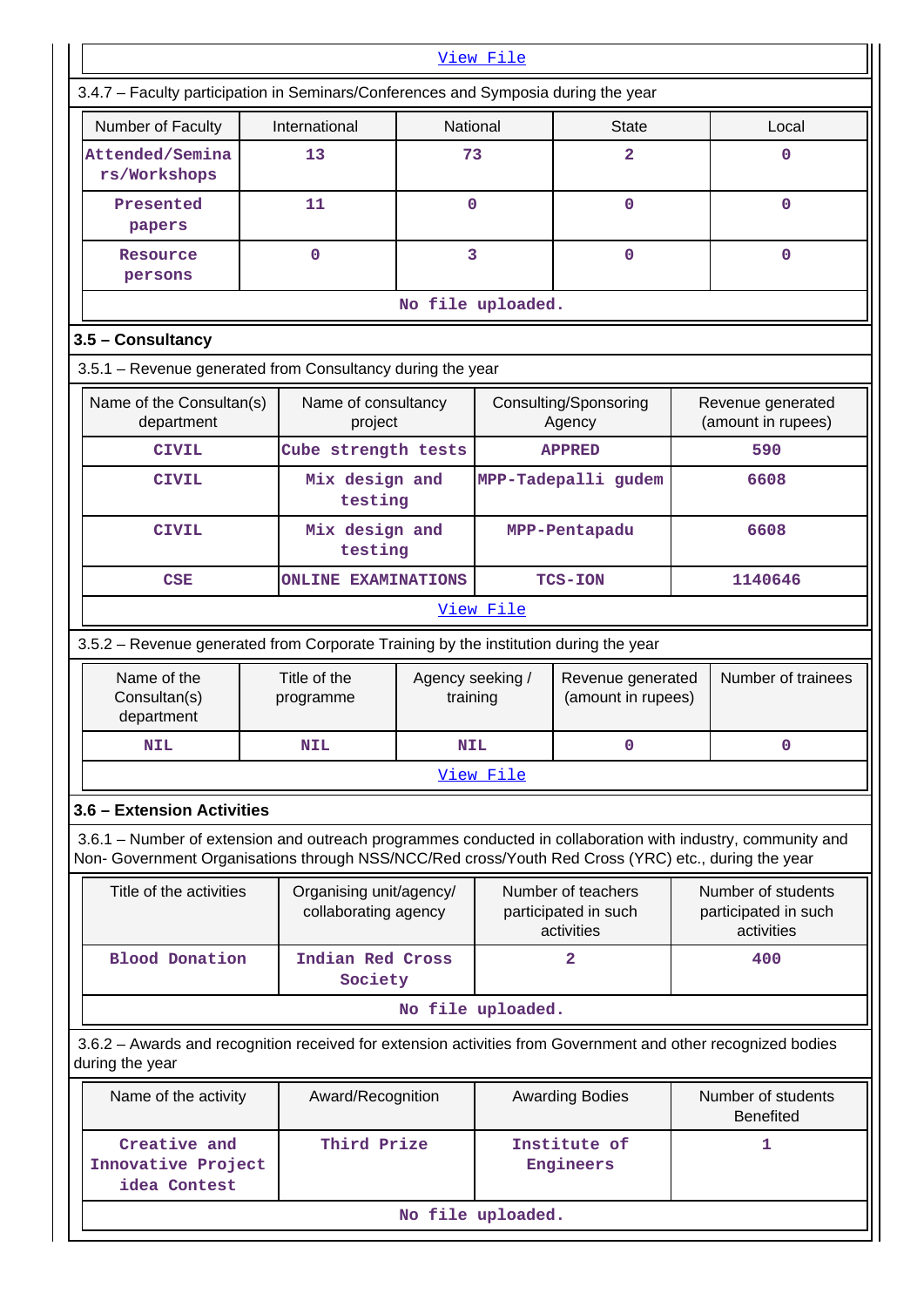3.6.3 – Students participating in extension activities with Government Organisations, Non-Government Organisations and programmes such as Swachh Bharat, Aids Awareness, Gender Issue, etc. during the year

| Name of the scheme                                                                                                                                                                                                                                                                                              |                                                      |                                                                         |             |                                                                                                   |                                    |                         |                                                         |  |                                                         |  |
|-----------------------------------------------------------------------------------------------------------------------------------------------------------------------------------------------------------------------------------------------------------------------------------------------------------------|------------------------------------------------------|-------------------------------------------------------------------------|-------------|---------------------------------------------------------------------------------------------------|------------------------------------|-------------------------|---------------------------------------------------------|--|---------------------------------------------------------|--|
|                                                                                                                                                                                                                                                                                                                 |                                                      | Organising unit/Agen<br>cy/collaborating<br>agency                      |             | Name of the activity                                                                              |                                    |                         | Number of teachers<br>participated in such<br>activites |  | Number of students<br>participated in such<br>activites |  |
| <b>NSS</b>                                                                                                                                                                                                                                                                                                      |                                                      | <b>URCE</b>                                                             |             | Swachh Bharath(<br>Plantation)                                                                    |                                    |                         | $\overline{\mathbf{2}}$                                 |  | 50                                                      |  |
| <b>NSS</b>                                                                                                                                                                                                                                                                                                      |                                                      | POLICE Dept.<br>gannavaram                                              |             | Awareness of<br>traffic rules                                                                     |                                    |                         | $\overline{\mathbf{2}}$                                 |  | 200                                                     |  |
| <b>NSS</b>                                                                                                                                                                                                                                                                                                      |                                                      | <b>URCE</b>                                                             |             | <b>Blanket</b><br>Distribution                                                                    |                                    |                         | $\overline{2}$                                          |  | 30                                                      |  |
| <b>NSS</b>                                                                                                                                                                                                                                                                                                      |                                                      | Lions Blood<br>bank                                                     |             | <b>BLOOD GROUPING</b>                                                                             |                                    |                         | $\overline{\mathbf{2}}$                                 |  | 20                                                      |  |
| <b>NSS</b>                                                                                                                                                                                                                                                                                                      |                                                      | Lions Blood<br>bank, Govt.<br><b>Blood</b> bank<br>(Eluru) Red<br>Cross |             | <b>Blood</b> donation                                                                             |                                    | $\overline{\mathbf{2}}$ |                                                         |  | 20                                                      |  |
| <b>NSS</b>                                                                                                                                                                                                                                                                                                      |                                                      | <b>URCE</b>                                                             |             | Breast cancer<br>awareness                                                                        |                                    |                         | 1                                                       |  | 200                                                     |  |
| <b>NSS</b>                                                                                                                                                                                                                                                                                                      |                                                      | M.J.Naidu super<br>speciality<br>hospital                               |             |                                                                                                   | MEDICAL CAMP                       |                         | $\overline{\mathbf{2}}$                                 |  | 20                                                      |  |
| <b>NSS</b>                                                                                                                                                                                                                                                                                                      |                                                      | <b>URCE</b>                                                             |             | <b>AWARENESS OF</b><br><b>SAVE WATER</b>                                                          |                                    |                         | $\overline{\mathbf{2}}$                                 |  | 50                                                      |  |
| <b>NSS</b>                                                                                                                                                                                                                                                                                                      | <b>URCE</b>                                          |                                                                         |             | YOGA DAY                                                                                          |                                    |                         | $\overline{\mathbf{2}}$                                 |  | 200                                                     |  |
|                                                                                                                                                                                                                                                                                                                 |                                                      |                                                                         |             |                                                                                                   | No file uploaded.                  |                         |                                                         |  |                                                         |  |
| 3.7 - Collaborations                                                                                                                                                                                                                                                                                            |                                                      |                                                                         |             |                                                                                                   |                                    |                         |                                                         |  |                                                         |  |
|                                                                                                                                                                                                                                                                                                                 |                                                      |                                                                         |             |                                                                                                   |                                    |                         |                                                         |  |                                                         |  |
|                                                                                                                                                                                                                                                                                                                 |                                                      |                                                                         |             |                                                                                                   |                                    |                         |                                                         |  |                                                         |  |
| Nature of activity                                                                                                                                                                                                                                                                                              |                                                      |                                                                         | Participant |                                                                                                   | Source of financial support        |                         |                                                         |  | Duration                                                |  |
|                                                                                                                                                                                                                                                                                                                 |                                                      |                                                                         |             |                                                                                                   | No Data Entered/Not Applicable !!! |                         |                                                         |  |                                                         |  |
|                                                                                                                                                                                                                                                                                                                 |                                                      |                                                                         |             |                                                                                                   | View File                          |                         |                                                         |  |                                                         |  |
|                                                                                                                                                                                                                                                                                                                 |                                                      |                                                                         |             |                                                                                                   |                                    |                         |                                                         |  |                                                         |  |
| Nature of linkage                                                                                                                                                                                                                                                                                               | Title of the<br>linkage                              |                                                                         |             | Name of the<br>partnering<br>institution/<br>industry<br>/research lab<br>with contact<br>details | <b>Duration From</b>               |                         | <b>Duration To</b>                                      |  | Participant                                             |  |
| 3.7.1 - Number of Collaborative activities for research, faculty exchange, student exchange during the year<br>3.7.2 - Linkages with institutions/industries for internship, on-the- job training, project work, sharing of research<br>facilities etc. during the year<br>Continuing<br>Education<br>Programme | Summer<br>Faculty<br>Research<br>Fellow<br>Programme |                                                                         |             | Indian<br>Institute of<br>Technology,<br>Delhi                                                    | 14/05/2019                         |                         | 20/06/2019                                              |  | L Surendra                                              |  |

Ш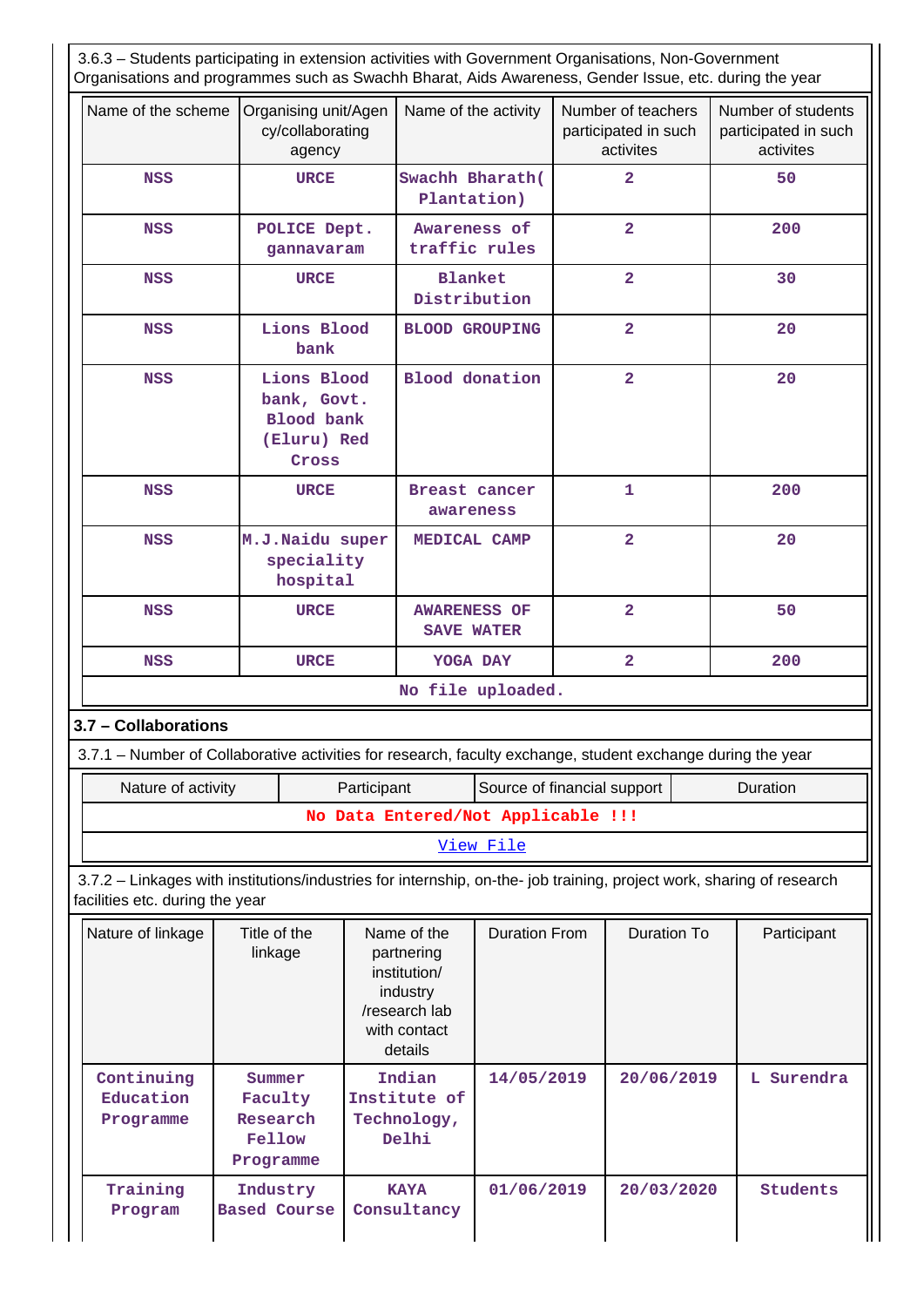|                                                                                             |                                                                                                                                                       |               | Pvt Ltd ,<br>Vijayawada,<br>A.P                             |                                                |                                |  |                                                           |  |
|---------------------------------------------------------------------------------------------|-------------------------------------------------------------------------------------------------------------------------------------------------------|---------------|-------------------------------------------------------------|------------------------------------------------|--------------------------------|--|-----------------------------------------------------------|--|
| <b>Skill</b><br>Development                                                                 | Project work                                                                                                                                          |               | <b>KAYA</b><br>consultancy<br><b>URCET</b><br>Vijayawada    | 02/09/2019                                     | 20/03/2020                     |  | <b>Students</b>                                           |  |
| <b>Skill</b><br>Development                                                                 | On-the job<br>training                                                                                                                                |               | <b>APSSDC COE-</b><br><b>VREC</b><br>Vijayawada             | 01/10/2019                                     | 20/03/2020                     |  | <b>Students</b>                                           |  |
| Project Work                                                                                | Mechanical<br>Testing                                                                                                                                 |               | Vignan<br>University,<br>Tenali                             | 01/12/2019                                     | 15/12/2019                     |  | G Sai                                                     |  |
| Project work                                                                                | Performance<br>Test of C.I<br>Engine                                                                                                                  |               | V.R.<br>Siddartha<br>Engineering<br>College,<br>Vijayawada. | 01/12/2019                                     | 15/12/2019                     |  | M.Sai Niketh                                              |  |
| Project work                                                                                | Friction<br>Stir<br>Processing                                                                                                                        |               | CITD,<br>Vijayawada                                         | 08/10/2019                                     | 20/10/2019                     |  | G. Siva                                                   |  |
| No file uploaded.                                                                           |                                                                                                                                                       |               |                                                             |                                                |                                |  |                                                           |  |
|                                                                                             | 3.7.3 - MoUs signed with institutions of national, international importance, other institutions, industries, corporate<br>houses etc. during the year |               |                                                             |                                                |                                |  |                                                           |  |
| Organisation                                                                                |                                                                                                                                                       |               | Date of MoU signed                                          | Purpose/Activities                             |                                |  | Number of<br>students/teachers<br>participated under MoUs |  |
|                                                                                             |                                                                                                                                                       |               | No Data Entered/Not Applicable !!!                          |                                                |                                |  |                                                           |  |
|                                                                                             |                                                                                                                                                       |               |                                                             | View File                                      |                                |  |                                                           |  |
| <b>CRITERION IV - INFRASTRUCTURE AND LEARNING RESOURCES</b>                                 |                                                                                                                                                       |               |                                                             |                                                |                                |  |                                                           |  |
| 4.1 - Physical Facilities                                                                   |                                                                                                                                                       |               |                                                             |                                                |                                |  |                                                           |  |
| 4.1.1 - Budget allocation, excluding salary for infrastructure augmentation during the year |                                                                                                                                                       |               |                                                             |                                                |                                |  |                                                           |  |
| Budget allocated for infrastructure augmentation                                            |                                                                                                                                                       |               |                                                             | Budget utilized for infrastructure development |                                |  |                                                           |  |
|                                                                                             | 35900000                                                                                                                                              |               |                                                             |                                                | 35933665                       |  |                                                           |  |
| 4.1.2 - Details of augmentation in infrastructure facilities during the year                |                                                                                                                                                       |               |                                                             |                                                |                                |  |                                                           |  |
|                                                                                             | <b>Facilities</b>                                                                                                                                     |               |                                                             |                                                | <b>Existing or Newly Added</b> |  |                                                           |  |
|                                                                                             |                                                                                                                                                       | Campus Area   |                                                             |                                                | Existing                       |  |                                                           |  |
|                                                                                             |                                                                                                                                                       | Class rooms   |                                                             |                                                | Existing                       |  |                                                           |  |
|                                                                                             |                                                                                                                                                       | Laboratories  |                                                             |                                                | Existing                       |  |                                                           |  |
|                                                                                             |                                                                                                                                                       |               | Classrooms with LCD facilities                              |                                                | Existing                       |  |                                                           |  |
|                                                                                             |                                                                                                                                                       |               | Classrooms with Wi-Fi OR LAN                                |                                                | Existing                       |  |                                                           |  |
|                                                                                             |                                                                                                                                                       |               | Seminar halls with ICT facilities                           |                                                | Existing                       |  |                                                           |  |
|                                                                                             |                                                                                                                                                       | Seminar Halls |                                                             |                                                | Existing                       |  |                                                           |  |
|                                                                                             |                                                                                                                                                       |               |                                                             | No file uploaded.                              |                                |  |                                                           |  |
| 4.2 - Library as a Learning Resource                                                        |                                                                                                                                                       |               |                                                             |                                                |                                |  |                                                           |  |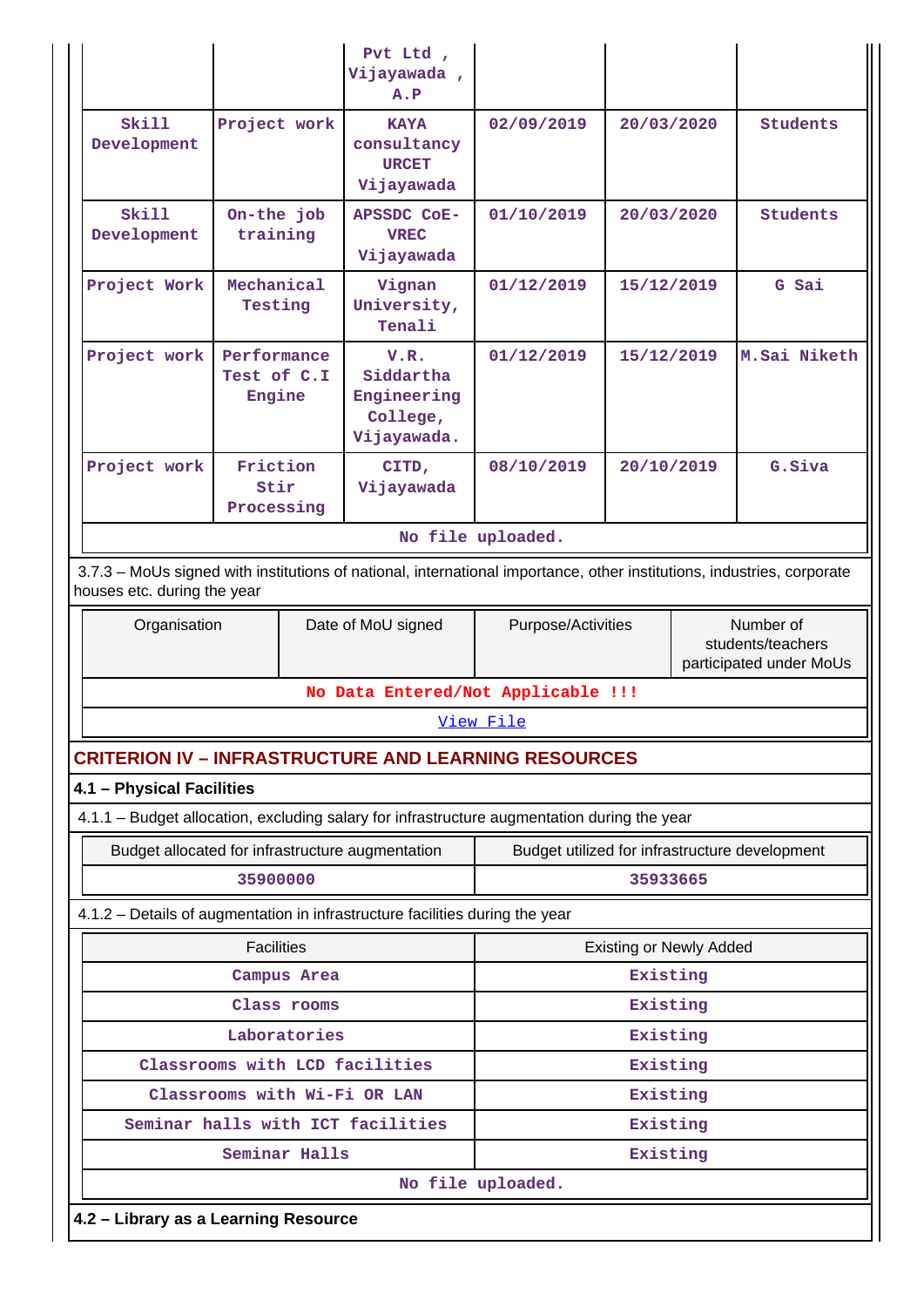| 4.2.1 - Library is automated {Integrated Library Management System (ILMS)}                                                                                                                                                                              |                                                                                       |                 |            |                                                                  |                                 |                                                                                                             |                                                                                                                       |                    |                    |                                                   |               |
|---------------------------------------------------------------------------------------------------------------------------------------------------------------------------------------------------------------------------------------------------------|---------------------------------------------------------------------------------------|-----------------|------------|------------------------------------------------------------------|---------------------------------|-------------------------------------------------------------------------------------------------------------|-----------------------------------------------------------------------------------------------------------------------|--------------------|--------------------|---------------------------------------------------|---------------|
|                                                                                                                                                                                                                                                         | Name of the ILMS<br>software                                                          |                 |            | Nature of automation (fully<br>or patially)                      |                                 |                                                                                                             | Version                                                                                                               |                    | Year of automation |                                                   |               |
|                                                                                                                                                                                                                                                         | ecap                                                                                  |                 |            | Fully                                                            |                                 |                                                                                                             | v1.0.1                                                                                                                |                    |                    | 2018                                              |               |
| 4.2.2 - Library Services                                                                                                                                                                                                                                |                                                                                       |                 |            |                                                                  |                                 |                                                                                                             |                                                                                                                       |                    |                    |                                                   |               |
| Library<br>Service Type                                                                                                                                                                                                                                 |                                                                                       |                 | Existing   |                                                                  |                                 | Newly Added                                                                                                 |                                                                                                                       |                    |                    | Total                                             |               |
| <b>Text Books</b>                                                                                                                                                                                                                                       |                                                                                       | 17727           |            | 4119509                                                          | 867                             |                                                                                                             | 111414                                                                                                                |                    | 18594              |                                                   | 4230923       |
| Journals                                                                                                                                                                                                                                                |                                                                                       | 37              |            | 362941                                                           | 17                              |                                                                                                             | 35459                                                                                                                 |                    | 54                 |                                                   | 398400        |
|                                                                                                                                                                                                                                                         |                                                                                       |                 |            |                                                                  | No file uploaded.               |                                                                                                             |                                                                                                                       |                    |                    |                                                   |               |
| 4.2.3 - E-content developed by teachers such as: e-PG- Pathshala, CEC (under e-PG- Pathshala CEC (Under<br>Graduate) SWAYAM other MOOCs platform NPTEL/NMEICT/any other Government initiatives & institutional<br>(Learning Management System (LMS) etc |                                                                                       |                 |            |                                                                  |                                 |                                                                                                             |                                                                                                                       |                    |                    |                                                   |               |
|                                                                                                                                                                                                                                                         | Platform on which module<br>Name of the Teacher<br>Name of the Module<br>is developed |                 |            |                                                                  | Date of launching e-<br>content |                                                                                                             |                                                                                                                       |                    |                    |                                                   |               |
| <b>NIL</b>                                                                                                                                                                                                                                              |                                                                                       |                 | <b>NIL</b> |                                                                  |                                 | <b>NIL</b>                                                                                                  |                                                                                                                       |                    |                    | 01/11/2019                                        |               |
|                                                                                                                                                                                                                                                         |                                                                                       |                 |            |                                                                  |                                 | View File                                                                                                   |                                                                                                                       |                    |                    |                                                   |               |
|                                                                                                                                                                                                                                                         | 4.3 - IT Infrastructure                                                               |                 |            |                                                                  |                                 |                                                                                                             |                                                                                                                       |                    |                    |                                                   |               |
| 4.3.1 - Technology Upgradation (overall)                                                                                                                                                                                                                |                                                                                       |                 |            |                                                                  |                                 |                                                                                                             |                                                                                                                       |                    |                    |                                                   |               |
| <b>Type</b>                                                                                                                                                                                                                                             | <b>Total Co</b><br>mputers                                                            | Computer<br>Lab |            | Internet                                                         | <b>Browsing</b><br>centers      | Computer<br>Centers                                                                                         | Office                                                                                                                | Departme<br>nts    |                    | Available<br><b>Bandwidt</b><br>h (MBPS/<br>GBPS) | <b>Others</b> |
| Existin<br>g                                                                                                                                                                                                                                            | 483                                                                                   | 439             |            | $\mathbf 0$                                                      | $\mathbf 0$                     | $\mathbf 0$                                                                                                 | 20                                                                                                                    | 15                 |                    | 80                                                | $\mathbf 0$   |
| Added                                                                                                                                                                                                                                                   | 37                                                                                    | $\mathbf 0$     |            | $\mathbf{0}$                                                     | $\mathbf 0$                     | $\mathbf 0$                                                                                                 | 37                                                                                                                    | $\mathbf{0}$       |                    | 40                                                | $\mathbf 0$   |
| Total                                                                                                                                                                                                                                                   | 520                                                                                   | 439             |            | $\mathbf 0$                                                      | $\mathbf 0$                     | $\mathbf 0$                                                                                                 | 57                                                                                                                    | 15                 |                    | 120                                               | $\mathbf 0$   |
|                                                                                                                                                                                                                                                         |                                                                                       |                 |            |                                                                  |                                 |                                                                                                             | 4.3.2 - Bandwidth available of internet connection in the Institution (Leased line)                                   |                    |                    |                                                   |               |
|                                                                                                                                                                                                                                                         |                                                                                       |                 |            |                                                                  | 120 MBPS/ GBPS                  |                                                                                                             |                                                                                                                       |                    |                    |                                                   |               |
| 4.3.3 - Facility for e-content                                                                                                                                                                                                                          |                                                                                       |                 |            |                                                                  |                                 |                                                                                                             |                                                                                                                       |                    |                    |                                                   |               |
|                                                                                                                                                                                                                                                         |                                                                                       |                 |            | Name of the e-content development facility                       |                                 |                                                                                                             | Provide the link of the videos and media centre and                                                                   | recording facility |                    |                                                   |               |
|                                                                                                                                                                                                                                                         |                                                                                       | <b>NIL</b>      |            |                                                                  |                                 |                                                                                                             |                                                                                                                       | NIL                |                    |                                                   |               |
| 4.4 - Maintenance of Campus Infrastructure                                                                                                                                                                                                              |                                                                                       |                 |            |                                                                  |                                 |                                                                                                             |                                                                                                                       |                    |                    |                                                   |               |
| component, during the year                                                                                                                                                                                                                              |                                                                                       |                 |            |                                                                  |                                 |                                                                                                             | 4.4.1 – Expenditure incurred on maintenance of physical facilities and academic support facilities, excluding salary  |                    |                    |                                                   |               |
|                                                                                                                                                                                                                                                         | Assigned Budget on<br>academic facilities                                             |                 |            | Expenditure incurred on<br>maintenance of academic<br>facilities |                                 | Assigned budget on<br>Expenditure incurredon<br>physical facilities<br>maintenance of physical<br>facilites |                                                                                                                       |                    |                    |                                                   |               |
|                                                                                                                                                                                                                                                         | 69000000                                                                              |                 |            | 69598447                                                         |                                 |                                                                                                             | 12000000                                                                                                              |                    |                    | 11729559                                          |               |
| library, sports complex, computers, classrooms etc. (maximum 500 words) (information to be available in<br>institutional Website)                                                                                                                       |                                                                                       |                 |            |                                                                  |                                 |                                                                                                             | 4.4.2 - Procedures and policies for maintaining and utilizing physical, academic and support facilities - laboratory, |                    |                    |                                                   |               |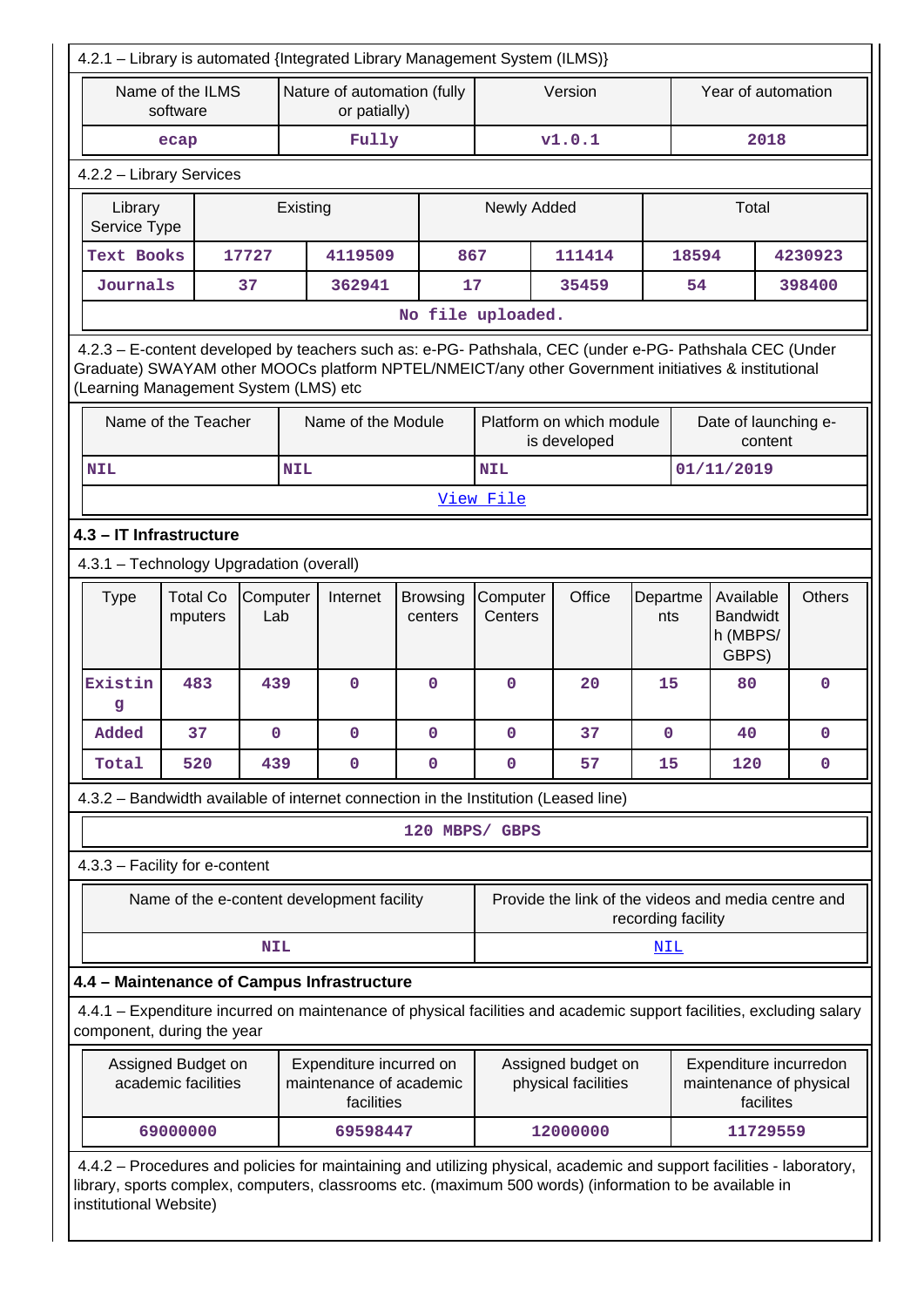**Library: College has a central library with a very rich collection of text books, reference books and journals.In addition to this each department maintains a separate library of its own. Students are allowed to borrow books from both these libraries. The Library provides services to the students from 8:00 AM to 6:00 PM and are extended duties during examinations. class rooms:There are 47 class rooms and having projectors. Laboratory: There are 54 laboratories connected to the all departments. • Sports Facilities: Outdoor Games: Courts for cricket, Volleyball, Basketball, Tennis, Throw ball, Tennicoit, Kho-Kho. •In-door Games : Table Tennis, Caroms, Chess, Gymnasium. Automatic bowling Machine and Cricket Net practice. Computer facilities : 520 computers spread over various labs and all the computers are in LAN and internet facility with a Bandwidth of 120MBPS which include Wi-fi facility in all corners of the campus. Electricity : A combined 375 KVA capacity generators provides power back-up facility for the college and hostels. The institute has the facility of 200KW roof top Grid connected Solar Power Plant augmenting an exclusive 33/11 KV substation.**

<www.usharama.edu.in>

## **CRITERION V – STUDENT SUPPORT AND PROGRESSION**

#### **5.1 – Student Support**

5.1.1 – Scholarships and Financial Support

|                                                                                                                                                                                                                 | Name/Title of the scheme           | Number of students             | Amount in Rupees                                |  |  |  |  |  |
|-----------------------------------------------------------------------------------------------------------------------------------------------------------------------------------------------------------------|------------------------------------|--------------------------------|-------------------------------------------------|--|--|--|--|--|
|                                                                                                                                                                                                                 | No Data Entered/Not Applicable !!! |                                |                                                 |  |  |  |  |  |
|                                                                                                                                                                                                                 |                                    | View File                      |                                                 |  |  |  |  |  |
| 5.1.2 – Number of capability enhancement and development schemes such as Soft skill development, Remedial<br>coaching, Language lab, Bridge courses, Yoga, Meditation, Personal Counselling and Mentoring etc., |                                    |                                |                                                 |  |  |  |  |  |
| Date of implemetation<br>Name of the capability<br>enhancement scheme                                                                                                                                           |                                    | Number of students<br>enrolled | Agencies involved                               |  |  |  |  |  |
| Application of<br>MATLAB in<br>Electrical<br>Engineering                                                                                                                                                        | 22/02/2019                         | 5                              | Michael Farady<br>Research Center<br>Vijayawada |  |  |  |  |  |
| Basics of PLC                                                                                                                                                                                                   | 25/11/2019                         | 36                             | APSSDC COE VRSE                                 |  |  |  |  |  |
| Electrical Energy<br>Efficiency                                                                                                                                                                                 | 15/07/2019                         |                                | <b>APSSDC COE VRSE</b>                          |  |  |  |  |  |
| Instrumentation<br>Process Control                                                                                                                                                                              | 15/06/2019                         | 27                             | APSSDC COE VRSE                                 |  |  |  |  |  |

**No file uploaded.**

 5.1.3 – Students benefited by guidance for competitive examinations and career counselling offered by the institution during the year

| Year | Name of the<br>scheme             | Number of<br>benefited<br>students for<br>competitive<br>examination | Number of<br>benefited<br>students by<br>career<br>counseling<br>activities | Number of<br>students who<br>have passedin<br>the comp. exam | Number of<br>studentsp placed |  |  |  |
|------|-----------------------------------|----------------------------------------------------------------------|-----------------------------------------------------------------------------|--------------------------------------------------------------|-------------------------------|--|--|--|
| 2019 | Campus<br>Recruitment<br>Training | 300                                                                  | 150                                                                         | 150                                                          | 150                           |  |  |  |
|      | No file uploaded.                 |                                                                      |                                                                             |                                                              |                               |  |  |  |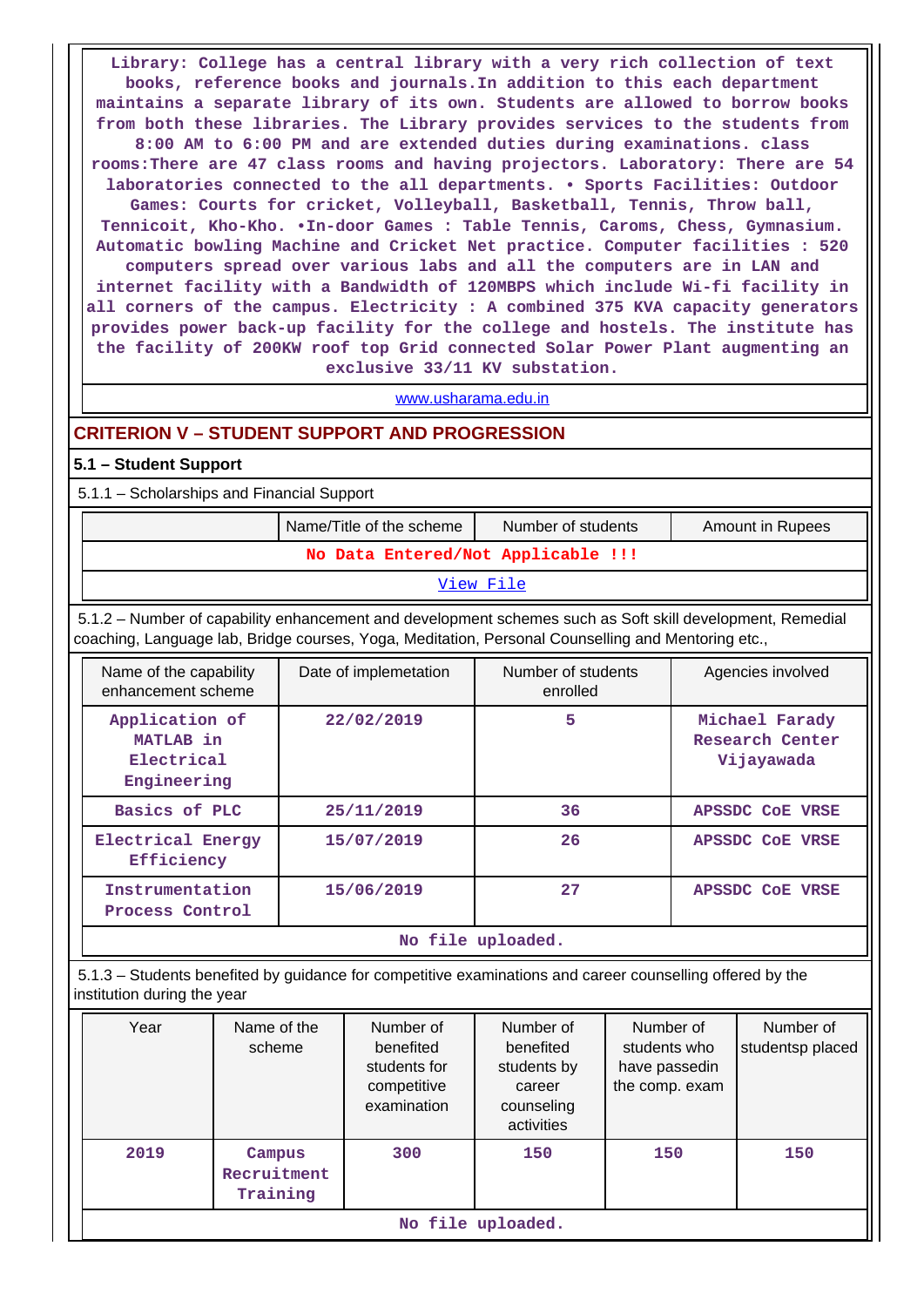5.1.4 – Institutional mechanism for transparency, timely redressal of student grievances, Prevention of sexual harassment and ragging cases during the year

| Total grievances received | Number of grievances redressed | Avg. number of days for grievance<br>redressal |
|---------------------------|--------------------------------|------------------------------------------------|
|                           |                                |                                                |

## **5.2 – Student Progression**

### 5.2.1 – Details of campus placement during the year

| On campus                                                                                                                                                   |                                       |                              | Off campus                                                                                                                     |                                       |                              |
|-------------------------------------------------------------------------------------------------------------------------------------------------------------|---------------------------------------|------------------------------|--------------------------------------------------------------------------------------------------------------------------------|---------------------------------------|------------------------------|
| Nameof<br>organizations<br>visited                                                                                                                          | Number of<br>students<br>participated | Number of<br>stduents placed | Nameof<br>organizations<br>visited                                                                                             | Number of<br>students<br>participated | Number of<br>stduents placed |
| ABC, INS MAGR<br><b>O, EFFTRONICS</b><br><b>MAHAVIR</b><br>GROUP,<br>YALAMANCHILI<br><b>ENGINEERS</b><br>PVT LTD,<br>RAAM GROUP,<br>TECH<br><b>MAHINDRA</b> | 1313                                  | 114                          | TCS, WIPRO,<br><b>LEGATO</b><br><b>HEALTH TECHN</b><br><b>OLOGIESMEDIC</b><br>O INC,<br>TALENTIO,<br>ADP,<br><b>COGNIZANT,</b> | 880                                   | 28                           |
|                                                                                                                                                             |                                       |                              | No file uploaded.                                                                                                              |                                       |                              |

## 5.2.2 – Student progression to higher education in percentage during the year

| Year | Number of<br>students<br>enrolling into<br>higher education | Programme<br>graduated from | Depratment<br>graduated from | Name of<br>institution joined | Name of<br>programme<br>admitted to |  |  |  |
|------|-------------------------------------------------------------|-----------------------------|------------------------------|-------------------------------|-------------------------------------|--|--|--|
| 2019 | 3                                                           | <b>B.TECH</b>               | <b>CIVIL</b>                 | <b>UK</b>                     | MS                                  |  |  |  |
| 2019 | 1                                                           | <b>B.TECH</b>               | <b>CSE</b>                   | <b>USA</b>                    | MS                                  |  |  |  |
| 2019 | 6                                                           | <b>B.TECH</b>               | <b>CSE</b>                   | UK                            | MS                                  |  |  |  |
| 2019 | 3                                                           | <b>B.TECH</b>               | CSE                          | <b>JNTUK</b>                  | M.TECH                              |  |  |  |
| 2019 | $\overline{a}$                                              | <b>B.TECH</b>               | ECE                          | <b>USA</b>                    | MS                                  |  |  |  |
| 2019 | 4                                                           | <b>B.TECH</b>               | <b>ECE</b>                   | <b>JNTUK</b>                  | M. TECH                             |  |  |  |
| 2019 | 1                                                           | <b>B.TECH</b>               | EEE                          | <b>JNTUK</b>                  | M.TECH                              |  |  |  |
|      | No file uploaded.                                           |                             |                              |                               |                                     |  |  |  |

 5.2.3 – Students qualifying in state/ national/ international level examinations during the year (eg:NET/SET/SLET/GATE/GMAT/CAT/GRE/TOFEL/Civil Services/State Government Services)

|            | <b>Items</b>                                                                                             |       | Number of students selected/ qualifying |                               |  |
|------------|----------------------------------------------------------------------------------------------------------|-------|-----------------------------------------|-------------------------------|--|
| <b>GRE</b> |                                                                                                          |       | 15                                      |                               |  |
| <b>CAT</b> |                                                                                                          |       |                                         |                               |  |
|            | <b>GATE</b>                                                                                              |       |                                         |                               |  |
|            |                                                                                                          |       | No file uploaded.                       |                               |  |
|            | 5.2.4 – Sports and cultural activities / competitions organised at the institution level during the year |       |                                         |                               |  |
|            | Activity                                                                                                 | Level |                                         | <b>Number of Participants</b> |  |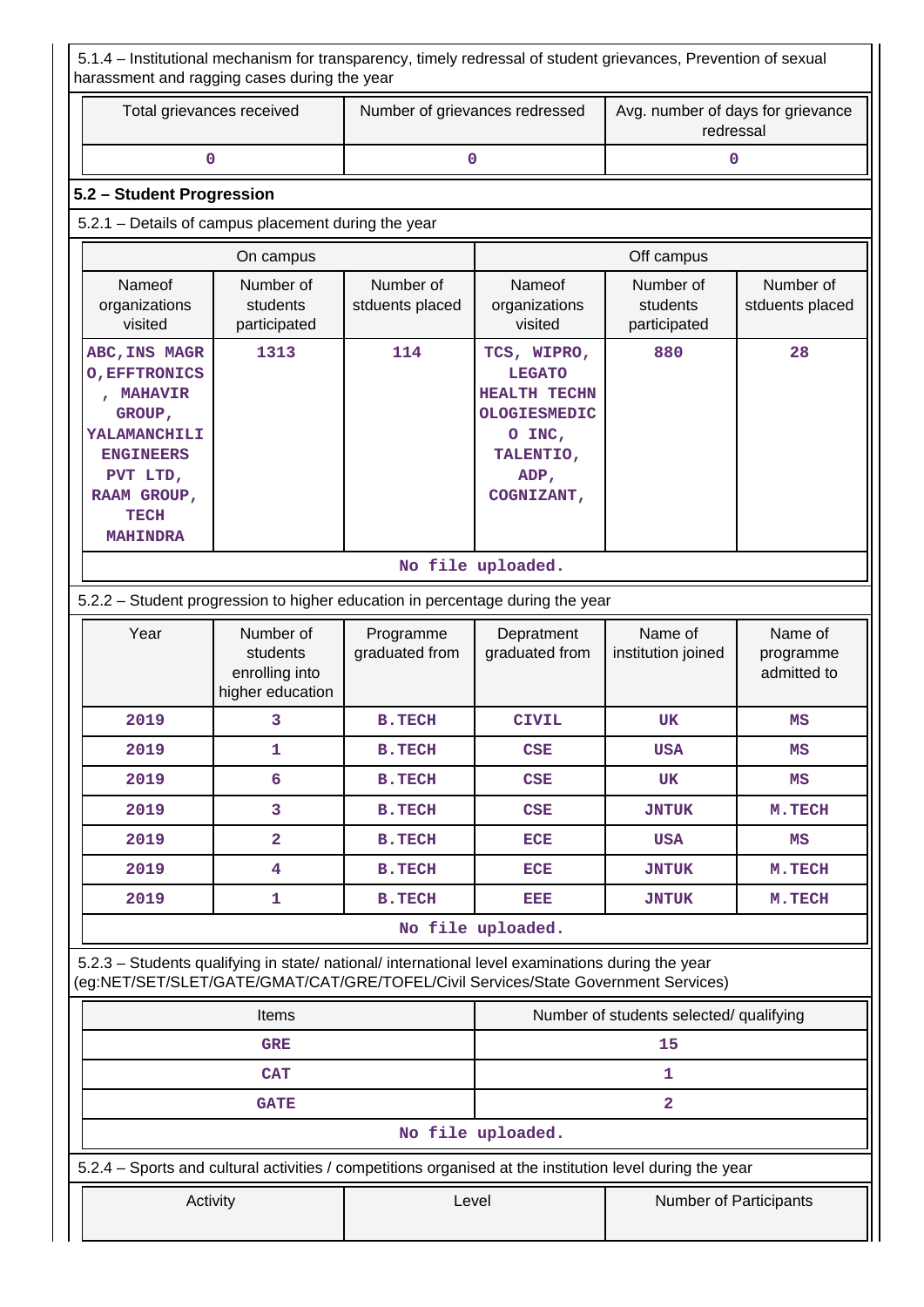| Sports Meet           | Intra Mural | 2000 |  |  |  |
|-----------------------|-------------|------|--|--|--|
| Cultural Fest         | National    | 500  |  |  |  |
| <b>Technical Fest</b> | National    | 2500 |  |  |  |
| No file uploaded.     |             |      |  |  |  |

# **5.3 – Student Participation and Activities**

 5.3.1 – Number of awards/medals for outstanding performance in sports/cultural activities at national/international level (award for a team event should be counted as one)

| Year | Name of the<br>award/medal | National/<br>Internaional | Number of<br>awards for<br><b>Sports</b> | Number of<br>awards for<br>Cultural | Student ID<br>number | Name of the<br>student  |  |
|------|----------------------------|---------------------------|------------------------------------------|-------------------------------------|----------------------|-------------------------|--|
| 2019 | Gold Medal                 | National                  |                                          | 0                                   | 18NG5A0304           | <b>J.NISHAD</b>         |  |
| 2019 | Silver<br><b>Medal</b>     | National                  | 1                                        | 0                                   | 18NG5A0304           | <b>J.NISHAD</b>         |  |
| 2019 | Gold Medal                 | National                  | 1                                        | 0                                   | 18NG5A0304           | <b>J.NISHAD</b>         |  |
| 2020 | Participat<br>ion          | National                  |                                          | $\mathbf 0$                         | 17NG1A04B4           | v.<br><b>JYOTHIRMAI</b> |  |
|      | No file uploaded.          |                           |                                          |                                     |                      |                         |  |

 5.3.2 – Activity of Student Council & representation of students on academic & administrative bodies/committees of the institution (maximum 500 words)

 **Every Class has a Boy Class Representative (CR) and girl Class Representative (CR) and help the class in passing of important information or sharing class material (if any). Every department has a student technical association which will meet fortnightly and the activities are planned and conducted by students only. The activities are like conducting technical quiz, presentation by a student on a recent technological advancements or technical seminar on a recent technology. The college has various student clubs like cultural , sports, entrepreneur , programming, sports and photography. The clubs plan and conduct activities on monthly basis. The 'National Service Scheme'- NSS is an integral part of every under graduate institution. It aims to inculcate the larger goal of servicing the nation among the students. The NSS unit has been regularly conducting various activities like Blood Donation, Eye Camp, Tree Plantation.**

#### **5.4 – Alumni Engagement**

5.4.1 – Whether the institution has registered Alumni Association?

#### **No**

5.4.2 – No. of registered Alumni:

5.4.3 – Alumni contribution during the year (in Rupees) :

**0**

**0**

5.4.4 – Meetings/activities organized by Alumni Association :

**1 1** 

**CRITERION VI – GOVERNANCE, LEADERSHIP AND MANAGEMENT**

**6.1 – Institutional Vision and Leadership**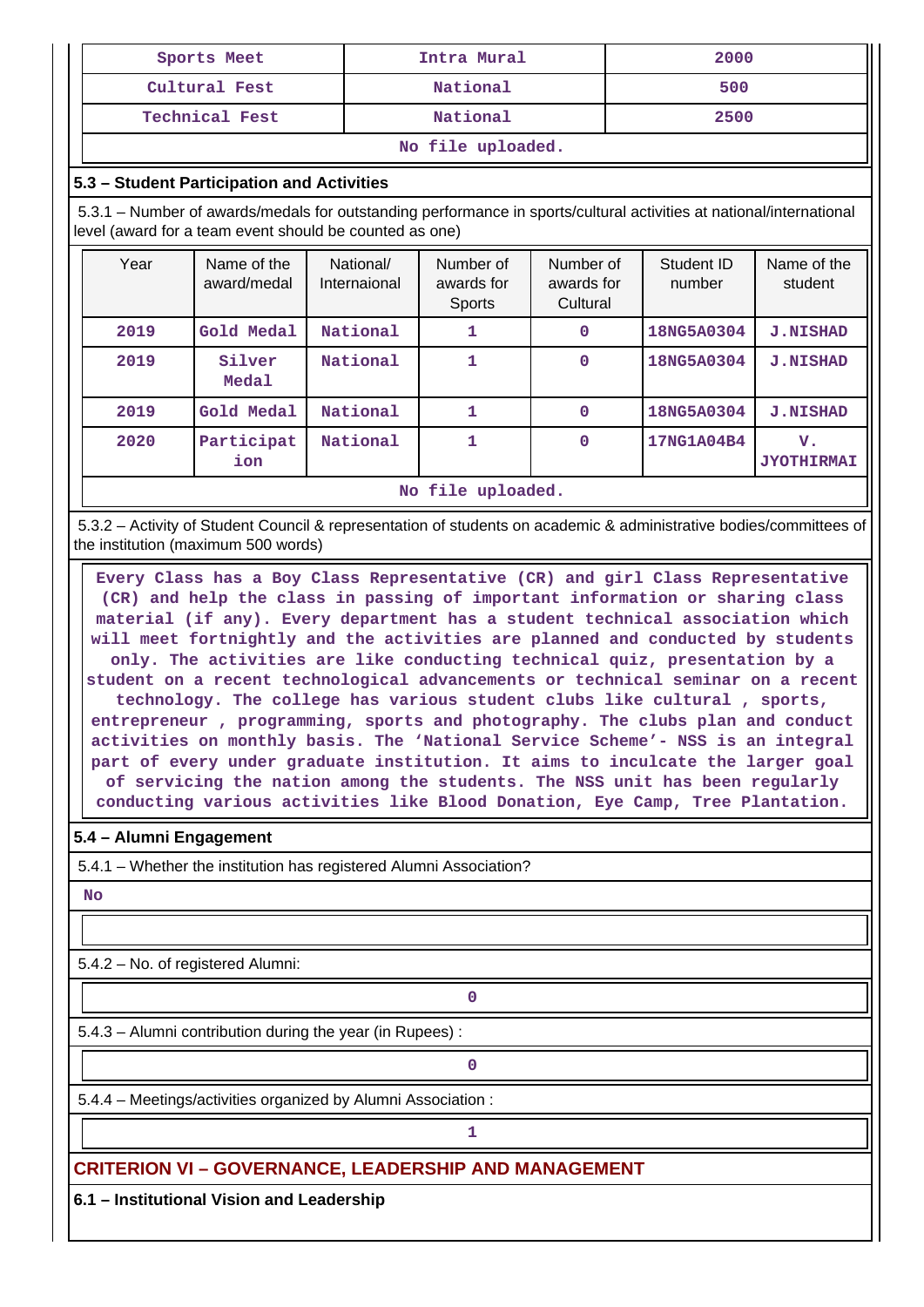6.1.1 – Mention two practices of decentralization and participative management during the last year (maximum 500 words)

 **1. Principal level The Governing Body delegates all the academic and operational decisions based on policy to the various monitoring committees headed by the Principal in order to fulfil the vision and mission of the institute. 2. Faculty level Faculty members are given representation in various committees/cells and allowed to conduct various programs to showcase their abilities. They are encouraged to develop leadership skills by being in charge of various academic, co curricular and extracurricular activities. They are given authority to conduct seminars/workshops/ conferences/conferences/FDP. 3. Student level Students are empowered to play an active role as coordinator and event organizers of co curricular and extracurricular activities . To inculcate managerial skills various student and department level clubs are formed and their activities are monitored by faculty members. As social service group coordinators .**

6.1.2 – Does the institution have a Management Information System (MIS)?

*Yes* 

**6.2 – Strategy Development and Deployment**

6.2.1 – Quality improvement strategies adopted by the institution for each of the following (with in 100 words each):

| <b>Strategy Type</b>                                           | <b>Details</b>                                                                                                                                                                                                                                |  |  |  |
|----------------------------------------------------------------|-----------------------------------------------------------------------------------------------------------------------------------------------------------------------------------------------------------------------------------------------|--|--|--|
| Human Resource Management                                      | The promotions are offered to the<br>eligible and deserving staff. To<br>improve professional capabilities the<br>staff members are encouraged to attend<br>seminars, webinars, personality<br>development training, workshops and<br>FDP.    |  |  |  |
| Library, ICT and Physical<br>Infrastructure / Instrumentation  | basketball with flood lights, cricket<br>practice net with automatic bowling<br>machine, table tennis, ball badminton<br>and enough play-field for cricket. The<br>institute has automatic bowling machine<br>for the cricket loving students |  |  |  |
| Research and Development                                       | Faculty members are encouraged to<br>involve in research and paper<br>publications. Management provides<br>special leaves to the faculty.                                                                                                     |  |  |  |
| Examination and Evaluation                                     | follows both autonomous and the<br>university model.                                                                                                                                                                                          |  |  |  |
| Industry Interaction / Collaboration                           | Industrial Visit and Academic Projects.                                                                                                                                                                                                       |  |  |  |
| Curriculum Development                                         | Follows largely the Autonomous Academic<br>Council and as a value addition<br>certification courses from industry<br>giants like IBM are introduced                                                                                           |  |  |  |
| Teaching and Learning                                          | Modern teaching methods like ICT are<br>being used and faculty members are<br>encouraged in that direction. Each<br>class room is equipped with Projector.                                                                                    |  |  |  |
| 6.2.2 - Implementation of e-governance in areas of operations: |                                                                                                                                                                                                                                               |  |  |  |
| E-governace area                                               | Details                                                                                                                                                                                                                                       |  |  |  |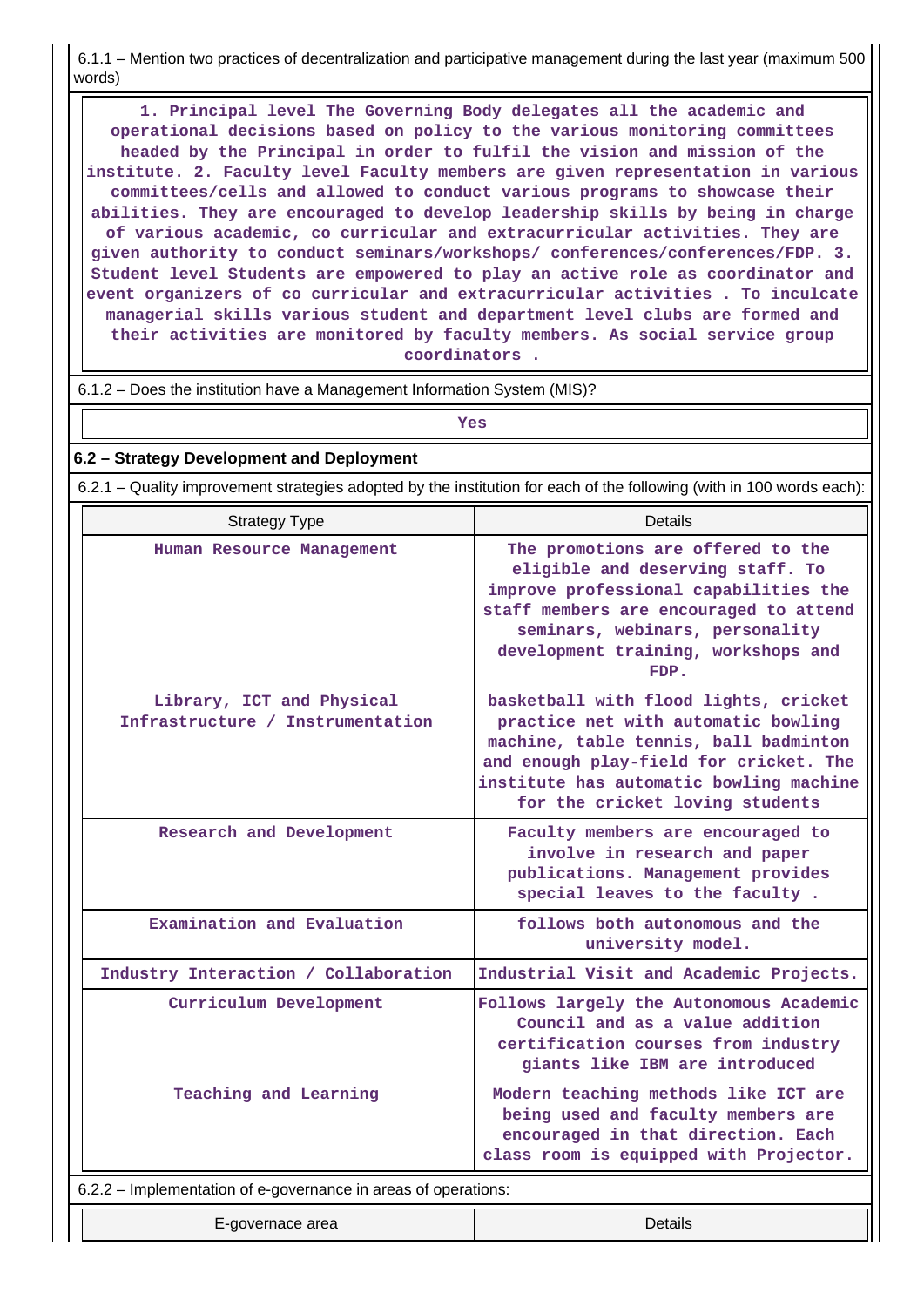| Finance and Accounts          | The college uses the e-CAP software for<br>E-governance for transparent<br>functioning of Finance and Accounts<br>department of the college. This helps<br>to increase the efficiency of staff<br>towards the accuracy in financial<br>transactions. The college conducts<br>regular audit of annual books of<br>accounts. The administrative office<br>keeps the all financial records<br>separately as per the events and<br>transactions made for. The<br>administrative office maintains the<br>Books of Accounts properly which helps<br>in auditing procedure. The same<br>software is used to generate various<br>reports like Consolidated Day Book<br>General Day Book Daily Cash Collection<br>report.                                                     |
|-------------------------------|----------------------------------------------------------------------------------------------------------------------------------------------------------------------------------------------------------------------------------------------------------------------------------------------------------------------------------------------------------------------------------------------------------------------------------------------------------------------------------------------------------------------------------------------------------------------------------------------------------------------------------------------------------------------------------------------------------------------------------------------------------------------|
| Student Admission and Support | Help Desk is provided in the campus to<br>provide information related to the<br>admissions. College has extended<br>helping counter for the students which<br>provides them several services as such<br>Admission form Filling, Examination<br>form filling as well as Scholarship<br>Form filling at various places.                                                                                                                                                                                                                                                                                                                                                                                                                                                |
| Examination                   | The College has the separate<br>Examination department for both<br>Autonomous and JNTUK University<br>Examinations. Examination cell is with<br>equipped ITC tools necessary for<br>examination purpose. As per the<br>requirement of Examination department<br>all the necessary equipment are<br>provided by the college such as<br>Separate Desktop and Internet Facility<br>for online procedure of Paper<br>Downloading and further activities for<br>exam purpose. The examination<br>department has the separate Machine for<br>printing the question papers downloaded<br>from university portal. Student<br>examination results are available in e-<br>cap software. Student can check their<br>overall performance through online<br>using e-cap software. |
| Administration                | The Administration of the College<br>functions with E-governance system at<br>College level. Even though the college<br>is established in rural area still the<br>college tries their best to keep in<br>touch with latest tools of<br>administration with available tools in<br>hand. With the help of developed<br>technological world college staff uses<br>the same for administration purpose                                                                                                                                                                                                                                                                                                                                                                   |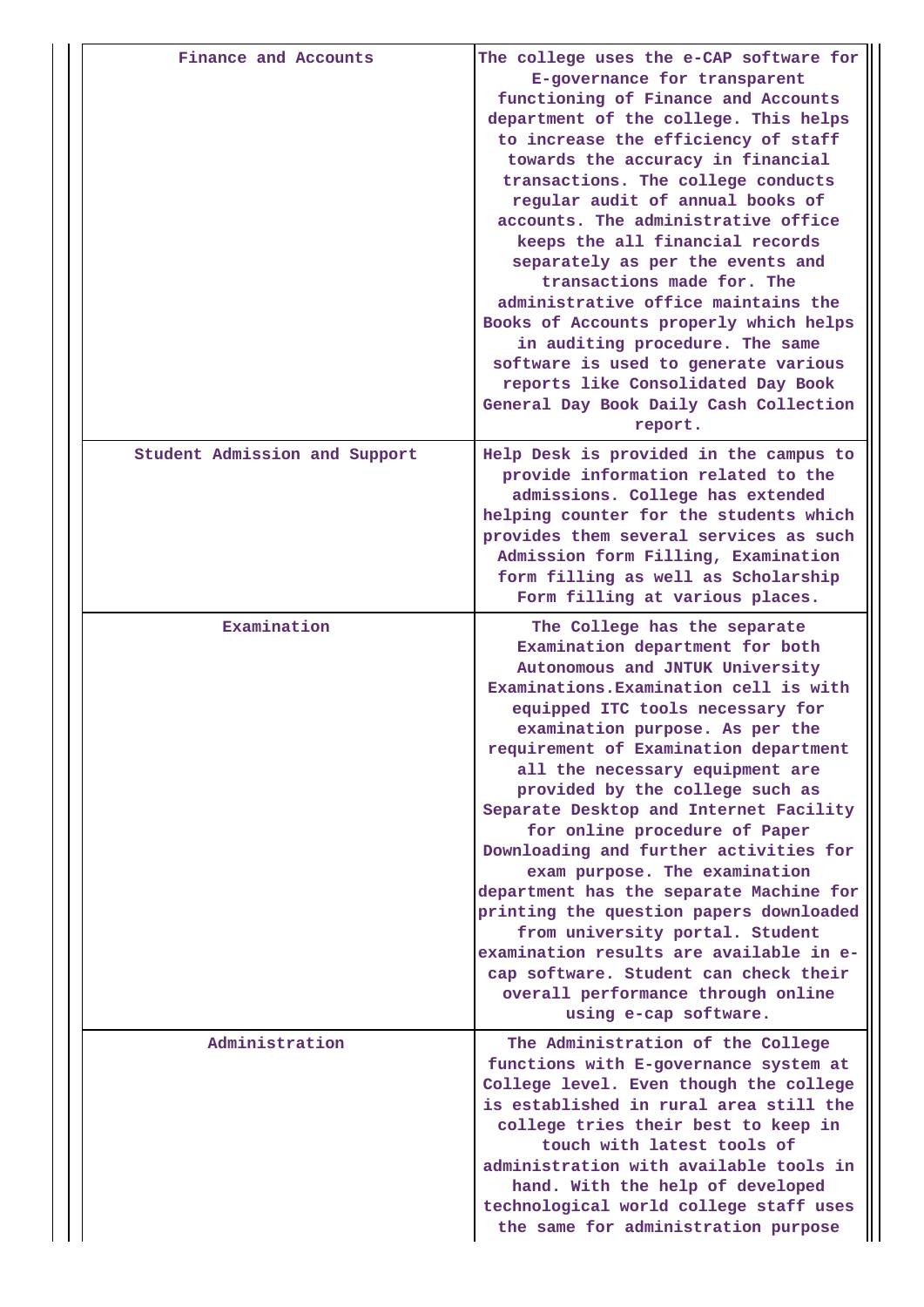| such as use of Smartphone with inbuilt<br>social app like Gmail and WhatsApp. |
|-------------------------------------------------------------------------------|
| They share the notes to students with                                         |
| the help of gmail, WhatsApp and                                               |
| Microsoft Email. It helps to provide                                          |
| the brief notice of any event to be                                           |
| happened on college WhatsApp Group for                                        |
| awareness and of smooth functioning of                                        |
| the same. The college have Biometric                                          |
| attendance for teaching and nonteaching                                       |
| staff. The college campus is equipped                                         |
| with CCTV Cameras at very place of                                            |
| need.                                                                         |

## **6.3 – Faculty Empowerment Strategies**

 6.3.1 – Teachers provided with financial support to attend conferences / workshops and towards membership fee of professional bodies during the year

| Year      | Name of Teacher | Name of conference/<br>workshop attended<br>for which financial<br>support provided | Name of the<br>professional body for<br>which membership<br>fee is provided | Amount of support |  |  |  |
|-----------|-----------------|-------------------------------------------------------------------------------------|-----------------------------------------------------------------------------|-------------------|--|--|--|
| 2019      | <b>NIL</b>      | <b>NIL</b>                                                                          | <b>NIL</b>                                                                  |                   |  |  |  |
| 2020      | <b>NIL</b>      | <b>NIL</b>                                                                          | <b>NIL</b>                                                                  |                   |  |  |  |
| View File |                 |                                                                                     |                                                                             |                   |  |  |  |

 6.3.2 – Number of professional development / administrative training programmes organized by the Colleges for teaching and non teaching staff during the year

| Year | Title of the<br>professional<br>development<br>programme<br>organised for<br>teaching staff | Title of the<br>administrative<br>training<br>programme<br>organised for<br>non-teaching<br>staff | From date  | To Date    | Number of<br>participants<br>(Teaching<br>staff) | Number of<br>participants<br>(non-teaching<br>staff) |  |
|------|---------------------------------------------------------------------------------------------|---------------------------------------------------------------------------------------------------|------------|------------|--------------------------------------------------|------------------------------------------------------|--|
| 2019 | Python Pro<br>gramming<br>with<br>Industry P<br>erspective                                  |                                                                                                   | 02/12/2019 | 06/12/2019 | 41                                               | 0                                                    |  |
|      | No file uploaded.                                                                           |                                                                                                   |            |            |                                                  |                                                      |  |

6.3.3 – No. of teachers attending professional development programmes, viz., Orientation Programme, Refresher

Course, Short Term Course, Faculty Development Programmes during the year

| Title of the<br>professional<br>development<br>programme               | Number of teachers<br>who attended | From Date | To date      | Duration         |  |
|------------------------------------------------------------------------|------------------------------------|-----------|--------------|------------------|--|
| No Data Entered/Not Applicable !!!                                     |                                    |           |              |                  |  |
|                                                                        |                                    | View File |              |                  |  |
| 6.3.4 – Faculty and Staff recruitment (no. for permanent recruitment): |                                    |           |              |                  |  |
|                                                                        | Teaching                           |           | Non-teaching |                  |  |
| Permanent                                                              | <b>Full Time</b>                   |           | Permanent    | <b>Full Time</b> |  |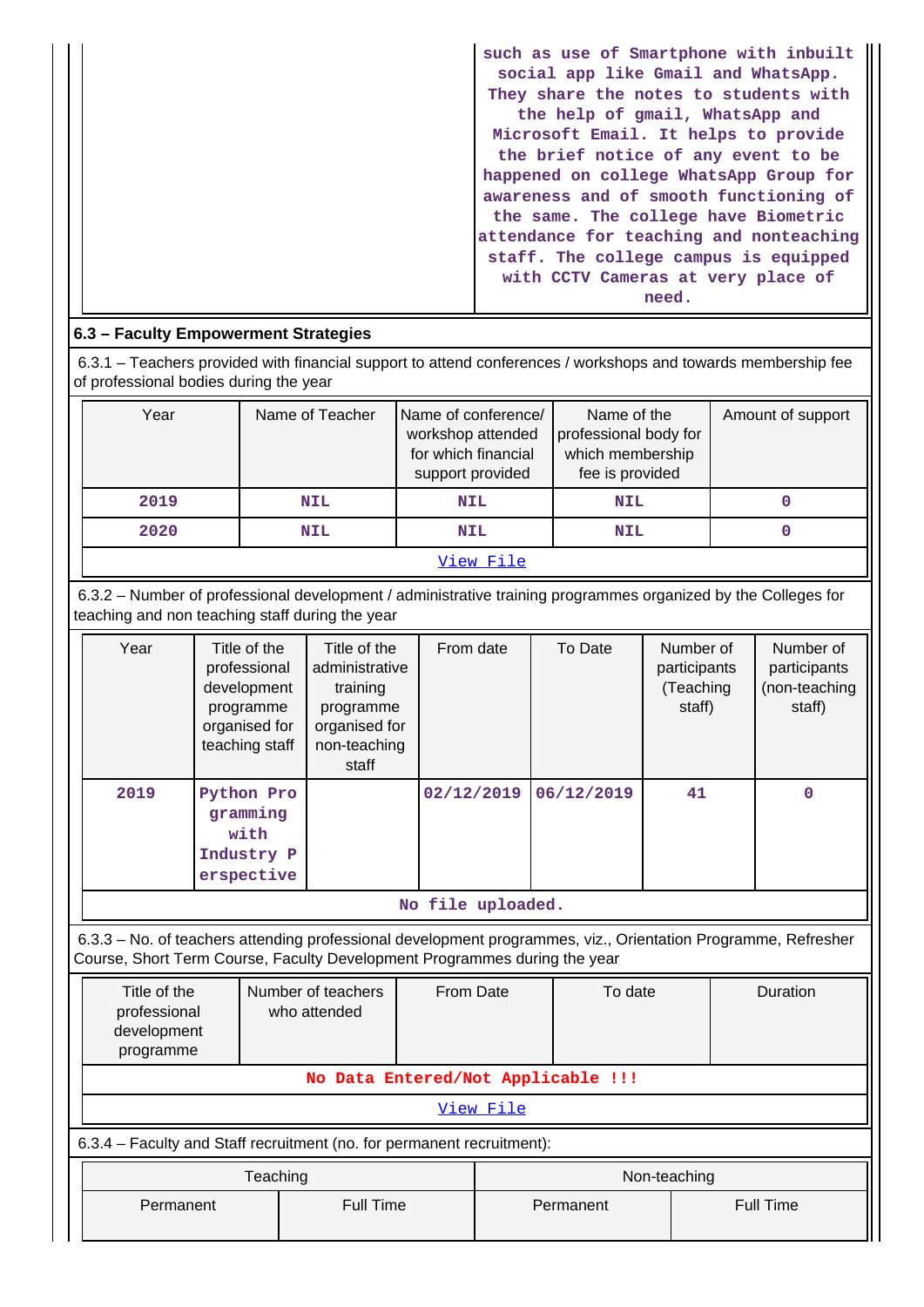| 49                                                                | 49                                                             | 7                                                                                                                                                                                                                                                                                                                                                                                                                                                                                                                                                                                                                                                                                                                                                                                                                                                                                                                                                                                                                                                                                                                                                                                                                                                                                                                                                                                                                                                                                                                                                                                                                                                                                                                                                                                                                                                                                                                                                                                                                                                                       |  | 7                                           |  |  |
|-------------------------------------------------------------------|----------------------------------------------------------------|-------------------------------------------------------------------------------------------------------------------------------------------------------------------------------------------------------------------------------------------------------------------------------------------------------------------------------------------------------------------------------------------------------------------------------------------------------------------------------------------------------------------------------------------------------------------------------------------------------------------------------------------------------------------------------------------------------------------------------------------------------------------------------------------------------------------------------------------------------------------------------------------------------------------------------------------------------------------------------------------------------------------------------------------------------------------------------------------------------------------------------------------------------------------------------------------------------------------------------------------------------------------------------------------------------------------------------------------------------------------------------------------------------------------------------------------------------------------------------------------------------------------------------------------------------------------------------------------------------------------------------------------------------------------------------------------------------------------------------------------------------------------------------------------------------------------------------------------------------------------------------------------------------------------------------------------------------------------------------------------------------------------------------------------------------------------------|--|---------------------------------------------|--|--|
| 6.3.5 - Welfare schemes for                                       |                                                                |                                                                                                                                                                                                                                                                                                                                                                                                                                                                                                                                                                                                                                                                                                                                                                                                                                                                                                                                                                                                                                                                                                                                                                                                                                                                                                                                                                                                                                                                                                                                                                                                                                                                                                                                                                                                                                                                                                                                                                                                                                                                         |  |                                             |  |  |
| Teaching                                                          | Non-teaching                                                   |                                                                                                                                                                                                                                                                                                                                                                                                                                                                                                                                                                                                                                                                                                                                                                                                                                                                                                                                                                                                                                                                                                                                                                                                                                                                                                                                                                                                                                                                                                                                                                                                                                                                                                                                                                                                                                                                                                                                                                                                                                                                         |  | <b>Students</b>                             |  |  |
| PF, Group Insurance<br>, Maternity<br>Leave, Subsidized Travel    | PF, Group Insurance<br>, Maternity<br>Leave, Subsidized Travel |                                                                                                                                                                                                                                                                                                                                                                                                                                                                                                                                                                                                                                                                                                                                                                                                                                                                                                                                                                                                                                                                                                                                                                                                                                                                                                                                                                                                                                                                                                                                                                                                                                                                                                                                                                                                                                                                                                                                                                                                                                                                         |  | Group Insurance,<br>Meritorious Scholorship |  |  |
| 6.4 - Financial Management and Resource Mobilization              |                                                                |                                                                                                                                                                                                                                                                                                                                                                                                                                                                                                                                                                                                                                                                                                                                                                                                                                                                                                                                                                                                                                                                                                                                                                                                                                                                                                                                                                                                                                                                                                                                                                                                                                                                                                                                                                                                                                                                                                                                                                                                                                                                         |  |                                             |  |  |
|                                                                   |                                                                |                                                                                                                                                                                                                                                                                                                                                                                                                                                                                                                                                                                                                                                                                                                                                                                                                                                                                                                                                                                                                                                                                                                                                                                                                                                                                                                                                                                                                                                                                                                                                                                                                                                                                                                                                                                                                                                                                                                                                                                                                                                                         |  |                                             |  |  |
| across with any major audit objection during the preceding years. |                                                                | 6.4.1 – Institution conducts internal and external financial audits regularly (with in 100 words each)<br>The Institution has established a mechanism for conducting internal and<br>external audits on the financial transactions every year to ensure financial<br>compliance. Internal audit is conducted half yearly by the internal financial<br>committee of the institution. The committee thoroughly verifies the income and<br>expenditure details and the compliance report. External audit is conducted once<br>in every year by an external agency. The mechanisms used to monitor effective<br>and efficient use of financial resources are as below: ? Before the<br>commencement of every financial year, principal submits a proposal on budget<br>allocation, by considering the recommendations made by the heads of all the<br>departments, to the management. ? College budget includes recurring expenses<br>such as salary, electricity, internet charges, maintenance cost, stationery,<br>other consumable charges etc., and non - recurring expenses like lab equipment<br>purchases, furniture and other development expenses. ? The expenses will be<br>monitored by the accounts department as per the budget allocated by the<br>management. ? The depreciation costs of various things purchased in the<br>preceding years are also worked out. Process of the internal audit: All<br>vouchers are audited by an internal financial committee on half yearly basis.<br>The expenses incurred under different heads are thoroughly checked by verifying<br>the bills and vouchers. Process of the external audit: The accounts of the<br>college are audited by chartered accountant regularly as per the government<br>rules. The auditor ensures that all payments are duly authorized after the<br>audit, the report is sent to the management for review. Any queries, in the<br>process of audit would be attended immediately along with the supporting<br>documents within the prescribed time limits. The institution did not come |  |                                             |  |  |

| 6.4.2 – Funds / Grants received from management, non-government bodies, individuals, philanthropies during the |  |
|----------------------------------------------------------------------------------------------------------------|--|
| year(not covered in Criterion III)                                                                             |  |

|                                     | Name of the non government<br>funding agencies /individuals            |        |          | Funds/ Grnats received in Rs. |  | Purpose    |             |  |
|-------------------------------------|------------------------------------------------------------------------|--------|----------|-------------------------------|--|------------|-------------|--|
|                                     | <b>NIL</b>                                                             |        | $\Omega$ |                               |  | <b>NIL</b> |             |  |
|                                     | <u>View File</u>                                                       |        |          |                               |  |            |             |  |
| 6.4.3 - Total corpus fund generated |                                                                        |        |          |                               |  |            |             |  |
|                                     | O                                                                      |        |          |                               |  |            |             |  |
|                                     | 6.5 - Internal Quality Assurance System                                |        |          |                               |  |            |             |  |
|                                     | 6.5.1 – Whether Academic and Administrative Audit (AAA) has been done? |        |          |                               |  |            |             |  |
|                                     | Audit Type                                                             |        | External |                               |  | Internal   |             |  |
|                                     |                                                                        | Yes/No |          | Agency                        |  | Yes/No     | Authority   |  |
|                                     | Academic                                                               | Yes    |          | ISO and<br>University         |  | Yes        | <b>IQAC</b> |  |
|                                     | Administrative                                                         | Yes    |          | ISO and                       |  | Yes        | <b>IQAC</b> |  |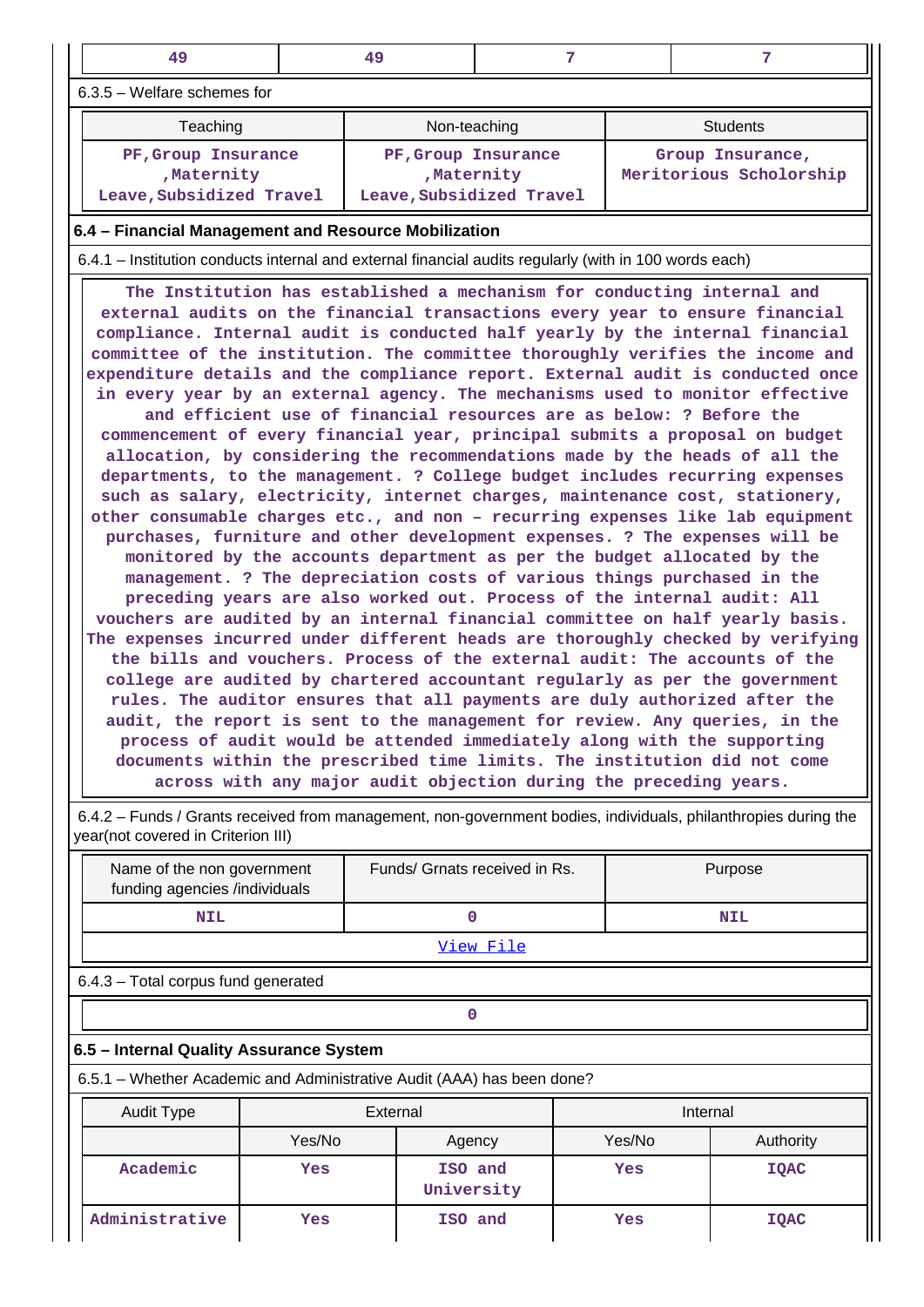|                                                                                                                                                                                                                                                                                         |                                                                                                                      | University                 |                      |                    |                           |  |  |  |  |
|-----------------------------------------------------------------------------------------------------------------------------------------------------------------------------------------------------------------------------------------------------------------------------------------|----------------------------------------------------------------------------------------------------------------------|----------------------------|----------------------|--------------------|---------------------------|--|--|--|--|
| 6.5.2 - Activities and support from the Parent - Teacher Association (at least three)                                                                                                                                                                                                   |                                                                                                                      |                            |                      |                    |                           |  |  |  |  |
| 1. Regularly parent -teacher meet will be conducted to discuss about the<br>educational progress of the students 2. Providing valuable suggestion for<br>development of the institution pointing out the weaknesses of the college<br>related Departments and suggesting rectification. |                                                                                                                      |                            |                      |                    |                           |  |  |  |  |
| 6.5.3 – Development programmes for support staff (at least three)                                                                                                                                                                                                                       |                                                                                                                      |                            |                      |                    |                           |  |  |  |  |
| 1. Computer Training 2. Refresher and orientation training by the senior faculty<br>3. Soft skill training                                                                                                                                                                              |                                                                                                                      |                            |                      |                    |                           |  |  |  |  |
| 6.5.4 – Post Accreditation initiative(s) (mention at least three)                                                                                                                                                                                                                       |                                                                                                                      |                            |                      |                    |                           |  |  |  |  |
| 1. Teachers are encouraged to engaged them selves in various research oriented<br>activities. 2. Became an Autonomous Institution 3. whole administrative process<br>has been Computerized. 4. initiative has been taken to become NBA Accredited.                                      |                                                                                                                      |                            |                      |                    |                           |  |  |  |  |
| 6.5.5 - Internal Quality Assurance System Details                                                                                                                                                                                                                                       |                                                                                                                      |                            |                      |                    |                           |  |  |  |  |
|                                                                                                                                                                                                                                                                                         | a) Submission of Data for AISHE portal                                                                               |                            |                      | Yes                |                           |  |  |  |  |
|                                                                                                                                                                                                                                                                                         | b) Participation in NIRF                                                                                             |                            |                      | Yes                |                           |  |  |  |  |
|                                                                                                                                                                                                                                                                                         | c)ISO certification                                                                                                  |                            |                      | Yes                |                           |  |  |  |  |
|                                                                                                                                                                                                                                                                                         | d)NBA or any other quality audit                                                                                     |                            |                      | <b>No</b>          |                           |  |  |  |  |
| 6.5.6 - Number of Quality Initiatives undertaken during the year                                                                                                                                                                                                                        |                                                                                                                      |                            |                      |                    |                           |  |  |  |  |
| Year                                                                                                                                                                                                                                                                                    | Name of quality<br>initiative by IQAC                                                                                | Date of<br>conducting IQAC | <b>Duration From</b> | <b>Duration To</b> | Number of<br>participants |  |  |  |  |
| 2019                                                                                                                                                                                                                                                                                    | <b>ONLINE MCQ</b><br>for<br>semester-1<br>of all<br>subjects of<br>2019<br>admitted<br>batch                         | 08/07/2019                 | 09/07/2019           | 08/08/2019         | 30                        |  |  |  |  |
| 2019                                                                                                                                                                                                                                                                                    | <b>MODEL</b><br><b>QUESTION</b><br><b>PAPER</b><br>semester-1<br>of all<br>subjects for<br>2019<br>admitted<br>batch | 08/07/2019                 | 09/07/2019           | 08/08/2019         | 30                        |  |  |  |  |
| 2020                                                                                                                                                                                                                                                                                    | <b>ONLINE MCQ</b><br>for<br>semester-2<br>of all<br>subjects of<br>2019<br>admitted<br>batch                         | 27/01/2020                 | 28/01/2020           | 26/02/2020         | 30                        |  |  |  |  |
| 2020                                                                                                                                                                                                                                                                                    | <b>MODEL</b><br><b>QUESTION</b><br><b>PAPER</b>                                                                      | 27/01/2020                 | 28/01/2020           | 26/02/2020         | 30                        |  |  |  |  |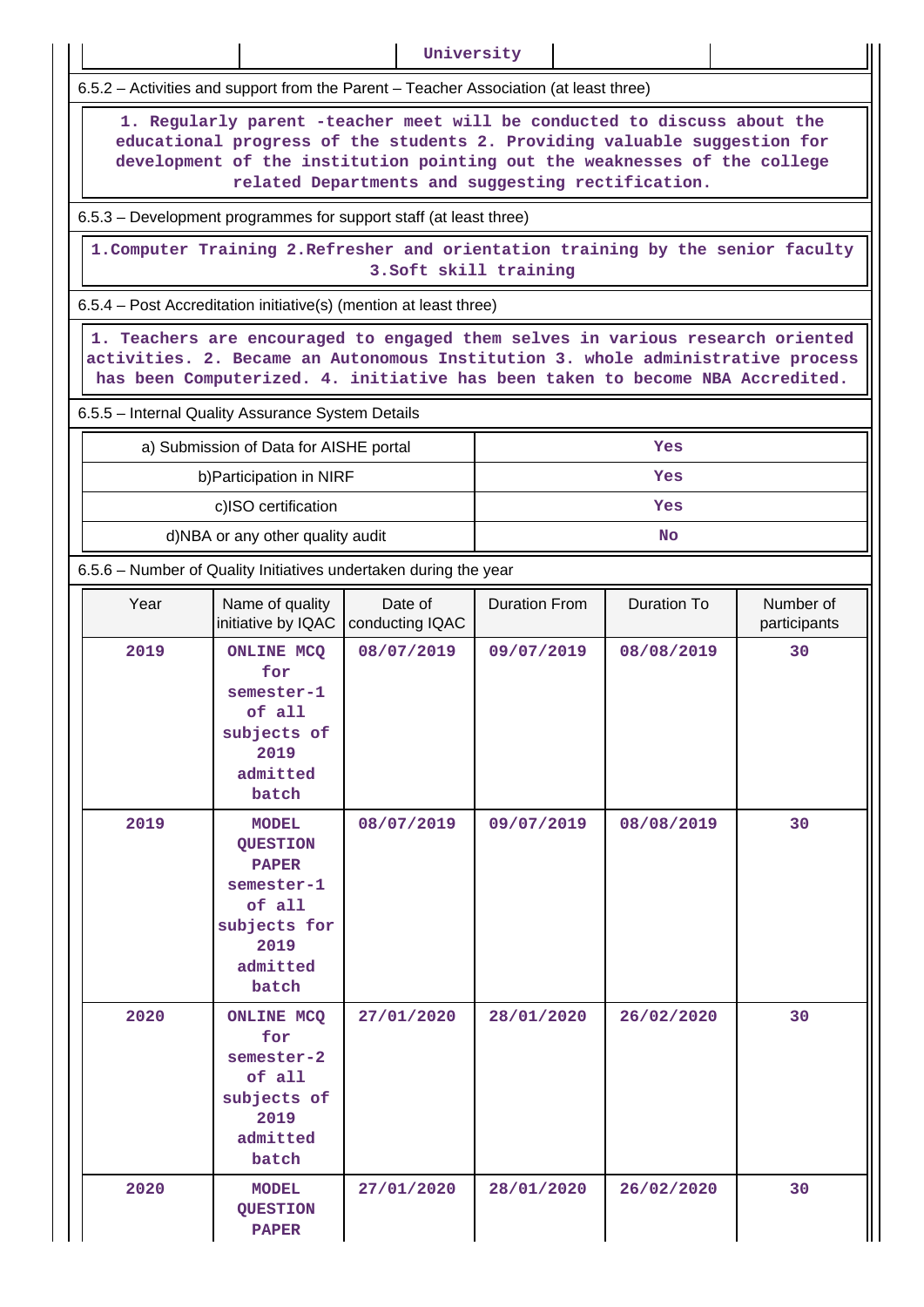|                                                                                                                                                                                | of all<br>subjects for<br>2019                                                              | semester-2<br>admitted<br>batch                                                                   |           |                          | View File    |                         |                                 |                                      |                                                     |  |
|--------------------------------------------------------------------------------------------------------------------------------------------------------------------------------|---------------------------------------------------------------------------------------------|---------------------------------------------------------------------------------------------------|-----------|--------------------------|--------------|-------------------------|---------------------------------|--------------------------------------|-----------------------------------------------------|--|
|                                                                                                                                                                                |                                                                                             |                                                                                                   |           |                          |              |                         |                                 |                                      |                                                     |  |
| <b>CRITERION VII - INSTITUTIONAL VALUES AND BEST PRACTICES</b>                                                                                                                 |                                                                                             |                                                                                                   |           |                          |              |                         |                                 |                                      |                                                     |  |
| 7.1 - Institutional Values and Social Responsibilities<br>7.1.1 - Gender Equity (Number of gender equity promotion programmes organized by the institution during the<br>year) |                                                                                             |                                                                                                   |           |                          |              |                         |                                 |                                      |                                                     |  |
| Title of the<br>programme                                                                                                                                                      |                                                                                             | Period from                                                                                       | Period To |                          |              | Number of Participants  |                                 |                                      |                                                     |  |
|                                                                                                                                                                                |                                                                                             |                                                                                                   |           |                          |              |                         | Female                          |                                      | Male                                                |  |
| <b>Womens Day</b>                                                                                                                                                              |                                                                                             | 08/03/2020                                                                                        |           | 08/03/2020               |              |                         | 500                             |                                      | $\mathbf 0$                                         |  |
| 7.1.2 - Environmental Consciousness and Sustainability/Alternate Energy initiatives such as:                                                                                   |                                                                                             |                                                                                                   |           |                          |              |                         |                                 |                                      |                                                     |  |
|                                                                                                                                                                                | Percentage of power requirement of the University met by the renewable energy sources       |                                                                                                   |           |                          |              |                         |                                 |                                      |                                                     |  |
|                                                                                                                                                                                |                                                                                             |                                                                                                   |           | 40                       |              |                         |                                 |                                      |                                                     |  |
| 7.1.3 - Differently abled (Divyangjan) friendliness                                                                                                                            |                                                                                             |                                                                                                   |           |                          |              |                         |                                 |                                      |                                                     |  |
|                                                                                                                                                                                | Item facilities                                                                             |                                                                                                   | Yes/No    |                          |              | Number of beneficiaries |                                 |                                      |                                                     |  |
|                                                                                                                                                                                | Physical facilities<br>Provision for lift                                                   |                                                                                                   |           |                          | Yes<br>Yes   |                         |                                 | 2<br>20                              |                                                     |  |
|                                                                                                                                                                                | Ramp/Rails                                                                                  |                                                                                                   |           | Yes                      |              |                         | 5                               |                                      |                                                     |  |
|                                                                                                                                                                                | Rest Rooms                                                                                  |                                                                                                   | Yes       |                          |              | 2                       |                                 |                                      |                                                     |  |
|                                                                                                                                                                                | Scribes for examination                                                                     |                                                                                                   |           |                          | Yes          |                         |                                 | 1                                    |                                                     |  |
| Any other similar<br>facility                                                                                                                                                  |                                                                                             |                                                                                                   |           | Yes                      |              |                         | $\overline{2}$                  |                                      |                                                     |  |
| 7.1.4 - Inclusion and Situatedness                                                                                                                                             |                                                                                             |                                                                                                   |           |                          |              |                         |                                 |                                      |                                                     |  |
| Year                                                                                                                                                                           | Number of<br>initiatives to<br>address<br>locational<br>advantages<br>and disadva<br>ntages | Number of<br>initiatives<br>taken to<br>engage with<br>and<br>contribute to<br>local<br>community |           | Date                     | Duration     |                         | Name of<br>initiative           | <b>Issues</b><br>addressed           | Number of<br>participating<br>students<br>and staff |  |
| 2019                                                                                                                                                                           | $\mathbf{1}$                                                                                | $\mathbf{1}$                                                                                      |           | 04/09/201<br>9           | $\mathbf{1}$ |                         | <b>Blood</b><br>Donation        | Health                               | 400                                                 |  |
| 2019                                                                                                                                                                           | $\mathbf{1}$                                                                                | 1                                                                                                 |           | 24/07/201<br>9           | $\mathbf{1}$ |                         | Harvesitn<br>g of Rain<br>Water | Environme<br>ntal<br><b>Awarness</b> | 150                                                 |  |
| 2020                                                                                                                                                                           | $\mathbf{1}$                                                                                | 1                                                                                                 |           | 08/01/202<br>0           | $\mathbf{1}$ |                         | No to<br>Plastic                | <b>Bio</b><br>Diversity              | 200                                                 |  |
| 2020                                                                                                                                                                           | $\mathbf{1}$                                                                                | 1                                                                                                 |           | 11/01/202<br>$\mathbf 0$ | $\mathbf{1}$ |                         | Eye Camp                        | Health                               | 300                                                 |  |
|                                                                                                                                                                                |                                                                                             |                                                                                                   |           |                          | View File    |                         |                                 |                                      |                                                     |  |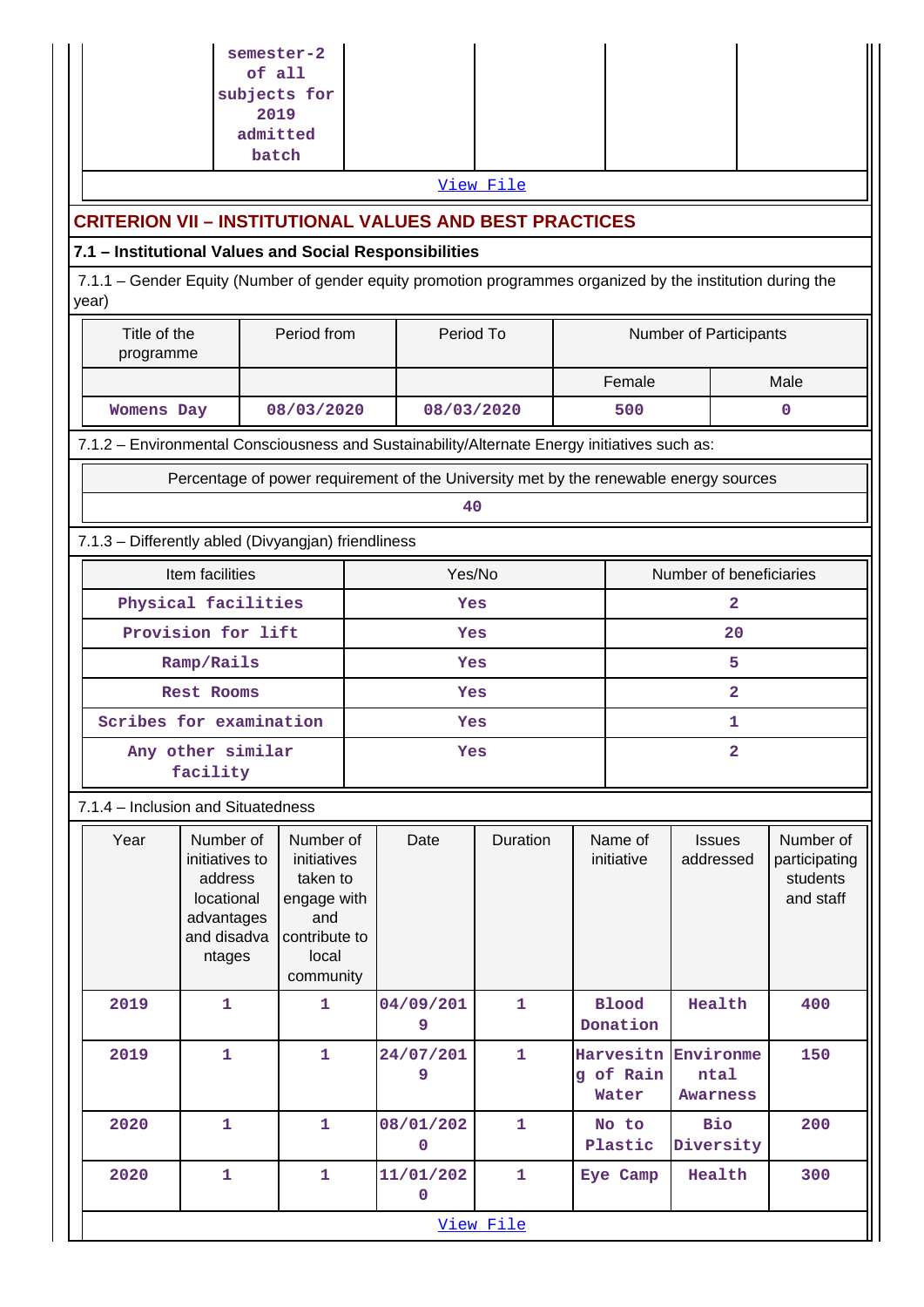| 7.1.5 - Human Values and Professional Ethics                                                                                                                        |                      |             |                                                                                                                                                                                                                                                                                                                                                                                                                                                                                                                   |                                                                                                                                                                                                                                                                                         |  |  |  |
|---------------------------------------------------------------------------------------------------------------------------------------------------------------------|----------------------|-------------|-------------------------------------------------------------------------------------------------------------------------------------------------------------------------------------------------------------------------------------------------------------------------------------------------------------------------------------------------------------------------------------------------------------------------------------------------------------------------------------------------------------------|-----------------------------------------------------------------------------------------------------------------------------------------------------------------------------------------------------------------------------------------------------------------------------------------|--|--|--|
| <b>Title</b>                                                                                                                                                        | Date of publication  |             |                                                                                                                                                                                                                                                                                                                                                                                                                                                                                                                   | Follow up(max 100 words)                                                                                                                                                                                                                                                                |  |  |  |
| students                                                                                                                                                            | 12/06/2019           |             | 1. student should wear ID<br>card when they are in<br>college premises.<br>2. Mobile Phone is not<br>allowed to the class.                                                                                                                                                                                                                                                                                                                                                                                        |                                                                                                                                                                                                                                                                                         |  |  |  |
| Teaching                                                                                                                                                            | 12/08/2019           |             | 1. Teachers must report<br>in time to duty as per<br>the working hours<br>prescribed and should be<br>available in the campus<br>unless and otherwise they<br>are assigned duties<br>elsewhere. 2. Prior<br>written permission should<br>be obtained for reporting<br>late in the morning or<br>leaving early in the<br>evening without detriment<br>to their duties. 3.<br>Teachers should sign the<br>attendance register as<br>well as register their<br>attendance biometrically<br>while reporting for duty. |                                                                                                                                                                                                                                                                                         |  |  |  |
| non-teaching                                                                                                                                                        |                      | 12/08/2019  |                                                                                                                                                                                                                                                                                                                                                                                                                                                                                                                   | 1. Non-Teaching staff<br>working in the College<br>office or departments<br>should remain on Duty<br>during College hours<br>(9.30 a.m. to 4.30 p.m.).<br>They should report for<br>duty atleast 30 minutes<br>in advance (9.00 a.m.)<br>2Non-Teaching staff<br>should wear the Uniform |  |  |  |
|                                                                                                                                                                     |                      |             | provided by the<br>Management. 3. Non-<br>Teaching staff must<br>always wear their<br>identity badge during<br>working hours. 4. Non-<br>Teaching Staff assigned<br>to Laboratories should<br>keep the Labs clean                                                                                                                                                                                                                                                                                                 |                                                                                                                                                                                                                                                                                         |  |  |  |
| 7.1.6 - Activities conducted for promotion of universal Values and Ethics                                                                                           |                      |             |                                                                                                                                                                                                                                                                                                                                                                                                                                                                                                                   |                                                                                                                                                                                                                                                                                         |  |  |  |
| Activity                                                                                                                                                            | <b>Duration From</b> | Duration To |                                                                                                                                                                                                                                                                                                                                                                                                                                                                                                                   | Number of participants                                                                                                                                                                                                                                                                  |  |  |  |
| Induction Program                                                                                                                                                   | 05/08/2019           | 24/08/2019  |                                                                                                                                                                                                                                                                                                                                                                                                                                                                                                                   | 415                                                                                                                                                                                                                                                                                     |  |  |  |
| View File                                                                                                                                                           |                      |             |                                                                                                                                                                                                                                                                                                                                                                                                                                                                                                                   |                                                                                                                                                                                                                                                                                         |  |  |  |
| 7.1.7 – Initiatives taken by the institution to make the campus eco-friendly (at least five)                                                                        |                      |             |                                                                                                                                                                                                                                                                                                                                                                                                                                                                                                                   |                                                                                                                                                                                                                                                                                         |  |  |  |
| 1. Installation of ample number of Power Saving LED lights in Campus 2. Planting<br>of plants trees (both perennial seasonal) inside the campus 3. Rain water tanks |                      |             |                                                                                                                                                                                                                                                                                                                                                                                                                                                                                                                   |                                                                                                                                                                                                                                                                                         |  |  |  |